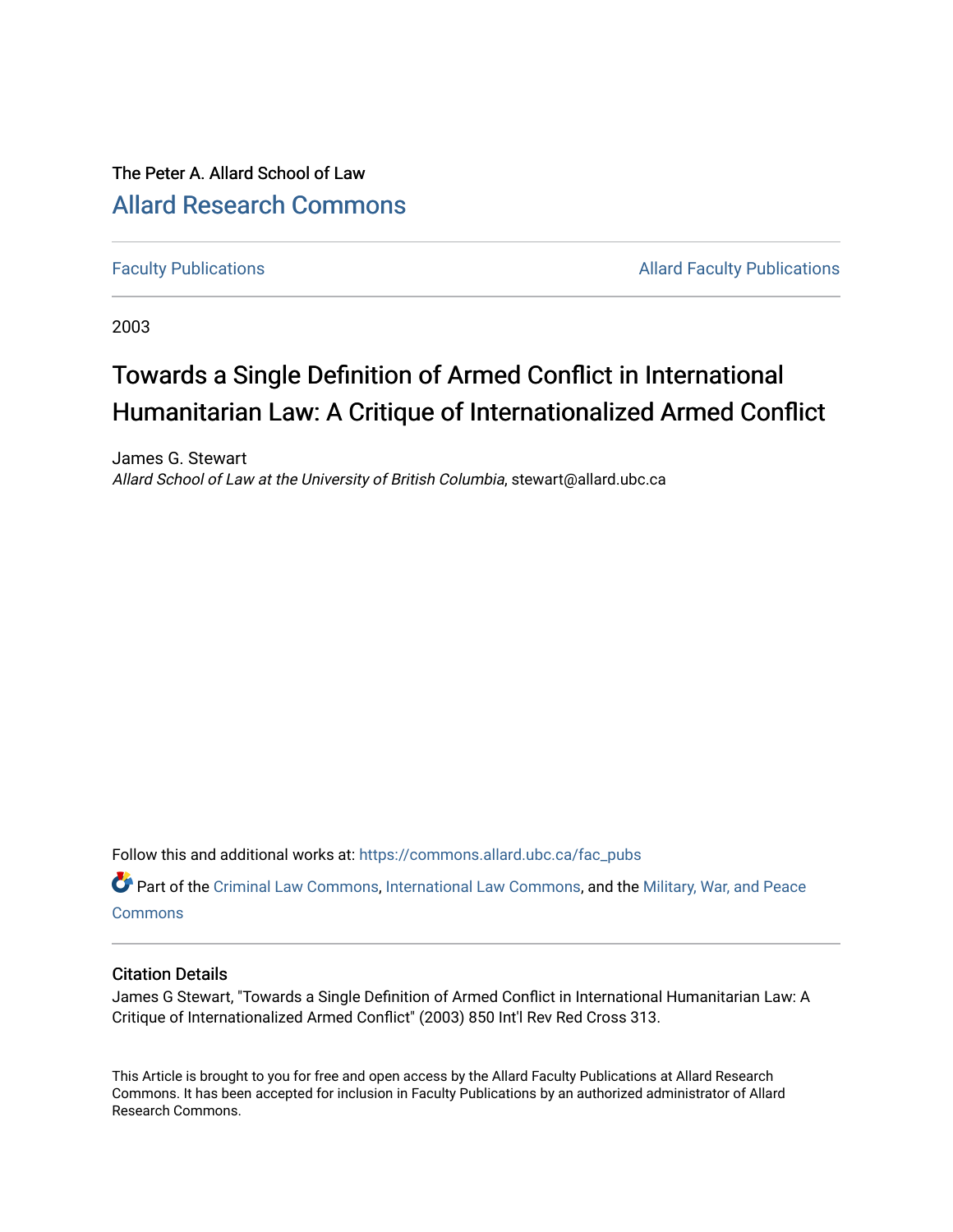## Towards a single definition of armed conflict in international humanitarian law: A critique of internationalized armed conflict

JAMES G. STEWART\*

International humanitarian law applies different rules depending on whether an armed conflict is international or internal in nature. Commentators agree that the distinction is "arbitrary," "undesirable,"<sup>2</sup> "difficult to justify,"3 and that it "frustrates the humanitarian purpose of the law of war in most of the instances in which war now occurs". <sup>4</sup> The views are not new. In 1948 the International Committee of the Red Cross (ICRC) presented a report recommending that the Geneva Conventions apply the full extent of international humanitarian law "[i]n all cases of armed conflict which are not of an international character, especially cases of civil war, colonial conflicts, or wars of religion, which may occur in the territory of one or more of the High Contracting Parties".5 In 1971, it submitted a draft to a Conference of Government Experts recommending a further proposition that was intended to make the whole body of international humanitarian law applicable to a civil war if foreign troops intervened.<sup>6</sup> The ICRC put forward a more subtle proposal along the same lines the following year.<sup>7</sup> Finally, in 1978 the Norwegian delegation of experts to the same Conference proposed that the two categories of armed conflict be dropped in favour of a single law for all kinds of armed conflict, again without success.<sup>8</sup> Somewhat surprisingly, calls for a unified body of international humanitarian law have since died out, even though "the manifold expressions of dissatisfaction with the dichotomy between international and internal armed conflicts"<sup>9</sup> persist.

\* LLB (Hons) / BA, Dipl. Droit International Humanitaire (ICRC), Barrister and Solicitor of the High Court of New Zealand. I am greatly indebted to Neil Boister of the University of Canterbury and Gabriël Oosthuizen for their criticism of an earlier version of this paper. Errors or misconceptions are nevertheless mine alone. I am also enormously grateful to the staff at Victoria University of Wellington's Law Library, without whose generosity this paper would not have been possible.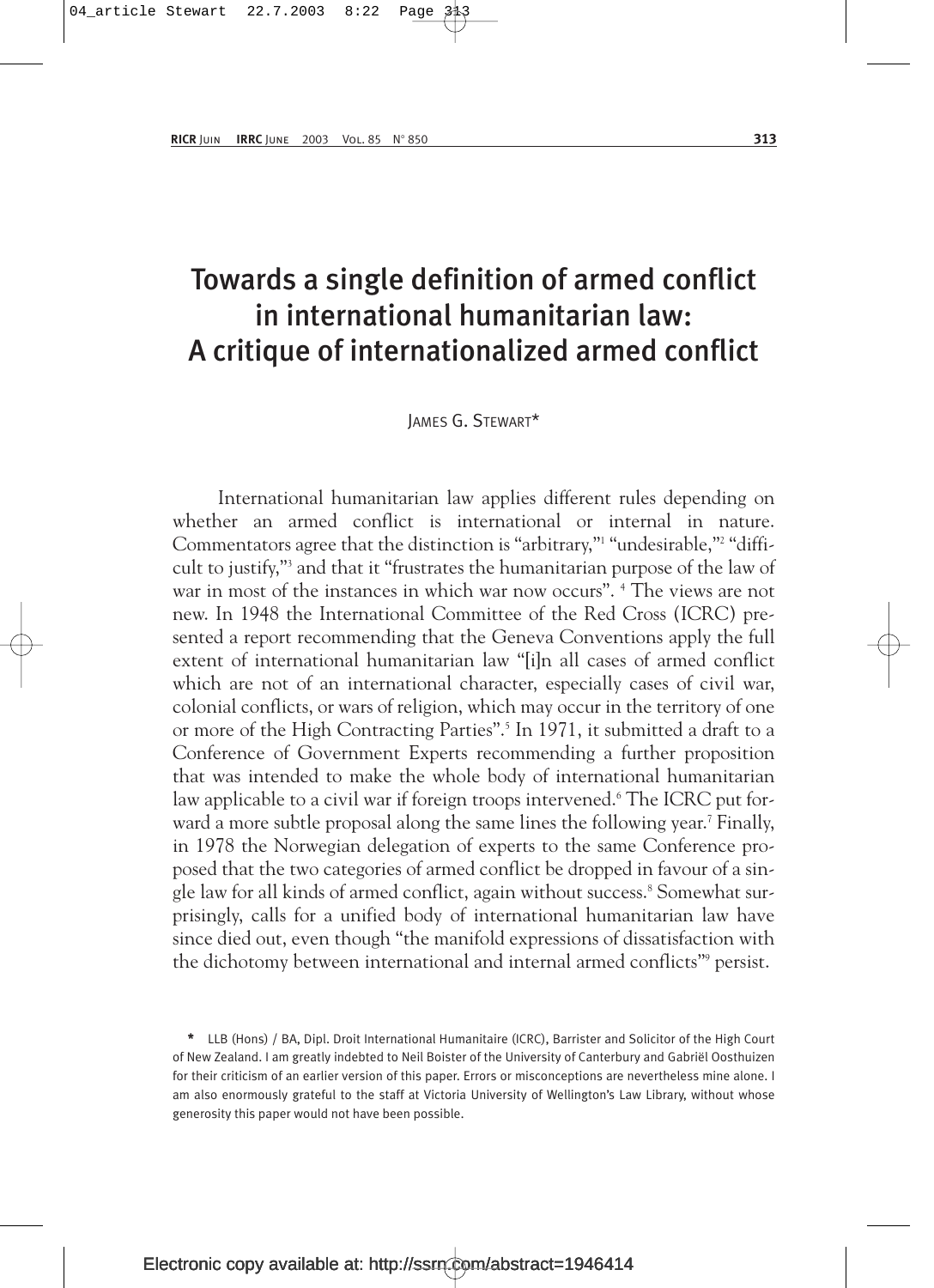This article revives the calls for a single law of armed conflict by illustrating the failure of the current regime to deal with conflicts that contain both international and non-international elements, namely internationalized armed conflicts. While the article does not attempt to comprehensively plot the content of a single law applicable to all armed conflict, it does sketch the outlines of a unified regime that might better account for the intricacies of internationalized warfare.

1 R. J. Dupuy and A. Leonetti "La notion de conflict armé à caractère non international" in A. Cassese (ed.), *The New Humanitarian Law of Armed Conflict*, Editoriale scientifica, Naples, 1971, p. 258. "Elle produit une dichotomie arbitraire entre les conflits, puisque la distinction, purement formelle, ne se fonde pas sur une observation objective de la réalité …". See also G. Aldrich, "The laws of war on land", *American Journal of International Law*, Vol. 94, 2000, p. 62. "Reality can be messy, and armed conflicts in the real world do not always fit neatly into the two categories – international and non-international – into which international humanitarian law is divided."

2 "It is difficult to lay down legitimate criteria to distinguish international wars and internal wars and it must be undesirable to have discriminatory regulations of the Law of War for the two types of conflict." I. Detter, *The Law of War*, Cambridge University Press, London, 2002, p. 49.

3 C. Warbrick and P. Rowe, "The International Criminal Tribunal for Yugoslavia: The decision of the Appeals Chamber on the interlocutory appeal on jurisdiction in the Tadić case", *International & Comparative Law Quarterly*, Vol. 45, 1996, p. 698.

4 "The 'distinction' between international wars and internal conflicts is no longer factually tenable or compatible with the thrust of humanitarian law, as the contemporary law of armed conflict has come to be known. One of the consequences of the nuclear stalemate is that most international conflict now takes the guise of internal conflict, much of it conducted covertly or at a level of low intensity. Paying lip service to the alleged distinction simply frustrates the humanitarian purpose of the law of war in most of the instances in which war now occurs." W. Michael Reisman and J. Silk, "Which law applies to the Afghan conflict?", *American Journal of International Law*, Vol. 82, 1988 p. 465.

5 J. Pictet (ed.), *Commentaries on the Geneva Conventions of 12 August 1949*, Vol. III: *Geneva Convention relative to the Treatment of Prisoners of War*, ICRC, Geneva, 1960, p. 31 (hereinafter *Commentaries*).

6 The paragraph reads: "When, in case of non-international armed conflict, one or the other party, or both, benefits from the assistance of operational armed forces afforded by a third State, the parties to the conflict shall apply the whole of the international humanitarian law applicable in international armed conflicts." International Committee of the Red Cross, *Report on the Work of the Conference of Government Experts*, Geneva, 1971, para. 284.

7 The proposal sought to apply the full body of international humanitarian law to internal conflicts when third States intervened in support of both sides. See International Committee of the Red Cross, *Report on the Work of the Conference of Government Experts*, Geneva, 1972, Vol. I, para. 2.332.

8 See Diplomatic Conference on the Reaffirmation and Development of International Humanitarian Law Applicable in Armed Conflicts, *Official Records*, Summary Record, Vol. 5, p. 91 (CDDH/SR.10) (1978).

9 S. Boelaert-Suominen, "Grave breaches, universal jurisdiction and internal armed conflict: Is customary law moving towards a uniform enforcement mechanism for all armed conflicts?" *Journal of Conflict and Security Law*, Vol. 5, No. 63, 2000, at section 5.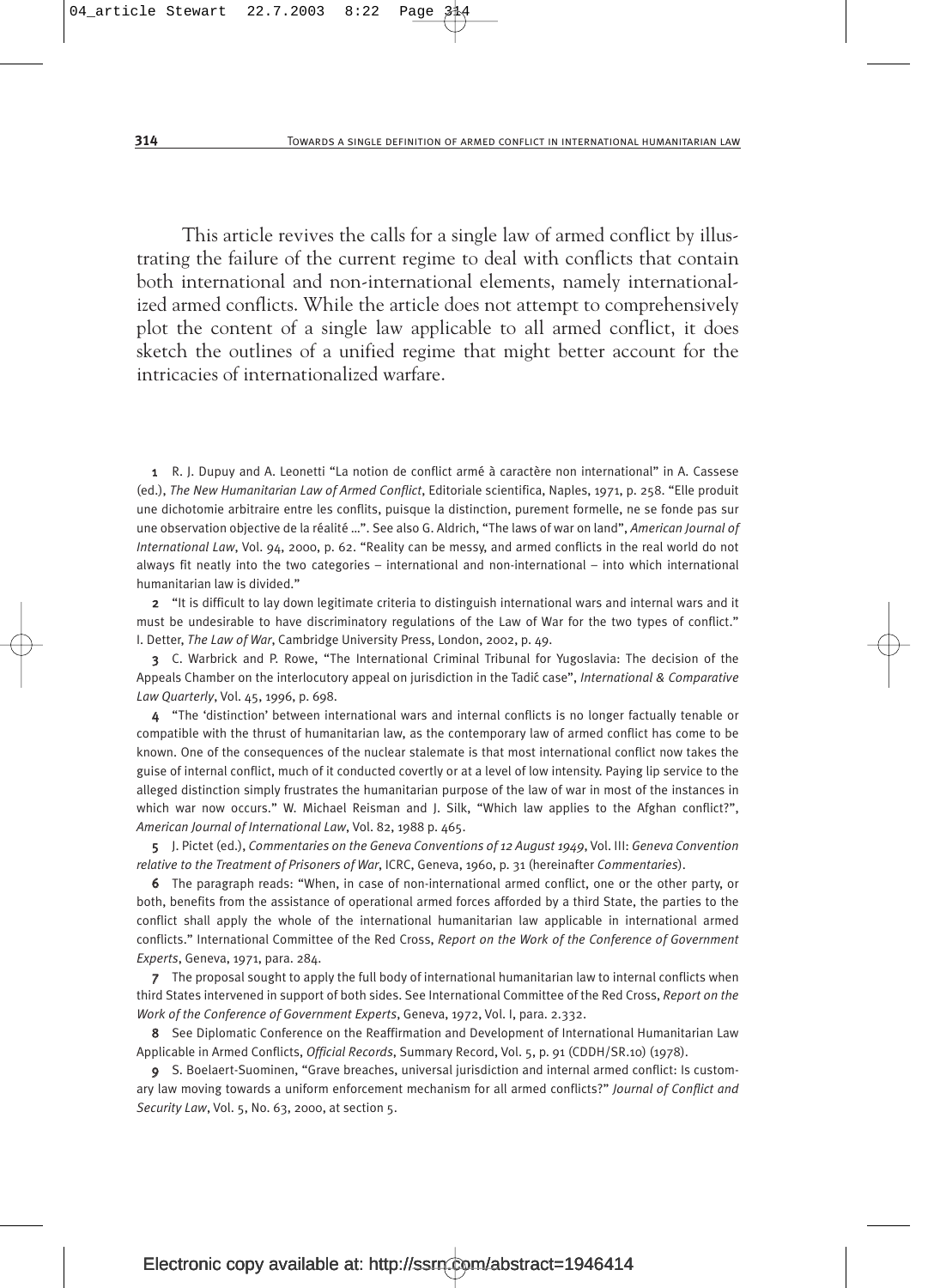#### **The reality of internationalized armed conflict**

The term "internationalized armed conflict" describes internal hostilities that are rendered international. The factual circumstances that can achieve that internationalization are numerous and often complex: the term internationalized armed conflict includes war between two internal factions both of which are backed by different States; direct hostilities between two foreign States that militarily intervene in an internal armed conflict in support of opposing sides; and war involving a foreign intervention in support of an insurgent group fighting against an established government.<sup>10</sup> The most transparent internationalized internal armed conflicts in recent history include NATO's intervention in the armed conflict between the Federal Republic of Yugoslavia (FRY) and the Kosovo Liberation Army (KLA) in 199911 and the intervention undertaken by Rwanda, Angola, Zimbabwe, Uganda and others, in support of opposing sides of the internal armed conflict in the Democratic Republic of Congo (DRC) since August 1998.12

The proliferation of nuclear weaponry and its inhibiting impact on direct forms of aggression during the Cold War led to many less transparent internationalized armed conflicts, which although superficially internal were in fact "wars by proxy", taking place in the territory of a single State with the covert intervention of foreign governments.13 The United States government's support of the *contras* in Nicaragua in the early 1980s is perhaps the best documented example.14

Motivations for intervention in civil wars may have changed since the end of the Cold War, but the increased economic interdependence of States born of *globalization*, the development of nuclear capabilities among previously incapable states, the greater incidence of terrorism in Western

10 D. Schindler, "International humanitarian law and internationalized internal armed conflicts", *International Review of the Red Cross*, No. 230, 1982, p. 255.

11 S. Alexeyevich Egorov, "The Kosovo crisis and the law of armed conflicts", *International Review of the Red Cross*, No. 837, 2000, p.183.

12 "By 1999, a new war was raging in the renamed Democratic Republic of the Congo. The Rwandan and Ugandan governments now supported the anti-Kabila opposition. Zimbabwe, Angola and other States backed Kabila." M. Shaw, "From the Rwandan genocide of 1994 to the Congo civil war", <http://www.sussex.ac.uk/ Users/hafa3/rwanda.htm>. See also Human Rights Watch, "Eastern Congo ravaged: Killing civilians and silencing protest", Vol. 12, No. 3(A), <http://www.hrw.org/reports/2000/drc/Drc005-01.htm#P68\_1748>.

13 G. Abi-Saab, "Non-international armed conflicts", in *International Dimensions of Humanitarian Law*, Henry Dunant Institute / Unesco, Geneva, 1988, p. 222.

14 See *Military and Paramilitary Activities in and against Nicaragua (Nicaragua v. United States of America), Merits, Judgment*, ICJ Reports 1986, p. 14.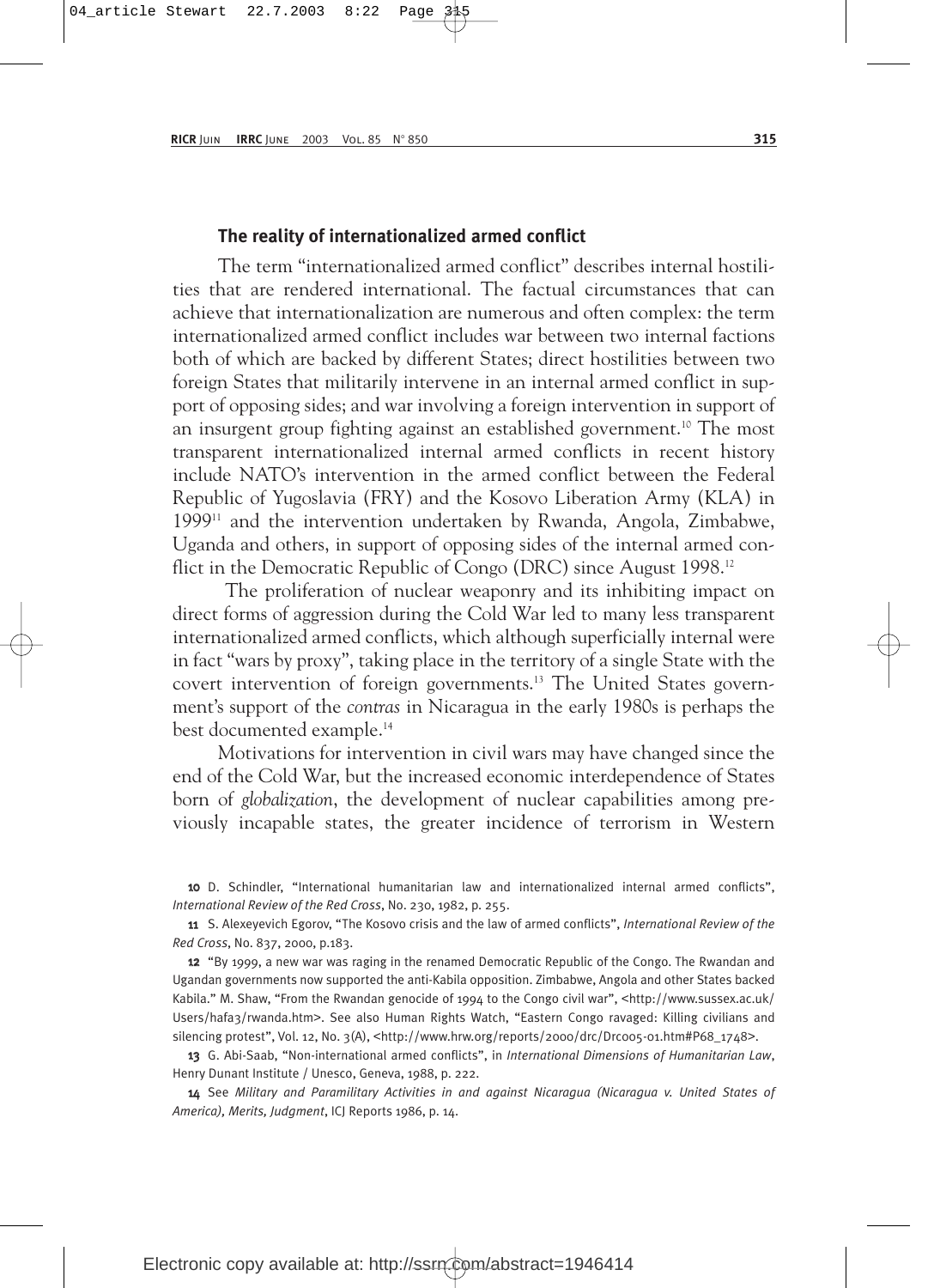countries and the increasing scarcity of natural resources all provide continuing incentives for foreign intervention in domestic conflicts. As a reflection of that reality, internal conflicts are presently more numerous, brutal and damaging than their international counterparts,<sup>15</sup> despite the fact that the State remains the main war-waging machine.<sup>16</sup> Consequently, international humanitarian law still very much exists against a backdrop "d'une fusion des éléments politiques internes et internationaux dont l'effet cumulatif est le phénomène de conflit interne internationalisé: l'intervention d'Etats tiers dans les guerres civiles est un fait constant."17 There is almost invariably some form of foreign state involvement in internal armed conflicts.<sup>18</sup>

The difficulty from a humanitarian perspective is that although internationalized armed conflicts have special features distinguishing them from both international and internal armed conflicts,<sup>19</sup> there is absolutely no basis whatsoever for a halfway house between the law applicable in internal armed conflicts and that relevant to international warfare.<sup>20</sup> Therefore, the application of international humanitarian law to internationalized armed conflicts involves characterizing events as either wholly international or wholly noninternational according to the various tests espoused in the Geneva Conventions, their Protocols and customary international law.

#### **The legal dichotomy**

Thresholds for the application of international humanitarian law

Traditionally, international humanitarian law has sought to regulate the conduct of and damage caused by conflict between rather than within States. The distinction was based on the premise that internal armed violence

15 B. De Schutter and C. Van De Wyngaert, "Non-international armed conflicts: The borderline between national and international law", *Georgia Journal of International and Comparative Law*, Vol. 13, 1983, p. 279.

16 Detter, *op. cit*. (note 2), p. 38.

17 R. Bierzanek, "Quelques remarques sur l'applicabilité du droit international humanitaire des conflits armés aux conflits internes internationalisés" in C. Swinarski (ed.), *Studies and Essays on International Humanitarian Law and Red Cross Principles in Honour of Jean Pictet*, ICRC, Geneva, 1984.

18 According to Detter "... most apparently 'internal' wars do, in fact, receive some kind of outside support." Detter, *op. cit*. (note 2), p. 40. See also L. Moir, *The Law of Internal Armed Conflict*, Cambridge University Press, London, 2000, p. 46: "Even in the post-Cold War international order, outside involvement in internal armed conflicts is still far from uncommon."

19 H-P. Gasser, "Internationalized non-international armed conflicts: Case studies of Afghanistan, Kampuchea, and Lebanon", *American University Law Review*, Vol. 33, 1983, p. 157.

20 C. Byron, "Armed conflicts: International or non-international?", *Journal of Conflict and Security Law*, Vol. 6, No. 1, June 2001, p. 87.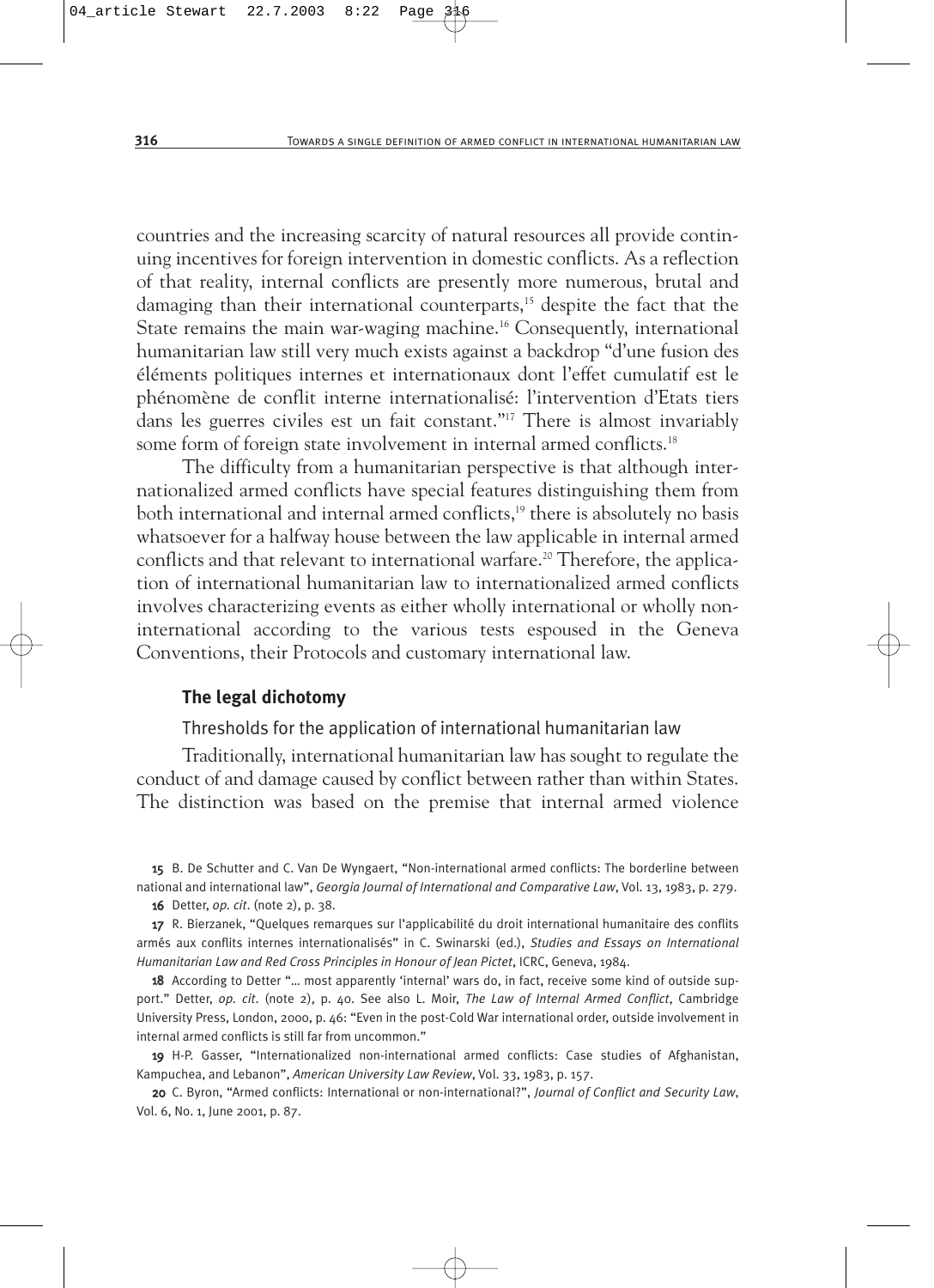raises questions of sovereign governance and not international regulation. On that basis, the 1899 and 1907 Hague Conventions respecting the Laws and Customs of War on Land applied solely to international warfare.<sup>21</sup>

The Geneva Conventions of 1949 continued to very heavily favour regulation of inter-State rather than domestic warfare, the vast majority of the substantive provisions contained in the Geneva Conventions of 1949 applying solely to:

"…all cases of declared war or of any other armed conflict which may arise between two or more of the High Contracting Parties, even if the state of war is not recognized by one of them. The Convention shall also apply to all cases of partial or total occupation of the territory of a High Contracting Party, even if the said occupation meets with no armed resistance." 22

Although the scope of the article was more restrictive than some would have hoped, the wording marked an important departure from earlier conventions that had required more formalistic declarations of war.23 From the perspective of internationalized armed conflicts, which are often characterized by covert rather than direct military action, the change was critical.

In addition, the international community's experience of the Spanish Civil War, which was in fact heavily internationalized, $24$  and the massive atrocities committed against minority groups within individual nations during the Second World War, contributed to a political willingness to at least superficially regulate some aspects of civil war. After considerable disagreement in giving that willingness form, Article 3 common to the four Geneva Conventions of 1949 extended the most rudimentary principles of humanitarian protection to those persons taking no active part in hostilities and placed *hors de combat*. <sup>25</sup> The problematic issue of defining internal armed

21 Aldrich, "The law of war on land", *op. cit*. (note 1), p.54.

22 Article 2 common to the four Geneva Conventions of 1949.

23 Reisman and Silk, *op. cit*. (note 4), p. 461.

24 K. D. Heath, "Could we have armed the Kosovo Liberation Army? The new norms governing intervention in civil war", *UCLA Journal of International Law & Foreign Affairs*, Vol. 4, 2000, pp. 272 – 274.

25 The principles include prohibition of: "(a) violence to life and person, in particular murder of all kinds, mutilation, cruel treatment and torture; (b) taking of hostages; (c) outrages upon personal dignity, in particular humiliating and degrading treatment; (d) the passing of sentences and the carrying out of executions without previous judgment pronounced by a regularly constituted court affording all the judicial guarantees which are recognized as indispensable by civilized peoples". Common Article  $3(2)$  also stipulates that "[t]he wounded and sick shall be collected and cared for".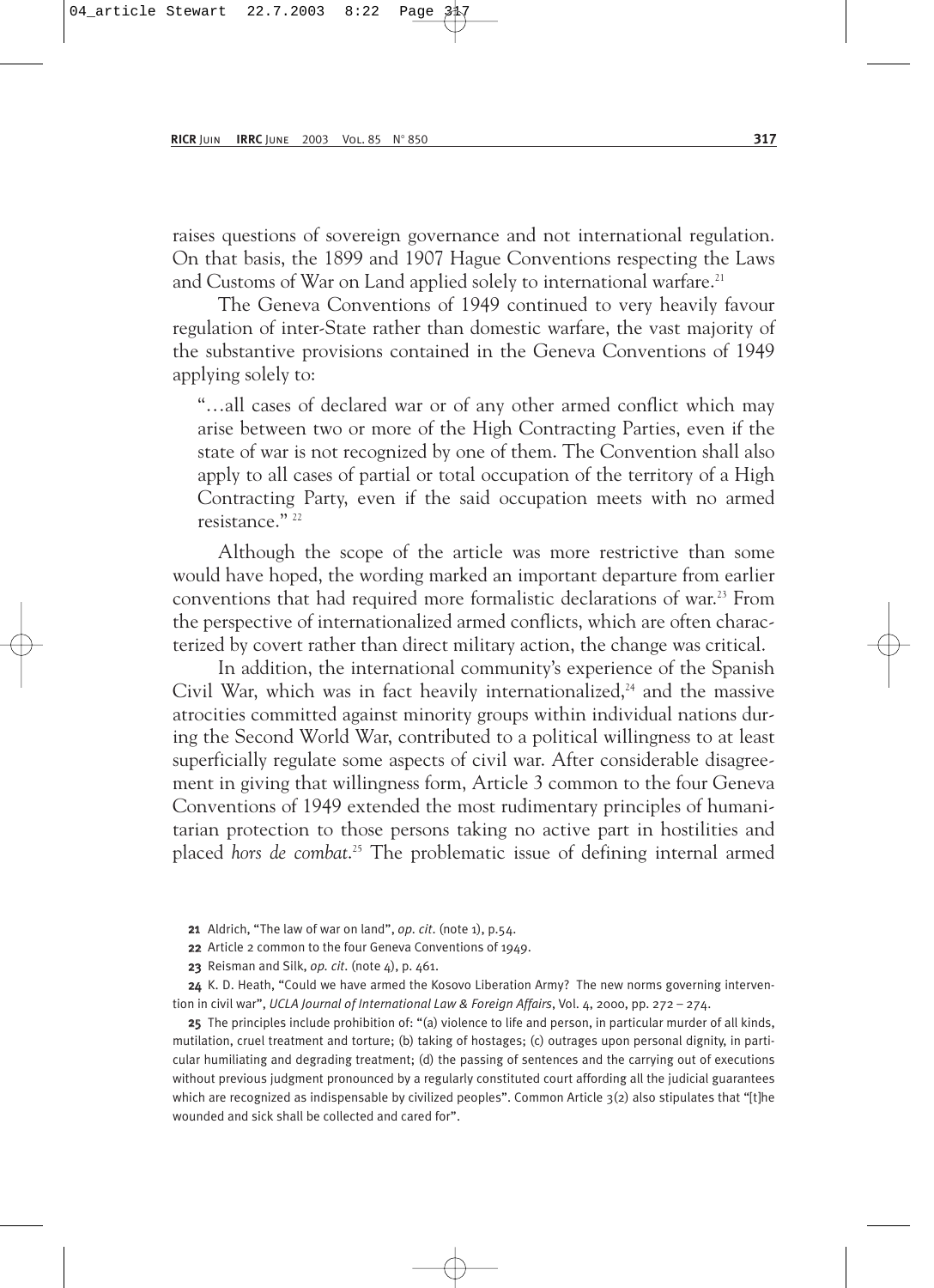conflict was circumvented by a negative definition that rendered common Article 3 applicable in "armed conflicts not of an international character," even if "one of the most assured things that might be said about the words 'not of an international character' is that no one can say with assurance precisely what they were intended to convey."26 Although the substance of common Article 3 defines principles of the Conventions and stipulates certain imperative rules, the article does not contain specific provisions.<sup>27</sup> In addition, the scant principles enumerated in it apply only where the intensity of hostilities reaches the level of "protracted armed violence between governmental authorities and organised armed groups or between such armed groups."28

The Additional Protocols to the Geneva Conventions continued the distinction between international and non-international armed conflicts "leaving unresolved the troublesome question of the law to be applied to armed conflicts in which there are both international and non-international elements."29 Additional Protocol I sought to reaffirm and develop the rules affecting victims of international armed conflicts, specifically indicating in Article 1 that "[t]his Protocol, which supplements the Geneva Conventions of 12 August 1949 for the protection of war victims, shall apply in the situations referred to in Article 2 common to those Conventions."30 Tellingly in relation to internationalized armed conflicts, Article 1(4) of Additional Protocol I also explicitly provides that "…armed conflicts in which peoples are fighting against colonial domination and alien occupation and against racist régimes in the exercise of their right of self-determination" automatically qualify as international armed conflicts for the purposes of the Protocol. Although the subject of some considerable criticism, the inclusion of such conflicts within the scope of Article 1(4) confirms that the dichotomy

26 T. Farer, "The humanitarian laws of war in civil strife: Towards a definition of 'international armed conflict" *Revue Belge du Droit International*, 1971, p. 26 quoted in Moir, *op. cit*. (note 18), p. 46.

27 *Commentaries*, *op. cit*. (note 5), p. 48.

28 *Prosecutor v. Tadić*, IT-94-1-AR72, Decision on the Defence Motion for Interlocutory Appeal on Jurisdiction, 2 October 1995, para. 70 (hereinafter *Tadić Jurisdiction Appeal*).

29 R. Baxter, "The duties of combatants and the conduct of hostilities (Law of the Hague)" in *International Dimensions of Humanitarian Law*, Henry Dunant Institute / Unesco, 1988, p. 100.

30 The aspect of Common Article 2 that the section cross-references reads: "…all cases of declared war or of any other armed conflict which may arise between two or more of the High Contracting Parties, even if the state of war is not recognized by one of them. The Convention shall also apply to all cases of partial or total occupation of the territory of a High Contracting Party, even if the said occupation meets with no armed resistance."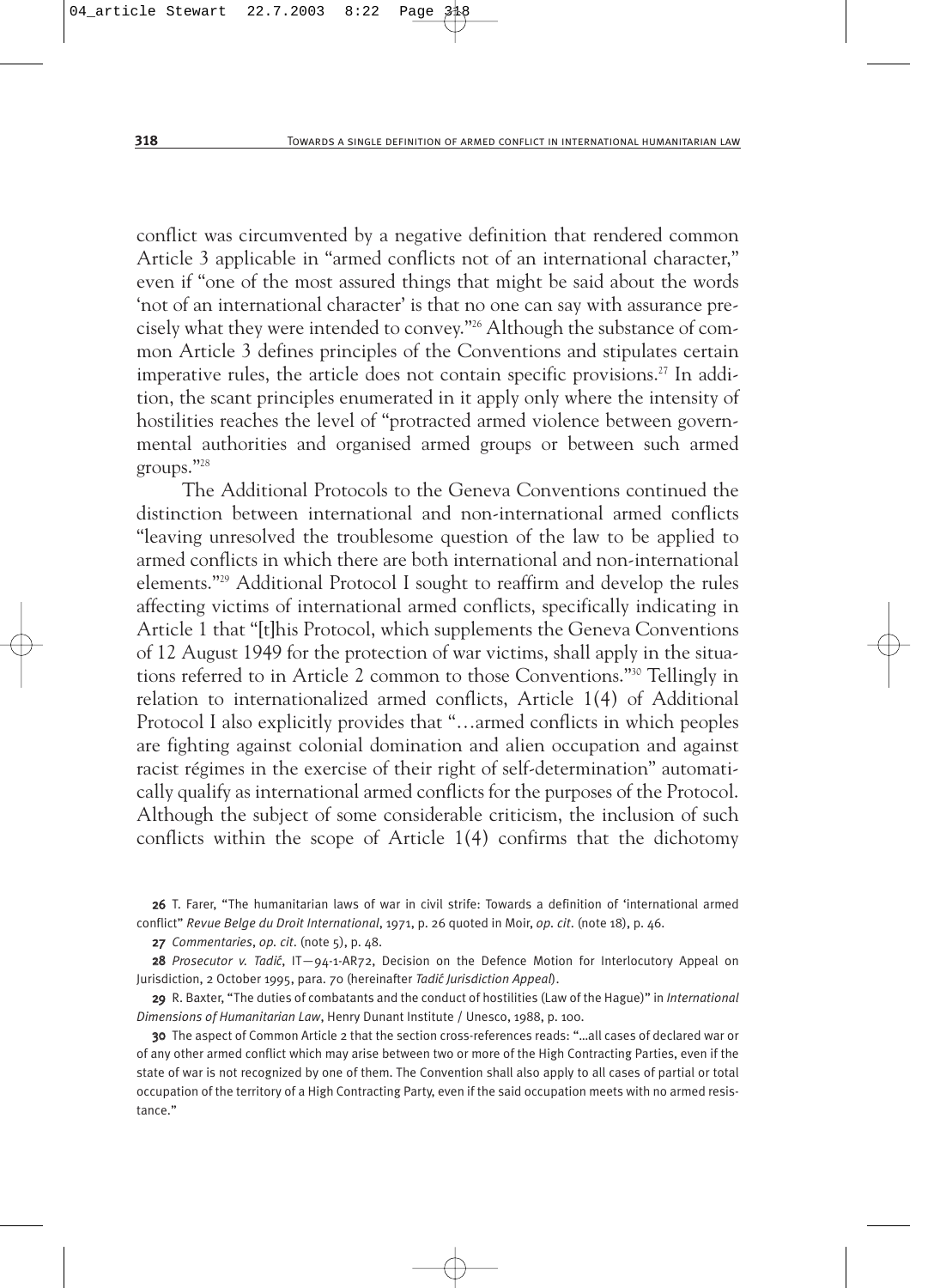between international and non-international conflict is far from strict or principled: international armed conflict is not a synonym for inter-State warfare, nor does the full extent of international humanitarian law presuppose that the collective belligerents must be States.<sup>31</sup>

The more limited development of the law applicable in non-international armed conflicts was continued by Additional Protocol II, which sought to develop and supplement Article 3 common to the Geneva Conventions of 12 August 1949.<sup>32</sup> While providing greater clarity to the broad principles identified in common Article 3, Additional Protocol II set a significantly higher threshold for its own application, limiting its scope:

"to all armed conflicts which are not covered by Article 1 of the Protocol Additional to the Geneva Conventions of 12 August 1949 (…) (Protocol I) and which take place in the territory of a High Contracting Party between its armed forces and dissident armed forces or other organized armed groups which, under responsible command, exercise such control over a part of its territory as to enable them to carry out sustained and concerted military operations and to implement this Protocol." 33

Therefore, unlike common Article 3 of the Geneva Conventions, Additional Protocol II will not apply to conflicts between two warring dissident groups. It will also only apply in conflicts that in fact approximate to traditional conceptions of inter-State warfare, namely where an organized dissident armed force exercises military control over a part of the territory of a State Party.

In the context of internationalized armed conflicts, which by definition contain both international and internal elements, determining which set of rules applies and to what aspect of the conflict is critically important.

#### The substantive legal differences

Superficially, the difference between the substantive regulation of international armed conflicts and the laws applicable in non-international armed conflicts is striking. As a reflection of the historical bias in international humanitarian law towards the regulation of inter-State warfare, the

<sup>31</sup> Bierzanek, *op. cit*. (note 17), p. 284: "[L]e conflit international n'est pas synonyme de conflit interétatique; de plus, le droit de la guerre ne présuppose pas, pour toutes ses règles, que les collectivités belligérantes doivent être des Etats."

<sup>32</sup> Additional Protocol II, Art. 1.

<sup>33</sup> *Ibid*.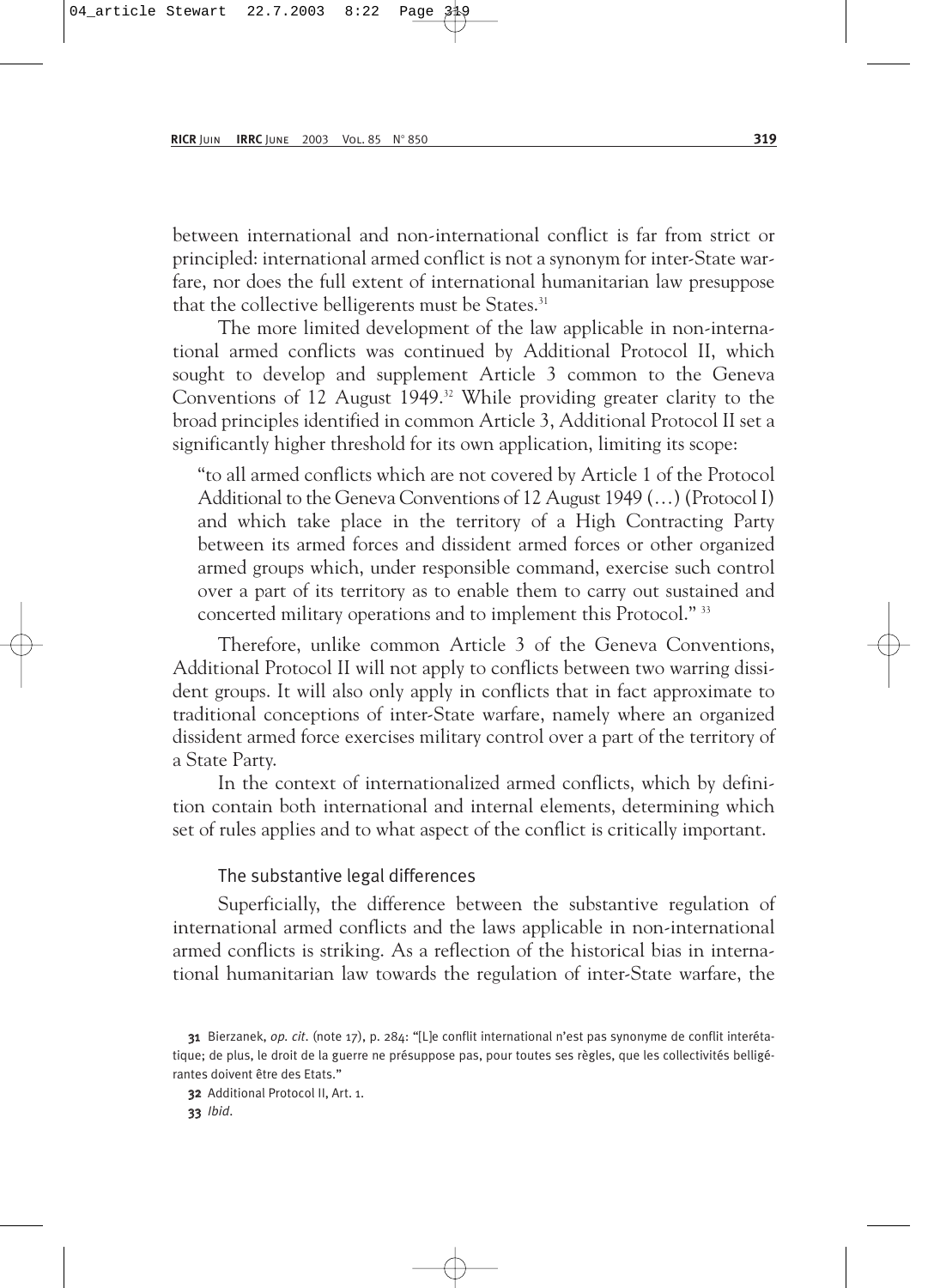1949 Geneva Conventions and the 1977 Protocols contain close to 600 articles, of which only Article 3 common to the 1949 Geneva Conventions and the 28 articles of Additional Protocol II apply to internal conflicts.<sup>34</sup> In addition and as previously mentioned, the law of The Hague addressing methods and means of combat and conduct of armies in the field is not applicable in internal armed conflicts.35

Consequently, a strict reading of the Conventions and their Protocols would suggest that a range of very significant disparities between the two regimes exist. For example, common Article 3 covers only non-participants and persons who have laid down their arms, and does little to regulate combat or protect civilians against the effects of hostilities.<sup>36</sup> Common Article 3 also fails to define elaborate rules of distinction between military and civilian targets $37$  and makes no mention of the principle of proportionality in target selection.<sup>38</sup>Although Additional Protocol II does address the protection of civilian populations more explicitly,<sup>39</sup> its coverage does not compare to the prohibitions on indiscriminate attack, $40$  on methods and means of warfare causing unnecessary suffering<sup>41</sup> and on damage to the natural environment,<sup>42</sup> that are applicable under Additional Protocol I.

Most significant from a political perspective is the fact that there is no requirement in either common Article 3 or Additional Protocol II that affords combatants *prisoner-of-war* status in non-international armed conflicts, nor is there anything preventing parties from prosecuting enemy combatants in those circumstances for having taken up arms.<sup>43</sup>

34 Boelaert-Suominen, *op. cit*. (note 9), footnote 31.

35 *Ibid*.

36 A. Cassese, "A tentative appraisal of the old and new humanitarian law of armed conflict", in A Cassese (ed.), *The New Humanitarian Law of Armed Conflict*, Editoriale scientifica, Naples, 1971, pp. 492-493.

37 Article 48 of Additional Protocol I states that "[i]n order to ensure respect for and protection of the civilian population and civilian objects, the Parties to the conflict shall at all times distinguish between the civilian population and combatants and between civilian objects and military objectives and accordingly shall direct their operations only against military objectives."

38 Additional Protocol I, Articles  $51(5)(b)$ ,  $57(2)(iii)$  and  $85(3)$ .

39 Additional Protocol II, Articles 13-15, relating to the protection of the civilian population, of objects indispensable to the survival of the civilian population and of works and installations containing dangerous forces.

40 Additional Protocol I, Art. 51.

41 *Ibid*., Art. 35(2)

42 *Ibid*., Art. 35(3).

43 In international armed conflicts, combatants have a "right to participate directly in hostilities." Additional Protocol I, Art. 43(2).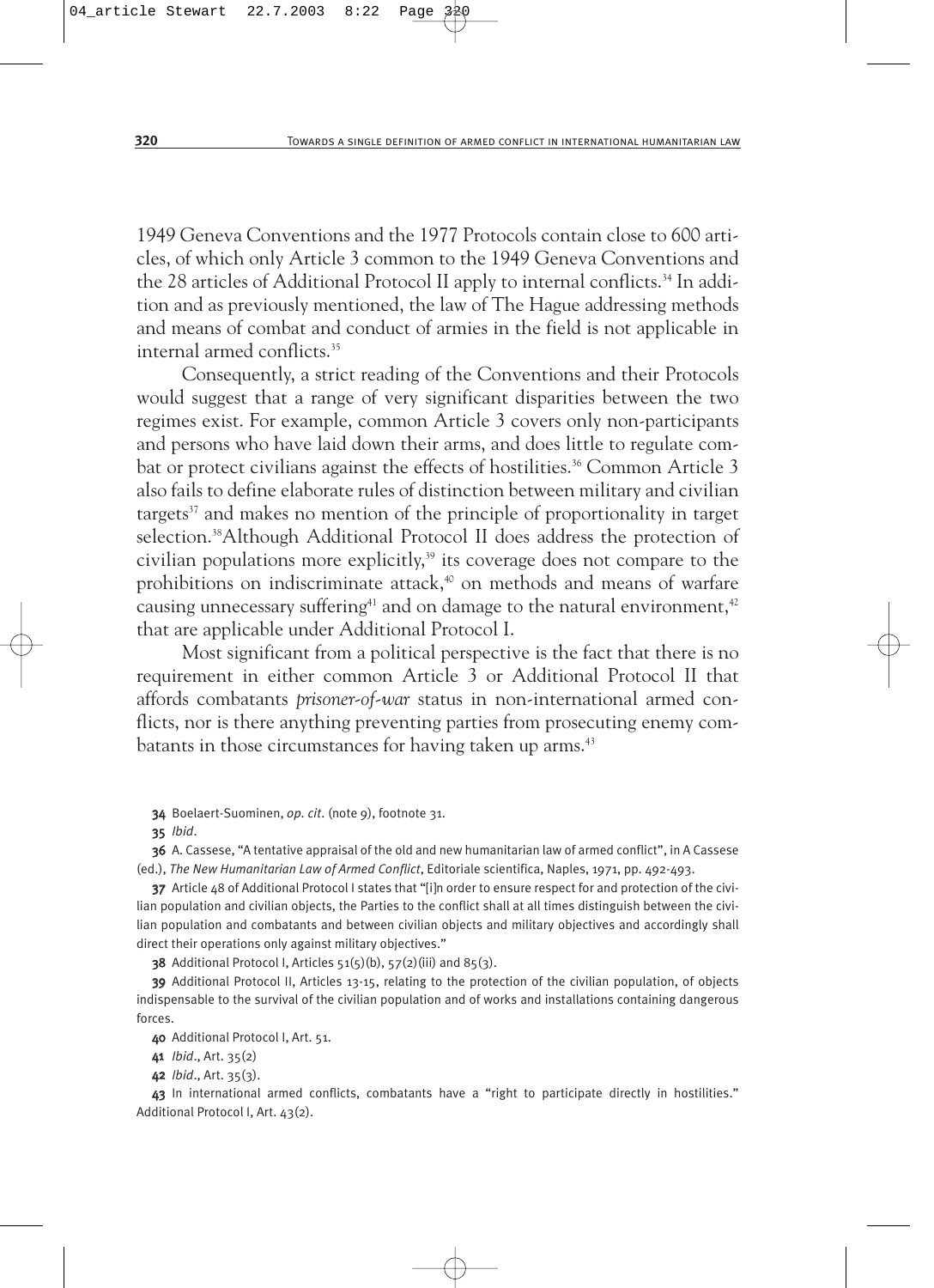More intricate anomalies are myriad even in instances of overlap between the two systems. For example, while common Article 3 prevents a combatant from being tortured, it does not prevent him or her from being executed for treason.<sup>44</sup> The uncomfortable overlap was also reinforced by the Rome Statute of the International Criminal Court (ICC Statute), which perpetuates the cumbersome international/non-international legal dichotomy. The Statute limits the grave breaches regime to international conflicts<sup>45</sup> and, despite similarities,<sup>46</sup> the serious violations provisions of common Article 3 that are applicable in "armed conflicts not of an international character" are both different and less comprehensive than their international counterparts.47

Yet somewhat ironically given the staunch opposition to explicitly assimilating the laws of war applicable in internal and international armed conflict, there is now extensive literature that suggests that customary international law has developed to a point where the gap between the two regimes is less marked.<sup>48</sup> The Appeals Chamber of the International Criminal Tribunal for the former Yugoslavia (ICTY) in the *Tadi´c Jurisdiction Appeal* held that customary rules governing internal conflicts include:

"protection of civilians from hostilities, in particular from indiscriminate attacks, protection of civilian objects, in particular cultural property,

44 According to Farer, if an internal combatant's punishment is limited to detention, the conditions and form of detention may approach barbarity without manifestly violating common Article 3 and in spite of the more complete protection that the Third Geneva Convention would offer prisoners-of-war in circumstances of international equivalence. T. Farer, "Humanitarian law and armed conflicts: Towards the definition of 'international armed conflict'", *Columbia Law Review*, Vol. 71, 1971, pp. 39-40.

45 ICC Statute, Art. 8(2)(b).

46 The ICTY has held that there is no material difference between the term "wilful killing" within the grave breaches regime and common Article 3's prohibition of "murder" and that "torture" is the same legal phenomenon in both types of conflict. Boelaert-Suominen, *op. cit*. (note 9), citing *Prosecutor* v*. Delali´c* et al., Case No. IT-96-21-T, Judgement, 16 Nov. 1998 (hereinafter " *Celebi´ ˇ ci Judgement*"), paras 421-23. Other provisions in the ICC Statute, such as those dealing with inhuman treatment including biological experiments (Art.  $8(2)(a)(ii)$ ) and wilfully causing great suffering or serious injury to body or health (Art.  $8(2)(a)(iii)$ ), correspond to provisions in it relating to violence to life and person (Art. 8(2)(c)(i)) and outrages upon personal dignity (Art.  $8(2)(c)(i)$ ).

47 For a detailed comparison see H. Spieker, "The International Criminal Court and non-international armed conflicts", *Leiden Journal of International Law*, Vol. 13, 2000, p. 417.

48 Boelaert-Suominen, *op. cit*. (note 9); Byron, *op. cit*. (note 20); J-M. Henckaerts, "The conduct of hostilities: Target selection, proportionality and precautionary measures under international humanitarian law", in The Netherlands Red Cross, *Protecting Civilians in 21st-Century Warfare: Target Selection, Proportionality and Precautionary Measures in Law and Practice*, 8 December 2000, p. 11.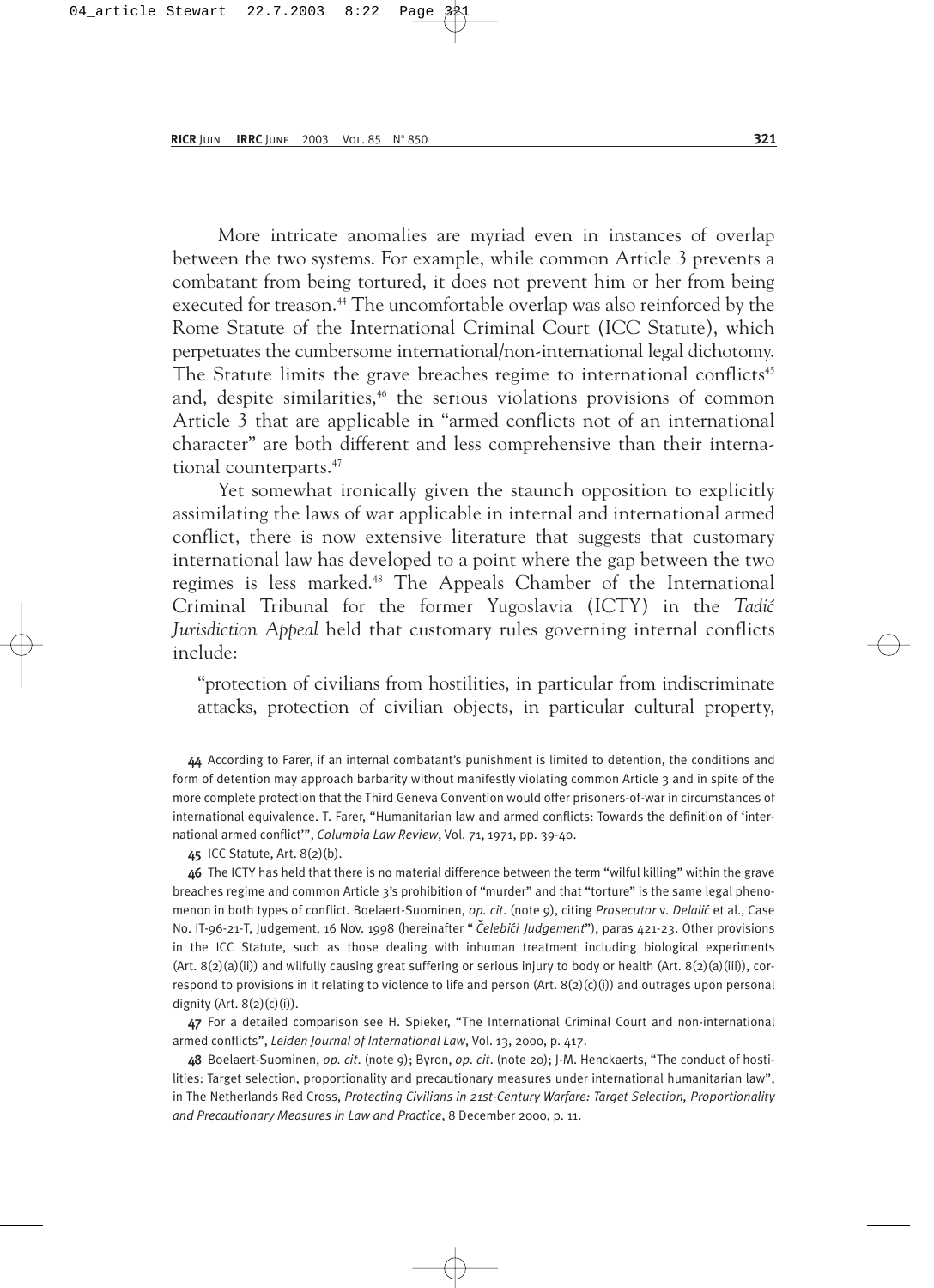protection of all those who do not (or no longer) take active part in hostilities, as well as prohibition of means of warfare proscribed in international armed conflicts and ban of certain methods of conducting hostilities."49

The then President of the ICTY, Antonio Cassese, opined that "there has been a convergence of the two bodies on international law with the result that internal strife is now governed to a large extent by the rules and principles which had traditionally only applied to international conflicts..."<sup>50</sup> Similarly minded and in contrast to the terms of the ICC Statute, at least one ICTY Appeals Chamber Judge considered that "a growing practice and *opinio juris*, both of States and international organizations, has established the principle of personal criminal responsibility for the acts figuring in the grave breaches articles (…) even when they are committed in the course of an internal armed conflict."51 In fact, the ICRC has chosen to address what it calls "the insufficiency with respect to content and coverage" of treaty law applicable in non-international armed conflicts by analysis of custom and not promulgation of further treaty-based law.<sup>52</sup> The position reflects the reality that national legislation,<sup>53</sup> international legal instruments<sup>54</sup> and judicial reasoning<sup>55</sup> all show that "states are chipping away at the two-legged edifice of the laws of armed conflict."56

On the other hand, the Appeals Chamber of the ICTY warns that even though the chipping away process may have come some distance in

49 *Tadi´c Jurisdiction Appeal, op. cit*. (note 28), para. 127.

50 Memorandum of 22 March 1996 to the Preparatory Committee for the Establishment of the International Criminal Court, in Moir, *op. cit*. (note 18), p. 51.

51 *Tadi´c Jurisdiction Appeal*, *op. cit*. (note 28), Separate Opinion of Judge Abi-Saab.

52 Henckaerts, *op. cit*. (note 48), p. 11.

53 See (Belgium): Law of 16 June 1993 concerning repression of grave breaches ("*infractions*") of the Geneva Conventions of 12 August 1949 and their Additional Protocols I and II of 8 June 1977; (Spain) Codigo Penal, Law 10/1995, of 23 November; (Finland): Chapter 11 of the Revised Penal Code Dealing with War Crimes and Crimes Against Humanity, 21 April 1995, *Finnish Law Gazette* 1995/587; (United States): Article 6 of the United States War Crimes Act 1996; (Netherlands): The Dutch Law of War Crimes 1952; (Sweden): Chapter 22, Section 11, of the Swedish Penal Code, National Council for Crime Prevention, Stockholm (1986); (Switzerland): Code Pénal Militaire, Federal Law of 13 June 1927; (Nicaragua): Ley de Codigo penal de la Republica de Nicaragua, Bibliografía Técnicas, (1997), all cited in Boelaert-Suominen, *op. cit*. (note 9), p. 4.3.1.

54 The Amended Protocol II of 1996 to the 1980 UN Weapons Convention, the 1997 Ottawa Convention on the Prohibition of Anti-personnel Mines and the 1999 Second Hague Protocol for the Protection of Cultural Property in the Event of Armed Conflict all apply equally to international and non-international armed conflicts.

55 See Boelaert-Suominen, *op. cit*. (note 9), section 4.3.2.

56 *Ibid*., section 5.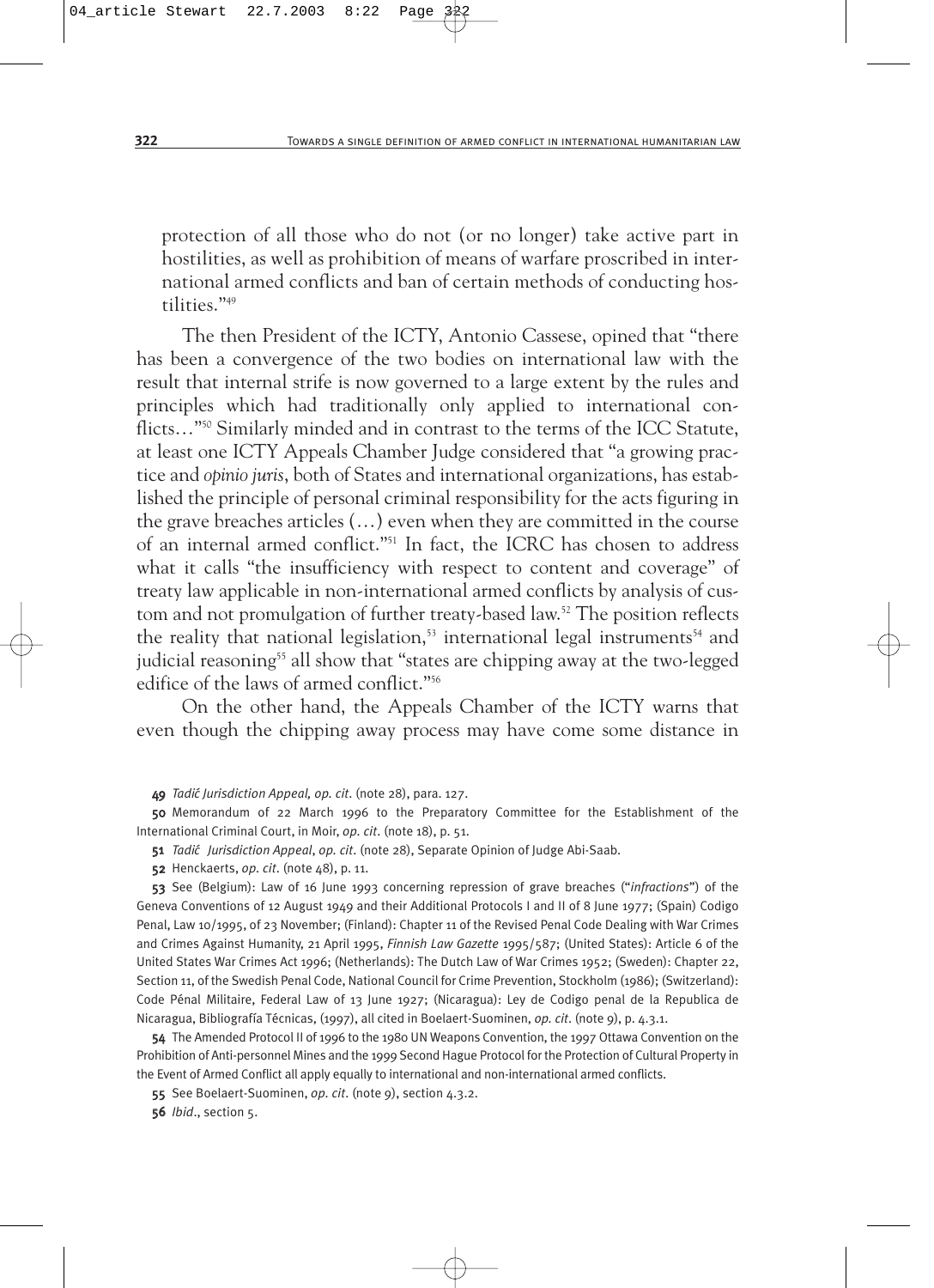eroding the disparity between the laws applicable in international and noninternational armed conflict, "this extension has not taken place in the form of a full and mechanical transplant of those rules to internal conflicts; rather, the general essence of those rules, and not the detailed regulation they may contain, has become applicable to internal conflicts."57 Consequently, the process has created what Meron describes as "a crazy quilt of norms that would be applicable in the same conflict, depending on whether it is characterized as international or non international."<sup>58</sup> Thus, the struggle to determine the law applicable in armed conflicts that as a matter of fact involve both international and internal elements, becomes a complex but important task.

#### **The test for internationalization**

In the *Tadi´c Appeal Judgement*, the Appeals Chamber of the ICTY stipulated that:

"It is indisputable that an armed conflict is international if it takes place between two or more States. In addition, in case of an internal armed conflict breaking out on the territory of a State, it may become international (or, depending upon the circumstances, be international in character alongside an internal armed conflict) if (i) another State intervenes in that conflict through its troops, or alternatively if (ii) some of the participants in the internal armed conflict act on behalf of that other State."59

#### Agents of a State

The most frequently applied limb of the *Tadić Appeal Judgement's* test for determining whether an internal armed conflict has become international is whether "some of the participants in the internal armed conflict act on behalf of [an]other State."60 The International Court of Justice (ICJ) was asked to answer a similar question in the *Military and Paramilitary Activities in and against Nicaragua case* in order to determine the responsibility of the United States for armed conflict between the *contras* it had

<sup>57</sup> *Tadi´c Jurisdiction Appeal*, *op. cit*. (note 28), para. 126.

<sup>58</sup> T. Meron, "Classification of armed conflict in the former Yugoslavia: Nicaragua's fallout", *American Journal of International Law*, Vol. 92, 1998 (hereinafter "Nicaragua's fallout"), p. 238.

<sup>59</sup> *Prosecutor* v*. Tadi´c*, T-94-1-A, Judgement, 15 July 1999, para. 84 (hereafter *Tadi´c Appeal Judgement*). 60 *Ibid*.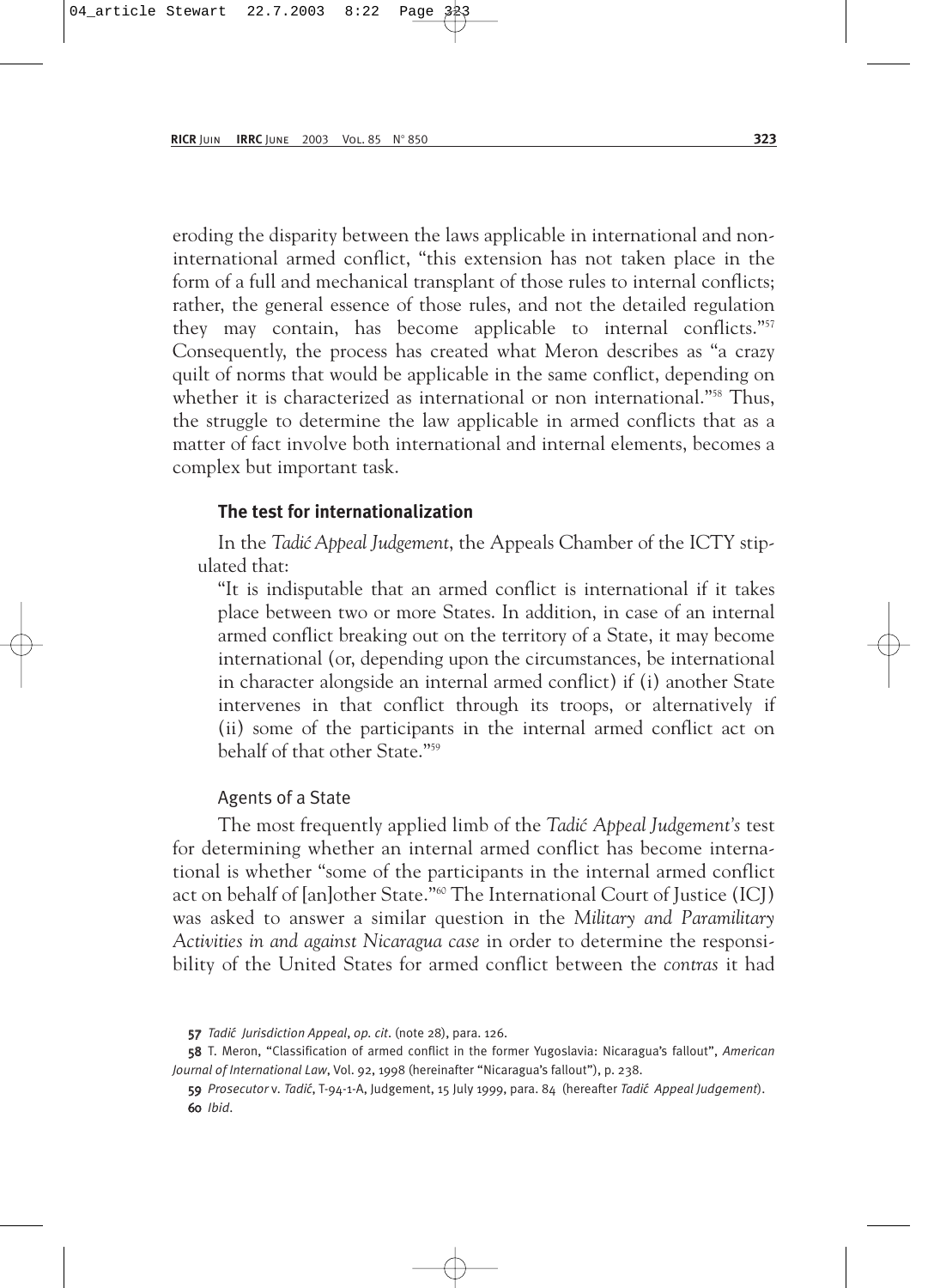sponsored and the Nicaraguan government.<sup>61</sup> In defining the circumstances in which an insurgent's acts can be attributed to a State, the Court applied what it described as an "effective control" test, $62$  which involved assessing:

"whether or not the relationship of the contras to the United States Government was so much one of *dependence on the one side and control on the other* that it would be right to equate the contras, for legal purposes, with an organ of the United States Government, or as acting on behalf of that Government." 63

In applying that test to the facts, the ICJ found that despite a high degree of participation and a general degree of control over the contras, who were highly dependent on that foreign assistance, the United States was not responsible for violations of humanitarian law perpetrated by the contras since those violations "…could be committed by members of the contras without the control of the United States."64

The substance of the decision and its relevance to international humanitarian law have been the subject of considerable judicial inconsistency and academic dispute, the intricacies of which are thoroughly set out elsewhere.<sup>65</sup> For the present purposes, it is sufficient to note that the *Tadić Appeal Judgement* overruled the Trial Chamber's support for the strict "effective control" test espoused in the *Nicaragua case*, declaring the ICJ's reasoning "unconvincing […] based on the very logic of the entire system of international law on State responsibility."<sup>66</sup> As a result of the overruling, an

61 *Nicaragua case*, *op. cit*. (note 14). The ICJ somewhat confusingly distinguished the question of whether the acts of the contras were imputable to the United States from the question of whether the United States had breached its international obligations to Nicaragua through its relationship with the contras. The Court concluded that it "…does not consider that the assistance given by the United States to the contras warrants the conclusion that these forces are subject to the United States to such an extent that any acts they have committed are imputable to that State. It takes the view that the contras remain responsible for their acts, and that the United States is not responsible for the acts of the contras, but for its own conduct vis-à-vis Nicaragua, including conduct related to the acts of the contras" *Nicaragua* case, *op. cit*. (note 14), para. 116.

62 The Court stated that "for this conduct to give rise to a legal responsibility of the United States, it would in principle have to be proved that that State had *effective control* of the military or paramilitary operations in the course of which the alleged violations were committed." *Ibid*., para. 115 (emphasis added).

63 *Ibid*., para. 109 (emphasis added).

64 *Ibid*., para. 115.

65 See Meron, "Nicaragua's fallout", *op. cit*. (note 58), Byron, *op. cit*. (note 20) and Moir, *op. cit*. (note 18), pp. 46-52.

66 *Tadi´c Appeal Judgement*, *op. cit*. (note 59), para. 116.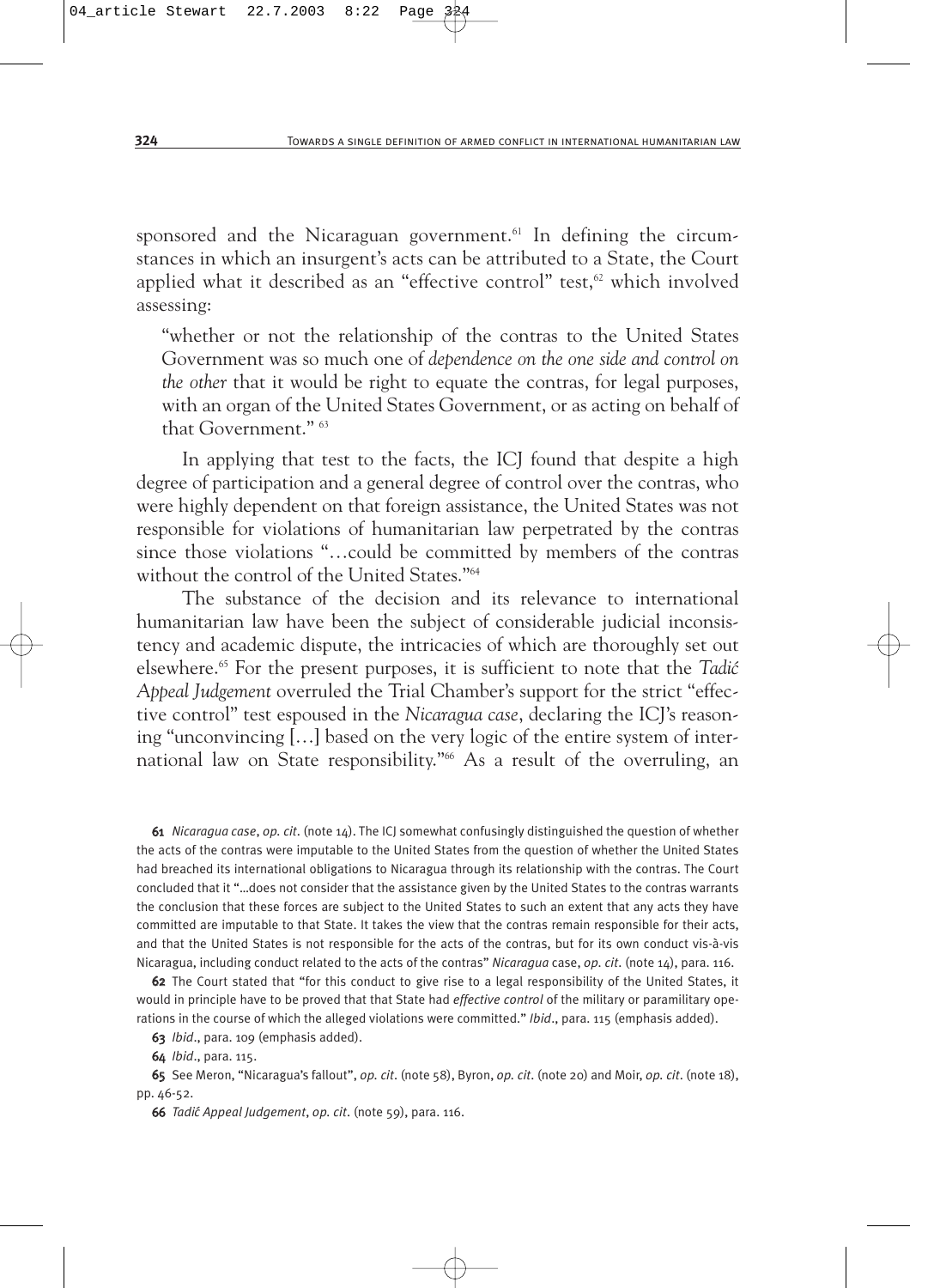apparently less stringent<sup> $67$ </sup> and some suggest "dubious"<sup>68</sup> test for determining when parties can be considered to be acting on behalf of States has gained ascendency in international criminal law.<sup>69</sup> The test espouses three different standards of control under which an entity could be considered a de facto organ of a State, each differing according to the nature of the entity.<sup>70</sup>

Firstly, where the question involves the acts of a single private individual or a not militarily organized group that is alleged to have acted as a de facto State organ,

"it is necessary to ascertain whether specific instructions concerning the commission of that particular act has been issued by that State to the individual or group in question, or alternatively, it must be established whether the unlawful act has been publicly endorsed or approved ex post facto by the State at issue."

In the second instance, involving control by a State over subordinate armed forces, militias or paramilitary units, "control must be of an overall character." The Appeals Chamber declared that:

"… control by a State over subordinate armed forces or militias or paramilitary units may be of an overall character (and must comprise more than the mere provision of financial assistance or military equipment or training)."<sup>71</sup>

The Appeals Chamber made clear that the overall control test under the second category requires that a State "*has a role in organising, coordinating or planning the military actions of* the military group, in addition to financing, training and equipping or providing operational support to that group" but

67 The Appeals Chamber in Aleksovski declared that "[b]earing in mind that the Appeals Chamber in the Tadić Judgement arrived at this test against the background of the "effective control" test set out by the decision of the ICJ in *Nicaragua*, and the "specific instructions" test used by the Trial Chamber in Tadić, the Appeals Chamber considers it appropriate to say that the standard established by the "overall control" test is not as rigorous as those tests." *Prosecutor* v*. Aleksovski* IT-95-14/1-A, Judgement, 24 March 2000 (hereinafter "*Aleksovski Appeal Judgement*"), para. 145.

68 Moir describes the overruling as "…an unnecessary (and indeed dubious) piece of reasoning." Moir, *op. cit*. (note 18), p. 49.

69 *See Tadi´c Appeal Judgement*, *op. cit*. (note 59); *Aleksovski Appeal Judgement*, *op. cit*. (note 67), paras 120-154; *Prosecutor* v*. Delali´c* et al. IT-96-21-A, Judgement, 20 February 2001, paras 5-50 (hereinafter "*Celebi´ ˇ ci Appeal Judgement*"); *Prosecutor v. Naletili´c et al*, IT-98-34-T, Judgement, 31 March 2003, paras 183- 188.

70 *Celebi´ ˇ ci Appeal Judgement*, *op. cit*. (note 69), para. 13.

71 *Tadi´c Appeal Judgement*, *op. cit*. (note 59), para.137.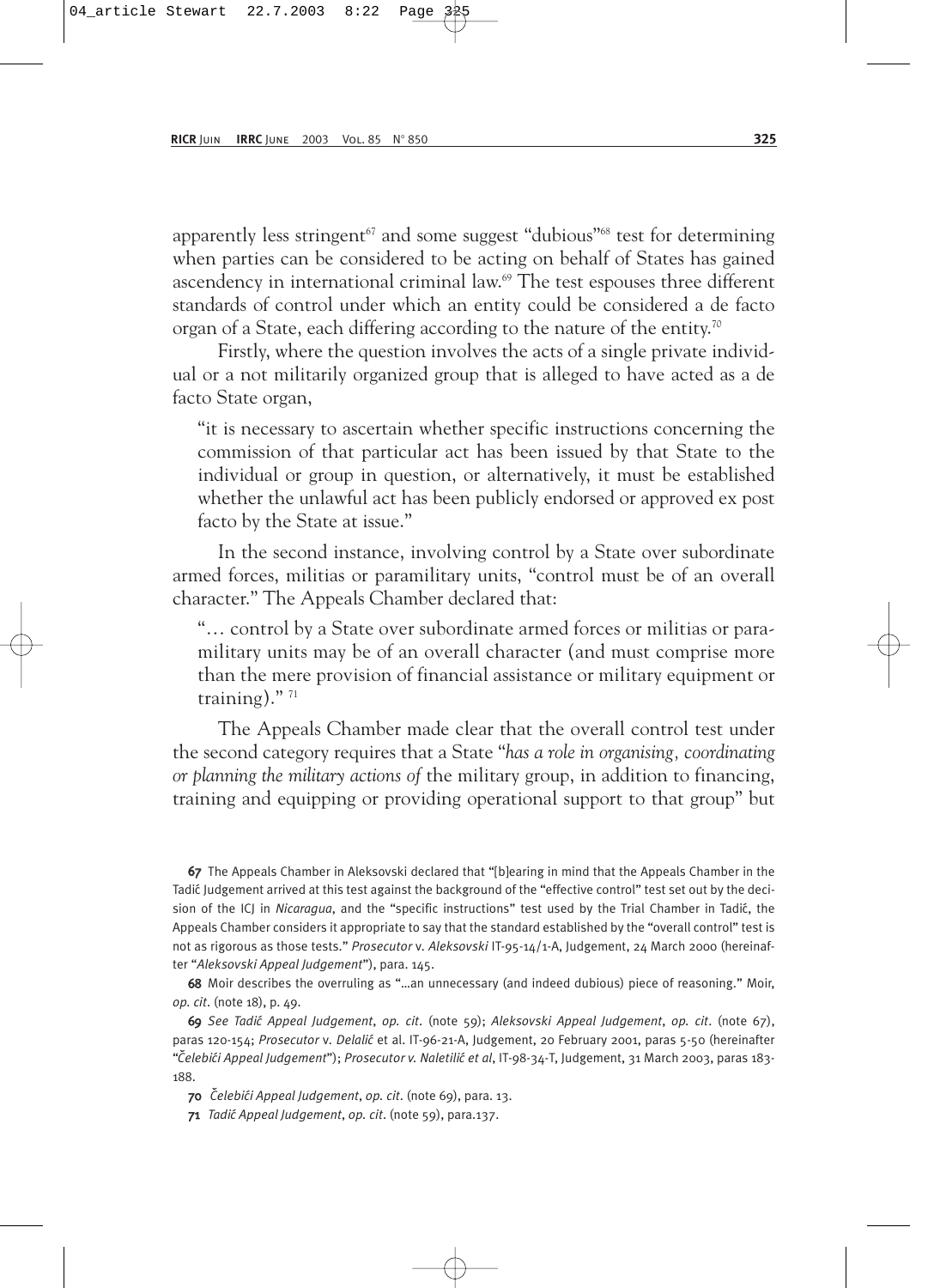that it "does not go so far as to include the issuing of specific orders by the State, or its direction of each individual operation."72

The third and final test involves "assimilation of individuals to State organs on account of their actual behaviour within the structure of a State."73 The Appeals Chamber's only explanation of the somewhat undeveloped category consisted of three illustrations: an Austrian Jew elevated by German camp administrators to positions of authority over the other internees;<sup>74</sup> a Dutch national who in fact behaved as a member of the German forces;<sup>75</sup> and the attribution of international responsibility to Iran for acts of five Iranian "Revolutionary Guards" in "army type uniforms".76

Despite the now extensive literature addressing the issue, $\eta$  application of the three-pronged test remains complex, convoluted and the subject of considerable confusion, even among Appeals Chamber Judges themselves.78 That complexity is plainly undesirable when, as Judge Shahabuddeen persuasively reiterates in the *Blaski´c Judgement*, the degree of control required to internationalize an armed conflict is simply that which "is effective in any set of circumstances to enable the impugned state to use force against the other state through the intermediary of the foreign military entity concerned."79 The question is, after all, whether the insurgent's actions amount to "a resort to armed force between States."80

Moreover, if the complexity of the various tests has proved difficult to apply in the context of criminal prosecutions where the full extent of

72 *Ibid*., para.,137 (emphasis added).

73 *Ibid*., para.,141.

74 *Ibid*., para.,142.

75 *Ibid*., para.,143.

76 *Ibid*., footnote 174.

77 See Meron, "Nicaragua's fallout", *op. cit*. (note 58), Byron, *op. cit*. (note 20); Moir, *op. cit*. (note 18), pp. 46 – 52; R. Hayden "Bosnia's Internal War and the International Criminal Tribunal", *Fletcher Forum of World Affairs*, Vol. 22, No. 1, 1998, p. 45; R. Hayden, "Biased 'Justice:' Humanrightsism and the International Criminal Tribunal for the Former Yugoslavia" , *Cleveland State Law Review* , Vol. 47, 1999, p. 566.

78 Judge Shahabuddeen claims "I am unclear about the need to challenge *Nicaragua*. I am not certain whether it is being said that that much debated case does not show that there was an international armed conflict in this case. I think it does, and that on this point it was both right and adequate." *Tadi´c Appeal Judgement*, *op. cit*. (note 59), Separate Opinion of Judge Shahabuddeen, para. 17.

79 *Prosecutor v Blaski´c*, IT-95-14, Judgement, 3 March 2000 (hereinafter "*The Blaski´c Judgement*") Declaration of Judge Shahabuddeen.

80 An "armed conflict" is said to exist "whenever there is a resort to armed force between States or protracted armed violence between governmental authorities and organised armed groups or between such groups within a State." *Prosecutor v Kunarac et a*l., IT-96-23/1-A, Judgement, 12 June 2002, para. 56 (hereinafter "*Kunarac Appeal Judgement*").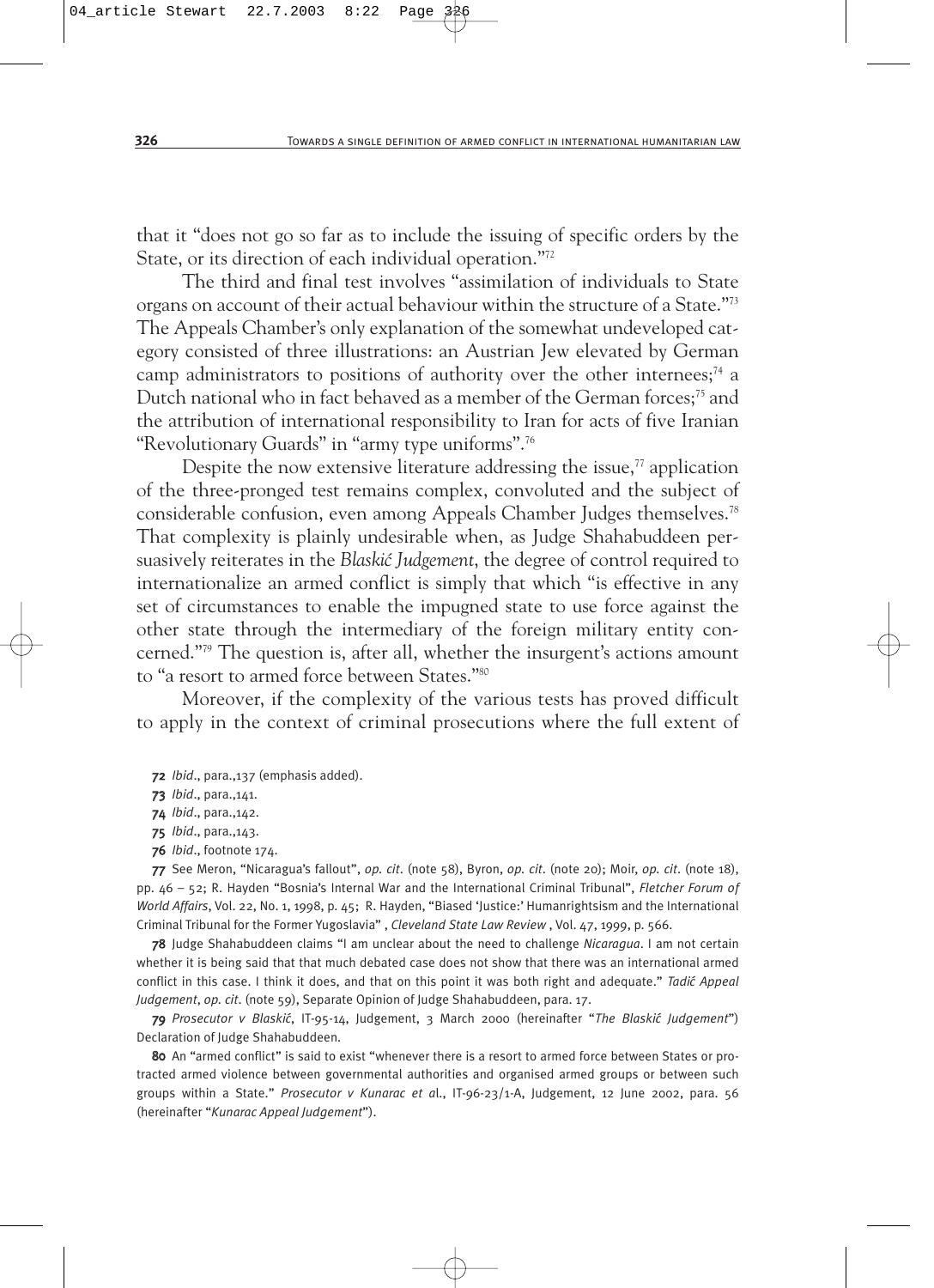hostilities can be viewed in hindsight, $81$  it must be debilitating for forces involved in hostilities on the ground when the very purpose of internationalized armed conflicts is often to employ covert methods of warfare. In those circumstances, relevant information is "the subject of fierce controversy of a political nature",<sup>82</sup> giving rise to "opinions about the facts that often differ widely."83 The possibility that commanders of the Northern Alliance in present-day Afghanistan could be expected to assess a test the Appeals Chamber itself can hardly agree on, in the heat of battle, based on highly protected intelligence and on an ongoing basis seems slim. Certainly, "there is no reason to think that, during a conflict, one could convince a military commander to respect certain rules by arguing that he is an agent of a foreign country."84

The complexity also has serious effects on outside parties seeking to enforce international humanitarian norms. Not only will parties to a conflict involving various international and domestic actors struggle to determine whether detainees qualify for prisoner-of-war status, so too will the ICRC, which is attempting to encourage respect for that status.<sup>85</sup> Moreover, from the perspective of legality the test is a shaky foundation for the application of the very different penal sanctions provided for under the two regimes. It is hardly surprising, then, that the test has unduly delayed proceedings of both the ICTY and the International Criminal Tribunal for Rwanda (ICTR).

In sum, the three-pronged test may well reflect the current state of public international law on state responsibility, but its application to international humanitarian law undermines the possibility of a consistent or principled application of humanitarian norms in internationalized warfare. As this paper will show, that failing is unfortunately inevitable in a regime that requires armed forces to artificially categorize internationalized armed conflict

81 Much of the evidence used by ICTY decisions to characterize the internal conflicts as internationalized is "[a]n ex post facto confirmation of the fact...". *Tadić Appeal Judgement*, *op. cit.* (note 59), para. 157.

82 Gasser, *op. cit*. (note 19), p. 157.

83 *Ibid*. For example, as Reisman and Silk point out, "the war in Afghanistan has never been either purely internal or purely international. Any determination is further complicated by the lack of neutral accounts of the conflict. Afghanistan is caught up in the politics of East-West rivalry, and most reports of the conflict there rely, to a large degree, on sources with a clear preference for or tie to one side or the other in the larger rivalry." Reisman and Silk, *op. cit*. (note 4), p. 467.

84 M. Sassòli and L. M. Olson, "International decision: *Prosecutor v. Tadić* (Judgement)", *American Journal of International Law*, Vol. 94, July 2000, p. 576.

85 Byron, *op. cit*. (note 20), p. 88.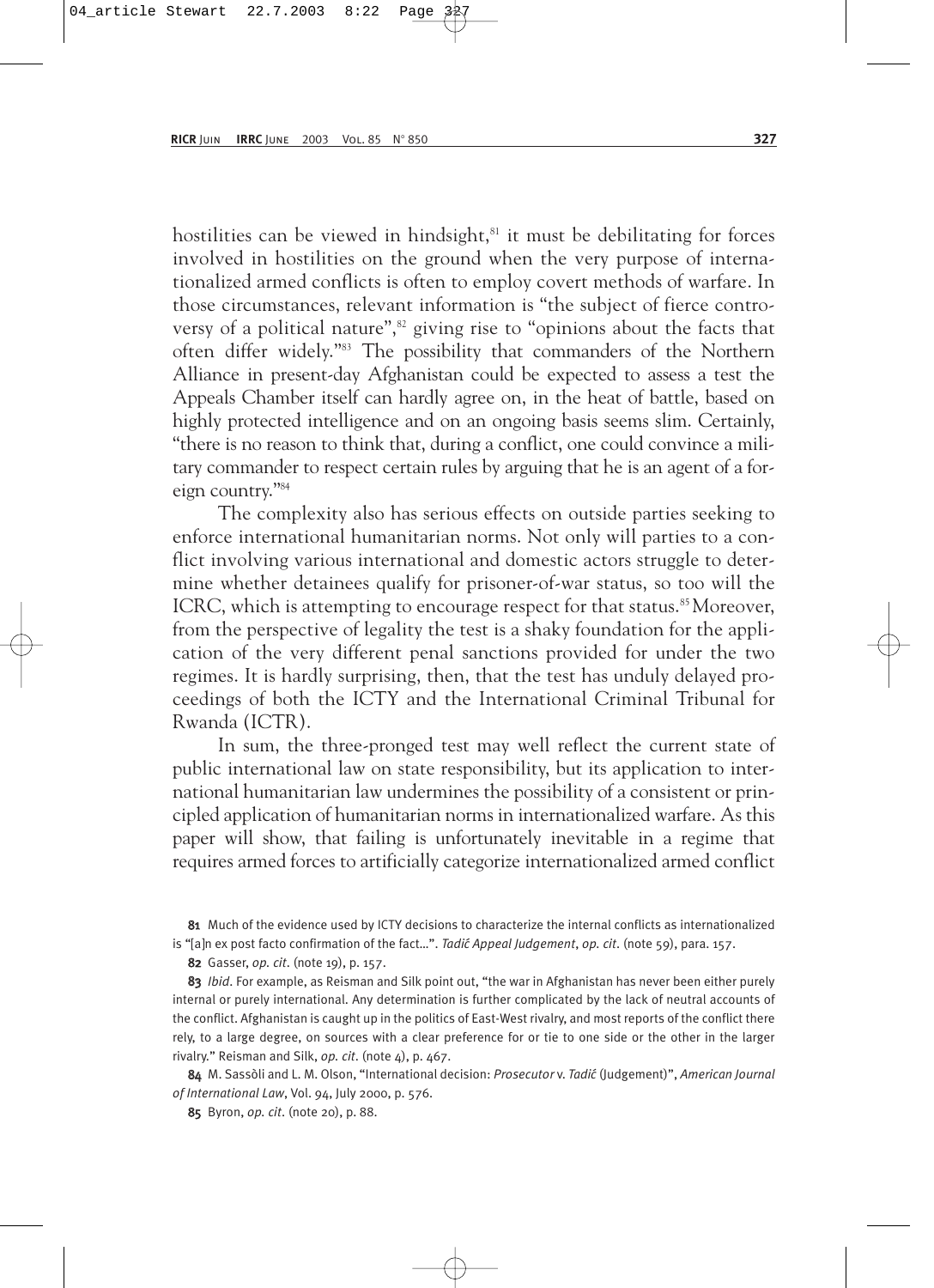as wholly international or non international. The solution is thus to abandon the distinction rather than redefine the three-pronged test.

## Military intervention

The second criterion the *Tadi´cAppeals Judgement* considered capable of rendering an internal armed conflict international occurs where "another State intervenes in that conflict through its troops."<sup>86</sup> In the *Bla*škić *Judgement*, the ICTY Trial Chamber seized on a range of factors in finding "ample proof to characterize the conflict as international" based on "Croatia's direct intervention in Bosnia-Herzegovina".<sup>87</sup> Although, like *Tadić*, the Chamber declined to articulate any particular standard for what degree of intervention would be sufficient to internationalize a pre-existing internal armed conflict, it was satisfied that that process had taken place by the presence of an estimated 3,000 to 5,000 regular Croatian Army personnel who were mostly stationed outside the area of conflict between the the Croatian Defence Council and the Bosnia Herzegovina Army.<sup>88</sup> Although the Chamber accepted evidence that the Croatian Army had had some presence in the area of conflict, the principal rationale for its decision was that the Croatian Army's hostilities:

"in the areas outside the [conflict zone] inevitably also had an impact on the conduct of the conflict in that zone. By engaging the [Bosnia Herzegovina Army] in fighting outside the [conflict zone], the Croatian Army weakened the ability of the [Bosnia Herzegovina Army] to fight the [Croatian Defence Council] in central Bosnia." <sup>89</sup>

Consequently, the reasoning would seem to suggest that foreign military intervention that only indirectly affects an independent internal conflict is sufficient to render that conflict international. That supposition was subsequently confirmed by the *Kordić & Cerkez Judgement*, which found that the Croatian government's intervention in the conflict against Serb forces in Bosnia internationalized a separate conflict in which the Croatian government had no direct military involvement, namely the conflict between Bosnian Croats and Bosnian Muslims.<sup>90</sup> According to the Trial Chamber, it did this "by enabling the

<sup>86</sup> *Tadi´c Appeal Judgement*, *op. cit*. (note 59), para. 84.

<sup>87</sup> The Blaškić Judgement, op. cit. (note 79), paras. 75, 76 and 94.

<sup>88</sup> The Trial Chamber went on to find that the Croatian Defence Council also acted as an agent of the Croatian government, but the analysis of military intervention was independent of that finding.

<sup>89</sup> *The Bla˘ski´c Judgement*, *op. cit*. (note 79), para. 94.

<sup>90</sup> *Prosecutor v. Kordi´c & Cerkez ˇ* , IT-95-14/2-T, Judgement, 26 February 2001.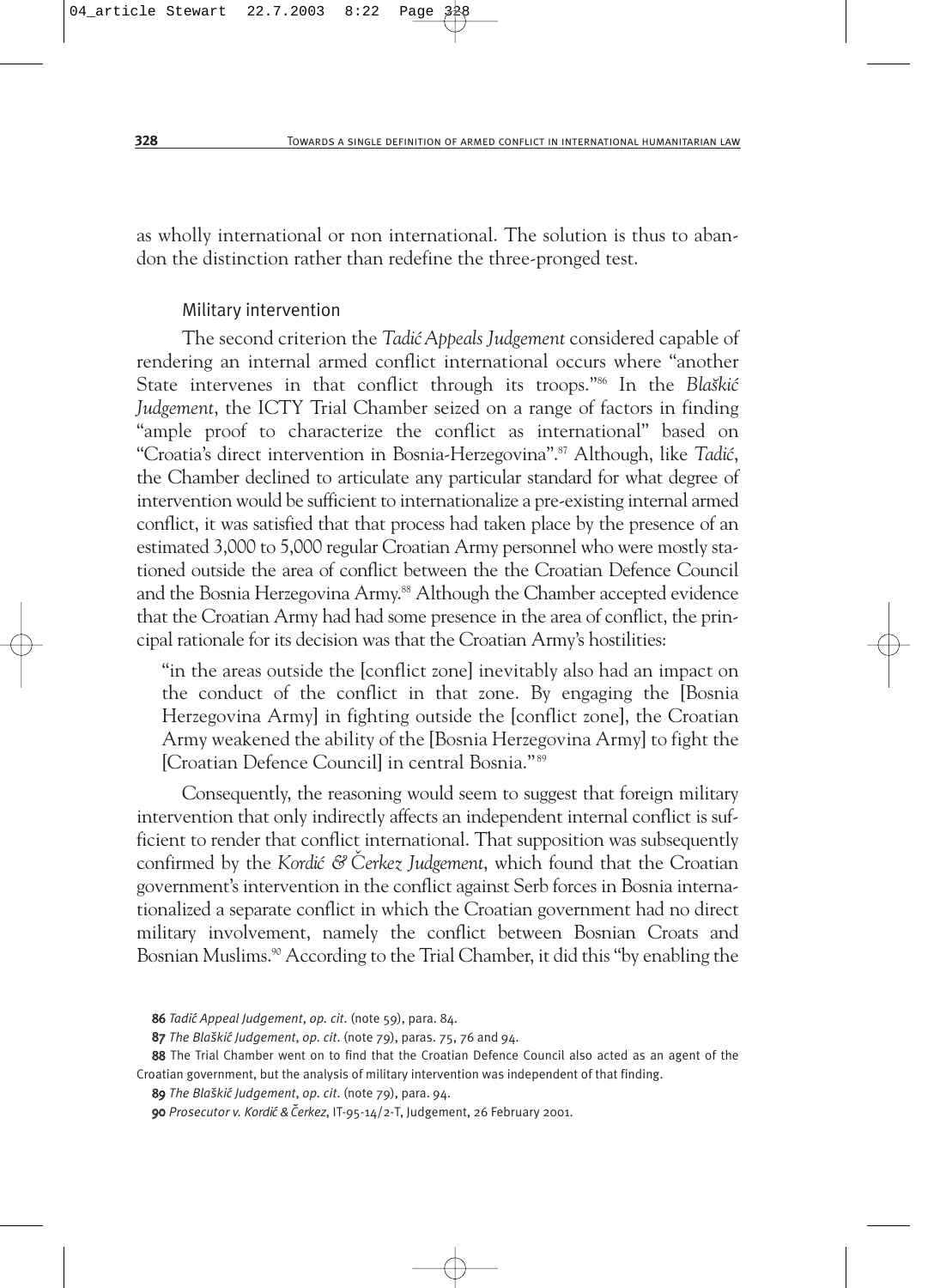Bosnian Croats to deploy additional forces in their struggle against the Bosnian Muslims."91 The decision also uses a range of evidence to reach its conclusion, but similarly fails to quantify the requisite extent of direct military force. The *Naletili´c Judgement* followed suit, stating unhelpfully that:

"There is no requirement to prove that [Army of the Republic of Croatia] troops were present in every single area where crimes were allegedly committed. On the contrary, the conflict between the [Armed Forces of the Government of Bosnia and Herzegovina] and the [Croatian Defence Council] must be looked upon as a whole and, if it is found to be international in character through the participation of the [Army of the Republic of Croatia] troops, then Article 2 of the Statute will apply to the entire territory of the conflict."<sup>92</sup>

In fact, a Trial Chamber's review of an indictment in *Prosecutor v. Rajić* is the only instance where the question is specifically addressed.<sup>93</sup> In that decision, the Chamber found that an internal armed conflict could be rendered international if troops intervene "significantly and continuously".94 Unfortunately, significant and continuous intervention is hardly a term of precision. Moreover, the fact that the term is not mentioned in the *Kordić & Cerkez*, *Blaškić or Naletili´c Judgements* raises the question of whether more minor military intervention could suffice. Certainly the Geneva Conventions apply in traditional inter-State armed conflicts "regardless of their level of intensity".95

- 91 *Ibid*., para. 108(2).
- 92 *Prosecutor* v*. Naletili´c et al*, *op. cit*. (note 69), para. 194.

93 *Prosecutor* v*. Raji´c*, IT-95-12-R61, Review of the Indictment Pursuant to Rule 61, 13 September 1996, para. 12 "The Appeals Chamber's decision on jurisdiction in the Tadić case did not, however, set out the quantum of involvement by a third State that is needed to convert a domestic conflict into an international one."

94 *Ibid*., para. 21 "There is therefore enough evidence to establish for the purpose of the present proceedings that, as a result of the significant and continuous military intervention of the Croatian Army in support of the Bosnian Croats, the domestic conflict between the Bosnian Croats and their Government in central Bosnia became an international armed conflict, and that this conflict was ongoing at the time of the attack on Stupni Do in October 1993."

95 See Baxter, *op. cit*. (note 29), p. 98: "The proper view would seem to be that 'any other armed conflict which may arise between two or more of the High Contracting Parties' should be taken as referring to any outbreak of violence between the armed forces of two states, regardless of the geographical extent and intensity of the force employed…". Fenrick argues that "the firing of weapons by soldiers of opposing sides across a contested border on the uninvited intervention of the armed forces of one State, even in small numbers, in the territory of another State may trigger the application of the Geneva Conventions in totality." M. Cottier, W. Fenrick, P. Viseur Sellers and A. Zimmermann, "Article 8, War Crimes", in O. Triffterer (ed.), *Commentary on the Rome Statute of the International Criminal Court, Observers Notes, Article by Article*, Nomos, Baden-Baden, 1999, p. 182, quoted in Byron, *op. cit*. (note 20), footnote 137. See also *Commentaries*, *op. cit*. (note 5): "It makes no difference how long the conflict lasts, or how much slaughter takes place."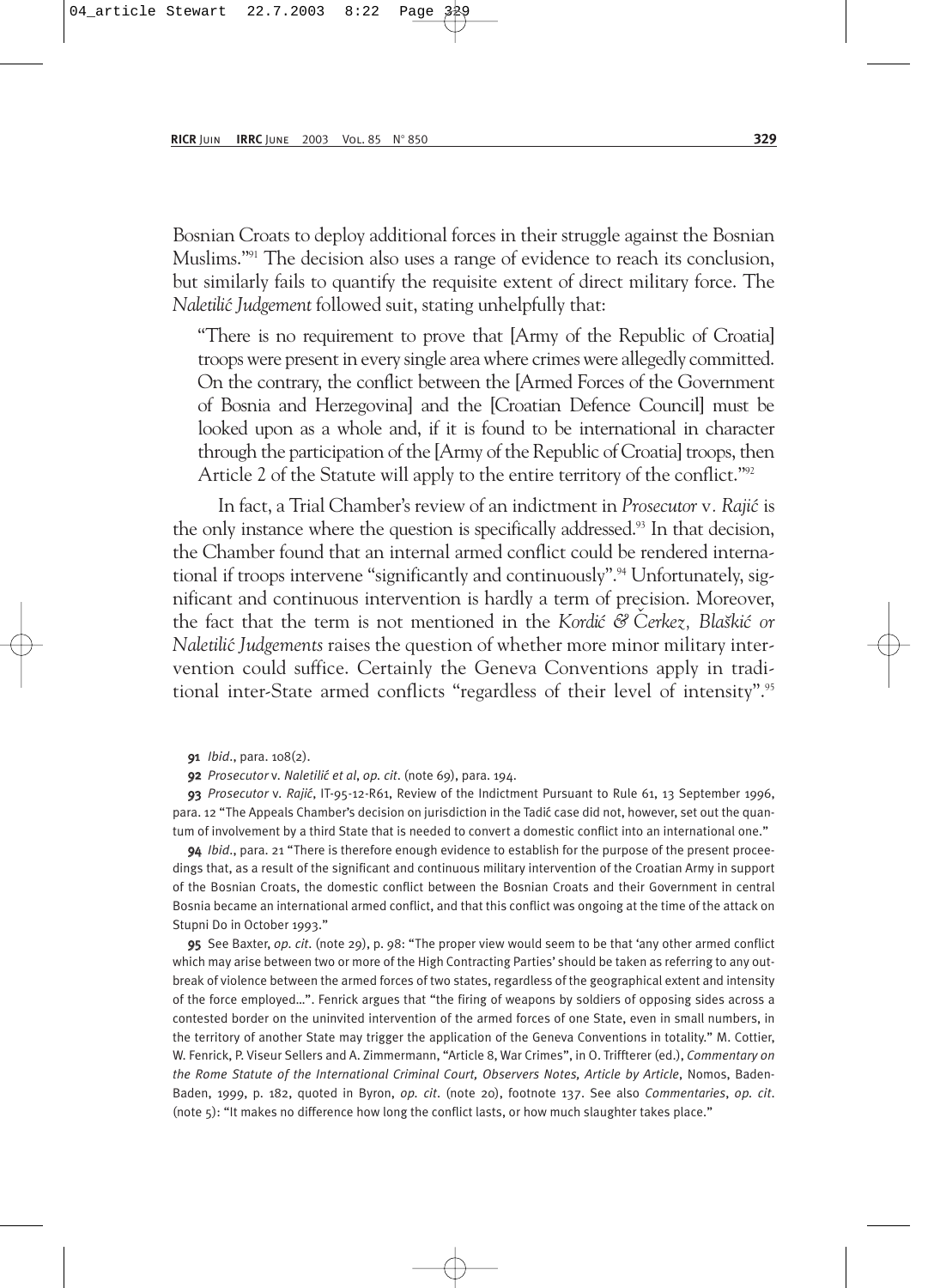There is no legal basis for treating internationalized armed conflicts any differently.

Yet allowing foreign military intervention of any intensity to internationalize all armed conflicts within a territory sits uncomfortably with the *Tadić Appeal Judgement's* initial statement on internationalized armed conflicts that presupposed that an armed conflict may "…depending upon the circumstances, be international in character alongside an internal armed conflict". Regrettably, the possibility of direct military intervention that only indirectly involves an internal armed conflict as in the *Blaškić* and *Kordić & Cerkez Judgements*, and the absence of any meaningful threshold test for what extent of direct military intervention will internationalize a conflict, suggests the absence of a principled basis for distinguishing internationalized armed conflicts from those "international in character alongside an internal armed conflict".

One explanation may be that only "direct military intervention which has the effect of supporting a campaign is enough to internationalize the conflict".<sup>96</sup> But as a matter of logic it is questionable whether a military intervention that does not involve insurgents acting on the intervening State's behalf could make that insurgent group qualify as "[m]embers of other militias and members of other volunteer corps, including those of organized resistance movements, *belonging* to a Party to the conflict and operating in or outside their own territory...", $\frac{97}{7}$  with the result that it becomes meaningful to speak of "resort to armed force between States".98 An intervening State's unintentional support of third parties does not make those parties its agents and if insurgents do not *belong* to a State for the purposes of the Geneva Conventions, their actions cannot constitute an international armed conflict.<sup>99</sup>

96 R. Cryer, "The fine art of friendship: *Jus in bello* in Afghanistan", *Journal of Conflict and Security Law*, Vol. 7, 2002, p. 42.

97 Third Geneva Convention, Art. 4(2) (emphasis added).

98 Common Art. 2 of the Geneva Conventions; See also *Kunarac Appeal Judgement*, *op. cit*. (note 80), para.56.

99 See for example Judge Shahabuddeen's declaration in the Blaskic Judgement where he states that "There is an armed conflict between a secessionist group and the government of the state. A foreign state intervenes militarily in support of the secessionist group and is resisted by the local state. The external military intervention clearly constitutes an armed conflict between states for the purpose of making the Fourth Geneva Convention applicable. But does the internal conflict itself become an armed conflict between states? The answer is in the affirmative if the foreign state assumes control over the secessionist group such that the use of force by the secessionist group becomes a use of force by the foreign state against the local state, thereby giving rise to an armed conflict between states within the meaning of Article 2, first paragraph, of the Fourth Geneva Convention." *The Bla˘ski´c Judgement*, *op. cit*. (note 79), Declaration of Judge Shahabuddeen.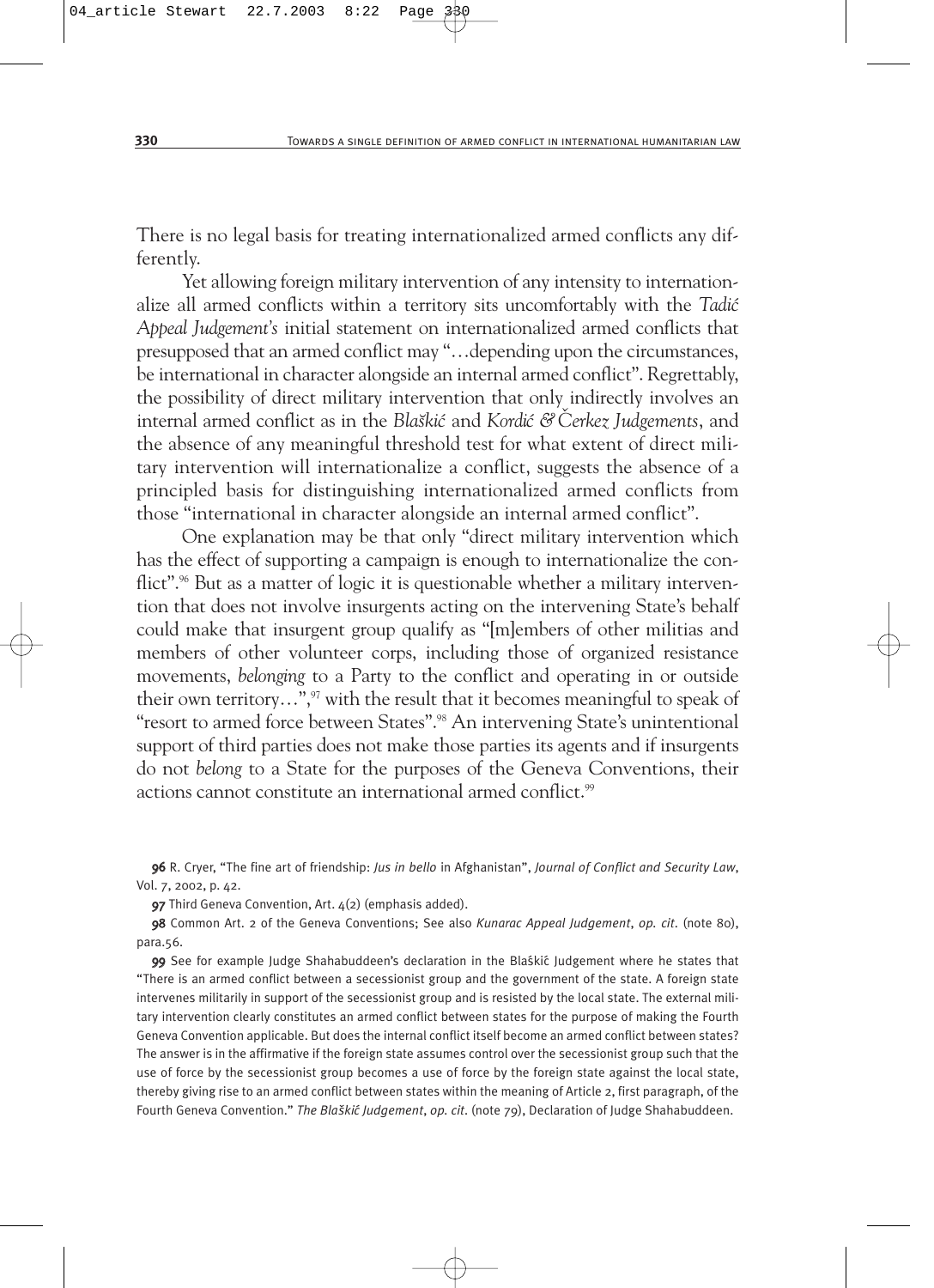Even where support is an intentional consequence of intervention, the notion that mere support could internationalize an otherwise internal armed conflict would seem to contradict the "overall control" test for agency, which explicitly states that "it is not sufficient for the group to be financially or even militarily *assisted* by a State."<sup>100</sup> The argument that direct military intervention should be treated differently because it completely changes the course of the conflict<sup>101</sup> is also unconvincing, since provision of arms, financial aid and intelligence have similar effects despite being explicitly excluded by the same "overall control" test.

The more pertinent rationale for incorporating military intervention as a criterion for the internationalization of armed conflicts might be that for the purposes of the second paragraph of Article 2 common to the Geneva Conventions, such intervention qualifies as a partial occupation. That paragraph was "intended to fill the gap left by paragraph 1"102 by stipulating that the entire Conventions "shall also apply to all cases of partial or total occupation of the territory of a High Contracting Party, even if the said occupation meets with no armed resistance."<sup>103</sup> Even so, the application of the paragraph to foreign military intervention in civil conflicts poses several problems.

It is clear that the passage was adopted in order to extend the application of obligations of Occupying Powers under the Fourth Geneva Convention to *protected persons* in instances of occupation such as that which occurred when the German Reich invaded Czechoslovakia in 1939, where the latter simply capitulated without putting up armed resistance.<sup>104</sup> The paragraph's ability to internationalize a pre-existing and independent internal conflict is less clear, perhaps reflected by the absence of any reference to the provision in the *Blaškić*, *Kordić &* Čerkez or *Naletilić Judgements*. Moreover, while it is laudable to bring as much as possible of the humanitarian law applicable to international armed conflicts into operation, military presence need not amount to occupation and has no bearing on whether the

101 Aldrich, "The laws of war on land", *op. cit*. (note 1), p. 63. See also F. Kalshoven, *The Law of Warfare: A Summary of its Recent History and Trends in Development*, A.W. Sijthoff, Leiden, 1973, p. 15: "it seems justified for the purposes of the present subject to attribute the aforesaid internationalizing effect to intervention taking the form of direct and significant participation of foreign armed forces, as that will incontestably deprive the armed conflict of its original character as a purely intestine affair."

- 102 *Commentaries*, *op. cit*. (note 5), p. 22.
- 103 1949 Geneva Conventions, common Art. 2 .
- 104 Baxter, *op. cit*. (note 29), p. 95. See also *Commentaries*, *op. cit*. (note 5), p. 8.

<sup>100</sup> *Tadi´c Appeal Judgement*, *op. cit*. (note 59), para. 130 (emphasis added).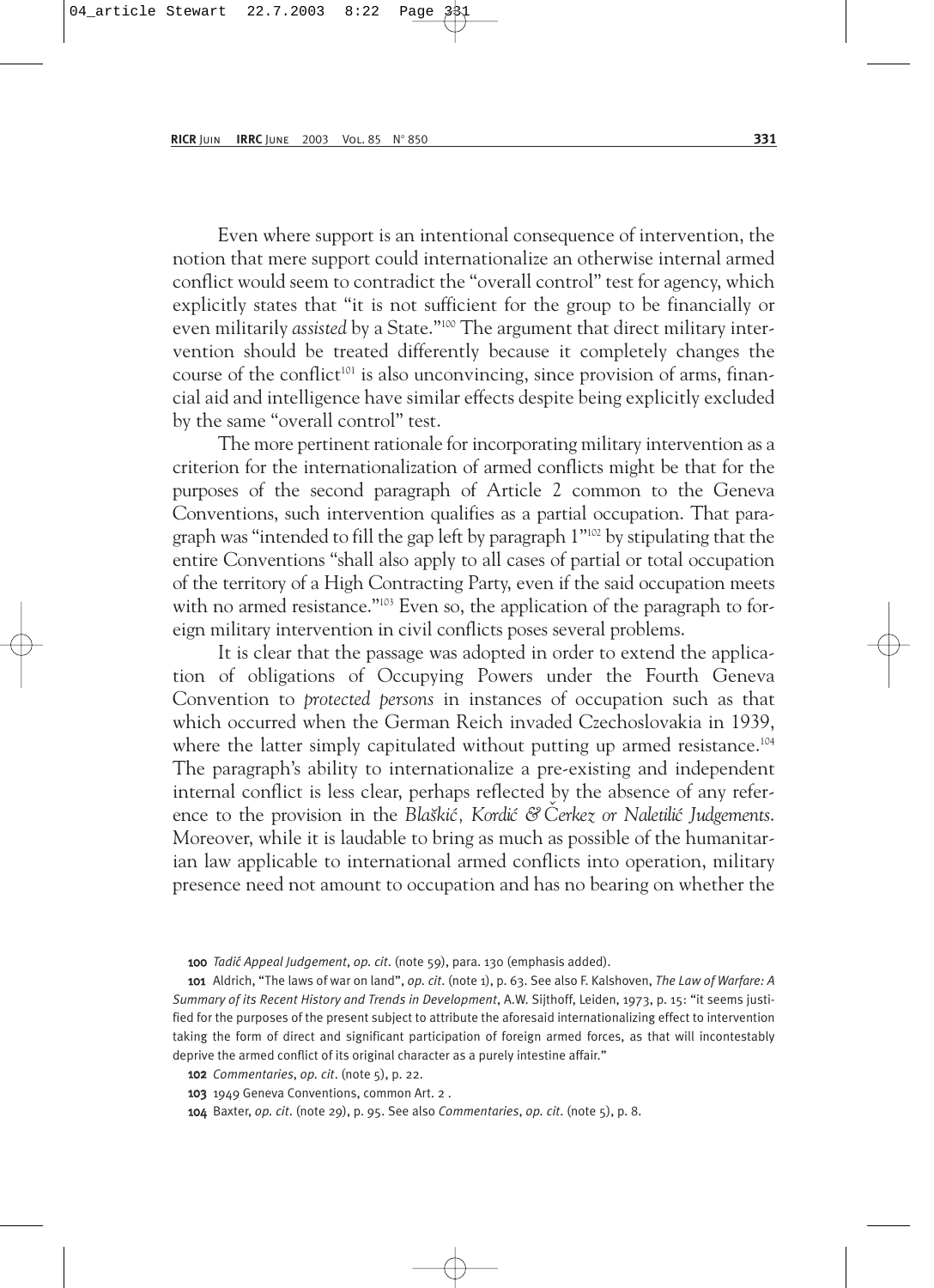conduct of insurgents qualifies as the use of armed force by one State against another. Allowing foreign military presence to internationalize all conflict within a territory is also inconsistent with the notion that an international armed conflict can exist "alongside an internal armed conflict," and directly contradicts the State Parties' rejection of the clause that would have allowed for the automatic application of the full body of international humanitarian law when a third State militarily intervenes.<sup>105</sup> In fact, the major concern behind the rejection of the suggested amendment based on direct military intervention was that it would create a massive incentive for insurgents to seek assistance from sympathetic foreign States, thereby rapidly escalating internal hostilities.106 That concern persists in the jurisprudence identified.

Predictably, the lack of clarity in determining the circumstances in which military intervention will suffice to render an internal conflict international raises serious practical difficulties. For instance, the alleged participation of several senior Ugandan military personnel in the Rwandan Patriotic Front's war with the Forces Armées Rwandaises (FAR) between 1990 and 1994,107 may have constituted "another State interven[ing] in that conflict through its troops."108 That participation might have been sufficient to internationalize the conflict, contrary to the ICTR's findings that "it is a matter of common knowledge that the conflict in Rwanda was of an internal non-international character."109 Yet even if the FAR could somehow determine the overall degree and significance of Ugandan military participation, it seems highly unlikely that it would re-question "common knowledge" in

105 See note 7.

106 D. Schindler, "The different types of armed conflicts according to the Geneva Conventions and Protocols", *Recueil des Cours*, Vol. II, 1979, p. 150.

107 "On 1 October 1990, the Ugandan army invaded Rwanda under the disguise of an internal rebellion by the Rwandese Patriotic Front (RPF) led by the Rwandan-born Ugandan General Fred Rwigema. At that time, General Paul Kagame was pursuing military studies in USA as an Ugandan military officer; in fact, he was the Deputy Chief of Military Intelligence in the Ugandan government's army (…). When Gen. Fred Rwigema died in the end of October 1990, Major Paul Kagame returned to Uganda and took charge of the RPF." Rally for the Return of Refugees and Democracy in Rwanda, "No Arms Nor Impunity For Suspected Rwandan War Criminals On Power," Press Release No. 4/2001 < http://www2.minorisa.es/inshuti/rdr26.htm> See also S. R. Shalom, "The Rwandan Genocide" <http://www.zmag.org/ZMag/articles/april96shalom.htm> "In October 1990, the Rwandan Patriotic Front, an organization of primarily Tutsi refugees from Uganda, invaded the country to obtain the right to return to Rwanda and to overthrow the dictatorial Habyarimana regime. Many of the RPF soldiers were veterans of civil war in Uganda, where they had fought for a non-ethnically based regime, some rising to high positions in the Ugandan military."

108 *Tadi´c Appeal Judgement*, *op. cit*. (note 59), para.84.

109 *Prosecutor* v*. Ntagerura* et al, ICTR-99-46-T, 4 July 2002, "Oral Decision", p. 9.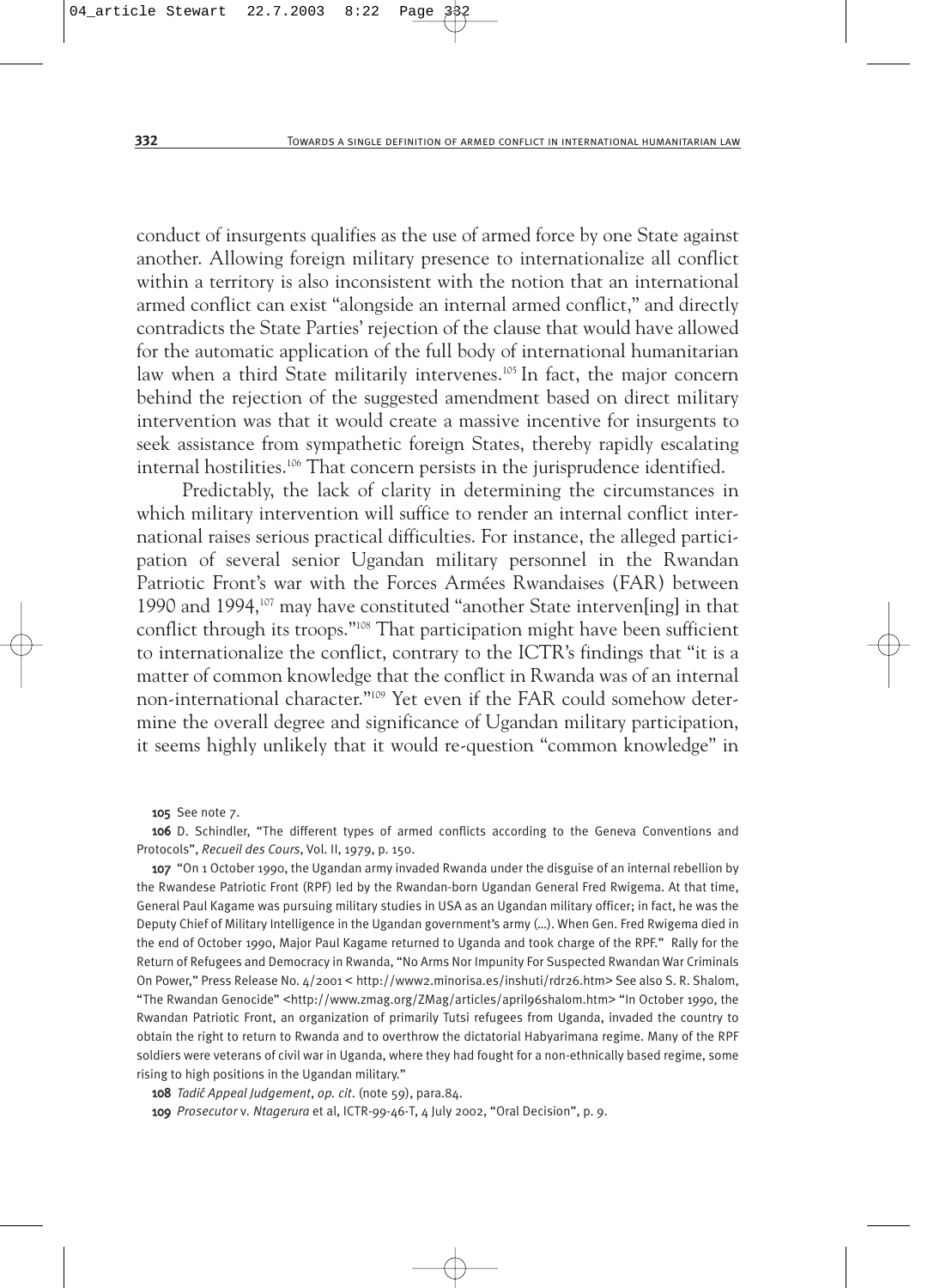light of that information, to bind itself to a more rigorous body of humanitarian law on the basis of legal standards that lack any real clarity.

In sum, the inclusion of direct foreign military intervention *qua* foreign military intervention in the test for an internationalized armed conflict is at best confusing and at worst fundamentally incoherent. In either case, the implications for the principled observance of humanitarian norms are bleak.

#### **The effect of internationalization**

Even after an aspect of the test for internationalization is satisfied, the effect of that internationalization on other conflicts within the same territory and the extent to which international humanitarian law continues to apply after the end of international participation remain unclear.

#### "Global" versus "mixed" characterization

The position adopted by the ICTY relative to violence in the former Yugoslavia is that it can be characterized "at different times and places as either internal or international armed conflicts, or as a mixed internalinternational conflict."110 The predominance of that "mixed" approach is reflected in the inclusion of the phrase "depending upon the circumstances, [the conflict may] be international in character alongside an internal armed conflict" in the *Tadi´c Appeal Judgement's* original test for internationalization of internal conflict.111 The rationale for the "mixed" approach is apparently that an act of internationalization only renders international the conflict between the parties *belonging* to States rather than all conflicts in the territory.<sup>112</sup> While the position is clearly justified on a strict reading of the Conventions, it is equally clear that it often involves artificially differentiating internal

110 "Taken together, the agreements reached between the various parties to the conflict(s) in the former Yugoslavia bear out the proposition that, when the Security Council adopted the Statute of the International Tribunal in 1993, it did so with reference to situations that the parties themselves considered at different times and places as either internal or international armed conflicts, or as a mixed internal-international conflict." *Tadi´c Appeal Judgement*, *op. cit*. (note 59), para. 73.

111 See above note 59.

112 Greenwood also defends the "mixed" approach based on the danger of prejuding the status of the conflict given the marked difference between the criminal law applicable in the two circumstances; the apparent intention of the Security Council that both types of conflict occurred in the former Yugoslavia and the complexity of the conflicts in the area. C. Greenwood "International Humanitarian Law and the *Tadic* Case", *European Journal of International Law*, Vol. 7, No. 2, 1996, available at: <http://www.ejil.org/journal/Vol7/No2/ art8-01.html#TopOfPage>.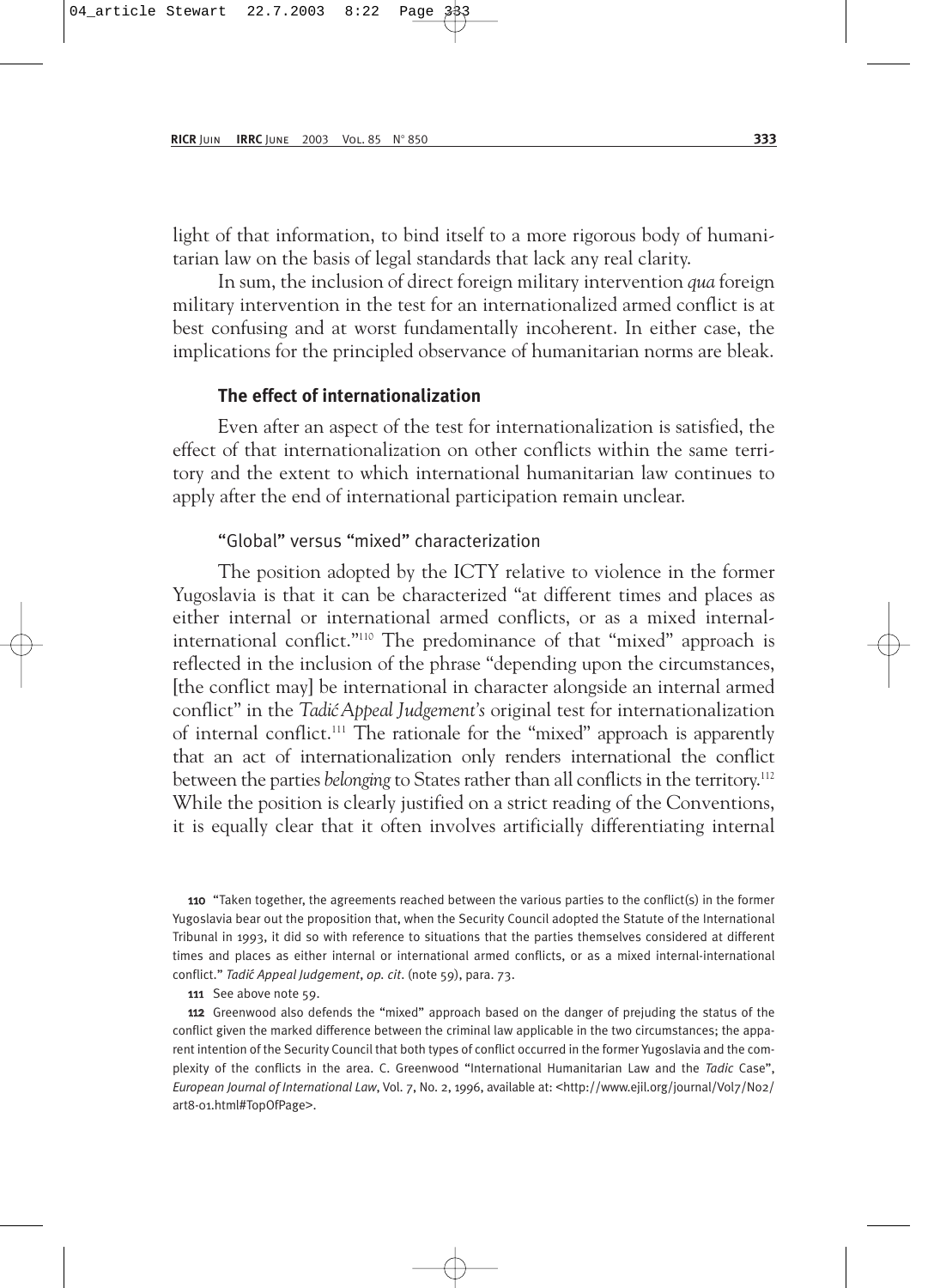aspects of armed conflicts from international, a process that has proved impractical, convoluted and imprecise. As McDonald observes:

"[w]ith the increase in the number of internal and internationalized armed conflicts is coming greater recognition that a strict division of conflicts into internal and international is scarcely possible, if it ever was…".113

In response, a number of authorities have preferred to apply the full body of international humanitarian law to an entire territory that contains multiple conflicts of international and internal origin. For instance, in the case of the former Yugoslavia, proponents of this "global view" of characterisation considered "… the situation to be an international armed conflict, arguing that to divide it into isolated segments to exclude the application of the rules of international armed conflict would be artificial."114 The global view has considerable support: Judges Li<sup>115</sup> and Rodrigues,<sup>116</sup> the *Nikolić* and Ml*adić Decisions*,<sup>117</sup> the United Nations Commission of Experts,<sup>118</sup> the United States government<sup>119</sup> and several academic scholars<sup>120</sup> have advocated or adopted a blanket classification of State territories containing international and internal armed conflicts. Even the normally reticent ICRC urged parties

113 A. McDonald, "The year in review", *Yearbook of International Humanitarian Law*, Vol. 1, 1998, p. 121.

114 Meron, "Nicaragua's fallout", *op. cit*. (note 58), p. 238.

115 *Tadi´c Jurisdiction Appeal*, *op. cit*. (note 28), Separate Opinion of Judge Li on the Defence Motion for Interlocutory Appeal on Jurisdiction, paras. 17-18: "I am of the opinion that the submission of the Prosecution to view the conflict in the former Yugoslavia in its entirety and to consider it international in character is correct."

116 *Prosecutor* v*. Aleksovski*, Case No IT-95-14/1, Judgement, 25 June 1999, Dissenting Opinion of Judge Rodrigues, Presiding Judge of the Trial Chamber, paras. 19 and 22: "[I]nternational humanitarian law applies throughout the territory in which an international conflict takes place (…) and for the entire duration of the hostilities, insofar as the conflict must be viewed as a whole" and "I support a global approach to the conflict in the former Yugoslavia."

117 Byron, *op. cit*. (note 20), p. 68.

118 "[T]he Commission is of the opinion that the character and complexity of the armed conflicts concerned, combined with the web of agreements on humanitarian law that the parties have concluded among themselves, justifies the Commission's approach in applying the law applicable in international armed conflicts to the entirety of the armed conflicts in the territory of the former Yugoslavia." *Final Report of the Commission of Experts* S/1994/67, 4-27 May 1994, section II.A.

119 *Prosecutor* v*. Tadi´c*, IT-94-1-T, "Amicus Curiae Brief presented by the Government of the United States", 25 July 1995, cited in Meron, "Nicaragua's fallout", *op. cit*. (note 58), pp. 26-34, footnote 15.

120 Meron, "Nicaragua's fallout", *op. cit*. (note 58), p. 238. See also G. H. Aldrich, "Comment: Jurisdiction of the International Criminal Tribunal for the former Yugoslavia", *American Journal of International Law*, Vol. 90, 1996, p. 68: "In my view, this first decision by the appeals chamber is unfortunate in that it complicates unnecessarily the further work of the Tribunal by suggesting that each prosecution will have to involve arguments and decisions as to the characterization of the armed conflict in which the alleged offenses occurred…".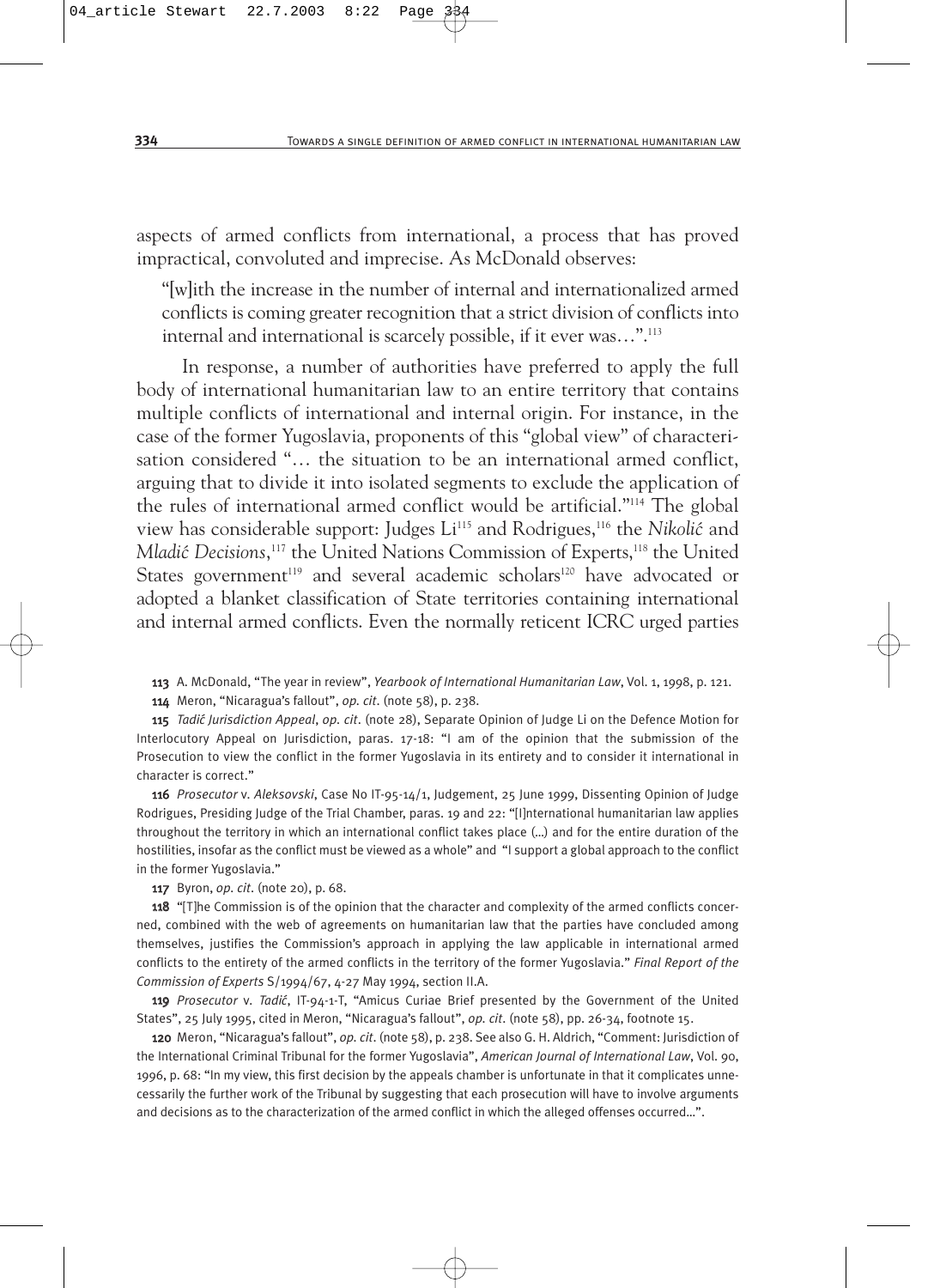to the Vietnam War in 1965 to observe the full body of international humanitarian law throughout the territory, on the basis of the same reasoning.<sup>121</sup>

Although the global view is positive from a practical and humanitarian perspective, it is contradicted by the international community's rejection of the ICRC's attempt to adopt an explicit provision in Additional Protocol I making the whole body of international humanitarian law applicable to a civil war if foreign troops intervened<sup>122</sup> and by what is now the orthodox reference to "mixed" international and non-international armed conflicts in the jurisprudence of the ICTY.<sup>123</sup> The global approach would also seem to lead to the conclusion that a single international use of force in a foreign territory, direct or otherwise, would somehow suffice to render all internal armed conflict in that territory international irrespective of whether internal conflicts constitute a "resort to force between States" within the terms of the Geneva Conventions.

The tension between the two approaches to characterization is not likely to be easily resolved. As Meron laments:

"the contradictory decisions rendered by the different ICTY chambers on the nature of the conflicts in the former Yugoslavia illustrate the difficulty of characterizing 'mixed' or 'internationalized' conflicts. There is no agreedupon mechanism for definitively characterizing situations of violence."<sup>124</sup>

Worse, the relative strengths and weaknesses of the "mixed" and "global" views indicate that reaching any sort of agreement within the present framework will inevitably involve choosing between a theory that cannot work and a practice that is not justified. The challenge, therefore, is not so much to the merit of the two competing views as to the structure of international humanitarian law more generally.

#### Close of internationalized hostilities

Article 6 of the Fourth Geneva Convention defines the point at which the law applicable in international armed conflicts ceases to apply. The article stipulates that "[i]n the territory of Parties to the conflict, the application

121 "Respect for the rules of humanity in Vietnam", *International Review of the Red Cross*, No. 53, August 1965, p. 417.

122 See notes 7 and 90.

123 See *Tadi´c Appeal Judgement*, *op. cit*. (note 59), paras. 73 and 84; *The Bla˘ski´c Judgement, op. cit*. (note 79), Declaration of Judge Shahabuddeen.

124 T. Meron "The Humanization of Humanitarian Law", *American Journal of International Law*, Vol. 94, 2000, (hereinafter "Humanization of Humanitarian Law"), p. 261.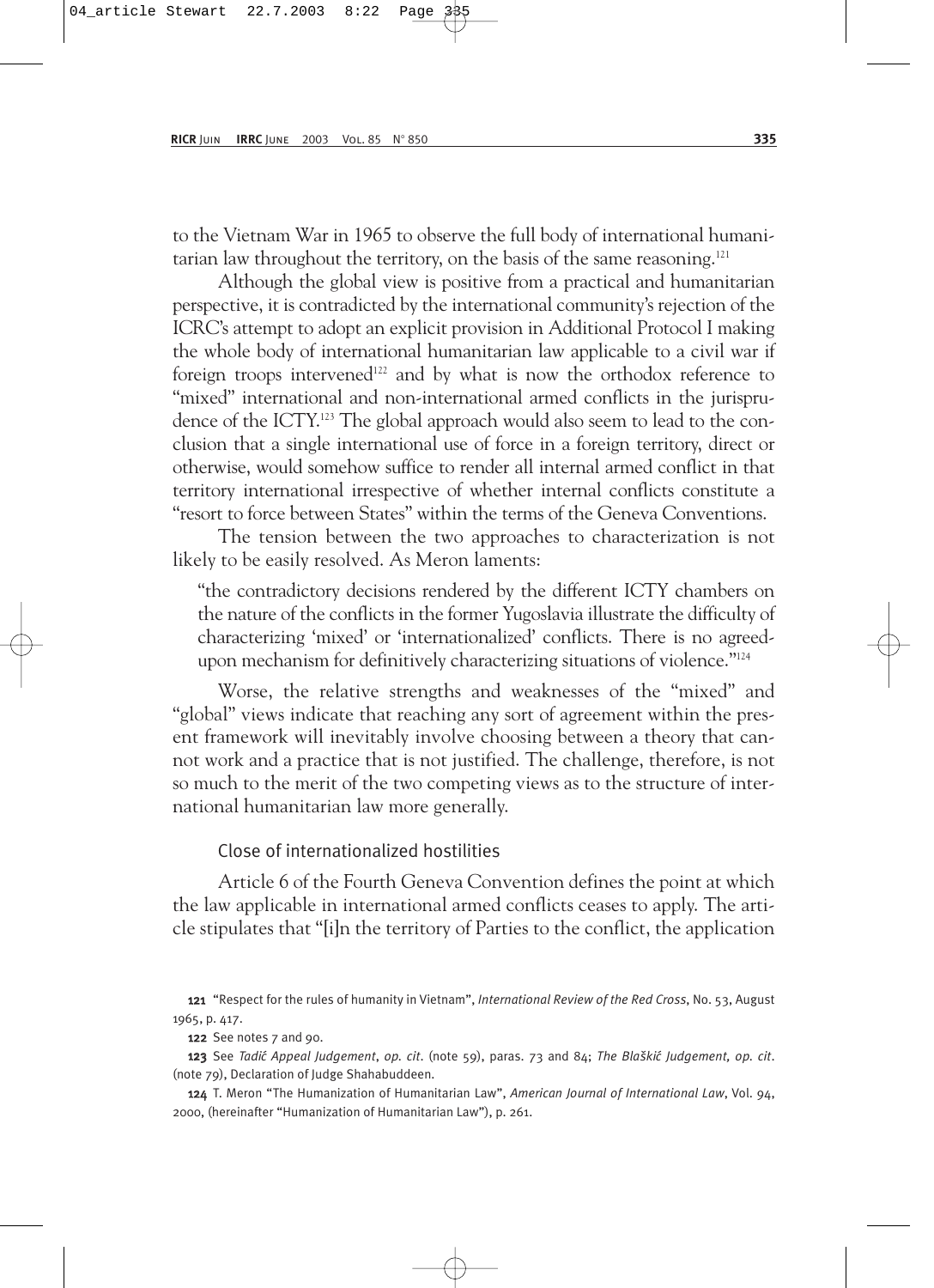of the present Convention shall cease on the general close of military operations."125 The *Commentaries* on the Geneva Conventions afford the term "general close of military operations" a broad interpretation, indicating that it is equivalent to the point at which "the last shot has been fired,"126 and "in most cases (…) the final end of all fighting between all those concerned."127 Thus, in States that contain several warring factions of both international and internal origin, the *Commentaries* at least superficially suggest that international humanitarian law continues to apply until the end of all hostilities, domestic or otherwise. The competing view is that the term "close of military operations" implies only international military operations, allowing ongoing hostilities "not of an international character" to continue or recommence under the auspices of the law applicable to non-international armed conflict.

Somewhat ambiguously, the ICTY Appeals Chamber in the *Tadić Jurisdiction Appeal* addressed the issue by declaring that:

"International humanitarian law applies from the initiation of such armed conflicts and extends beyond the cessation of hostilities until a general conclusion of peace is reached; or, in the case of internal conflicts, a peaceful settlement is achieved. Until that moment, international humanitarian law continues to apply in the whole territory of the warring States or, in the case of internal conflicts, the whole territory under the control of a party, whether or not actual combat takes place there." 128

While the statement is often cited to give international humanitarian law its widest possible application, it is far from clear that it represents an authority for the notion that the law applicable in international armed conflicts continues to apply to surviving internal conflict. The more plausible interpretation is that the Chamber's comments only contemplate ongoing obligations between warring parties *inter se*, in accordance with the more restrictive view of "close of military operations." That interpretation is supported by the same decision's creation of the "mixed" approach to characterization on the very basis that international and non-international armed conflicts can mutate and co-exist. The interpretation is also supported by the fact that both the *Celebići and Tadić Trial Judgements* found that prior to the Yugoslav People's Army's formal withdrawal on 19 May 1992, the relevant

127 *Ibid*.

<sup>125</sup> Fourth Geneva Convention, Art. 6.

<sup>126</sup> *Commentaries*, *op. cit*. (note 5), Vol. IV, p. 62.

<sup>128</sup> *Tadi´c Jurisdiction Appeal*, *op. cit*. (note 28), para. 70.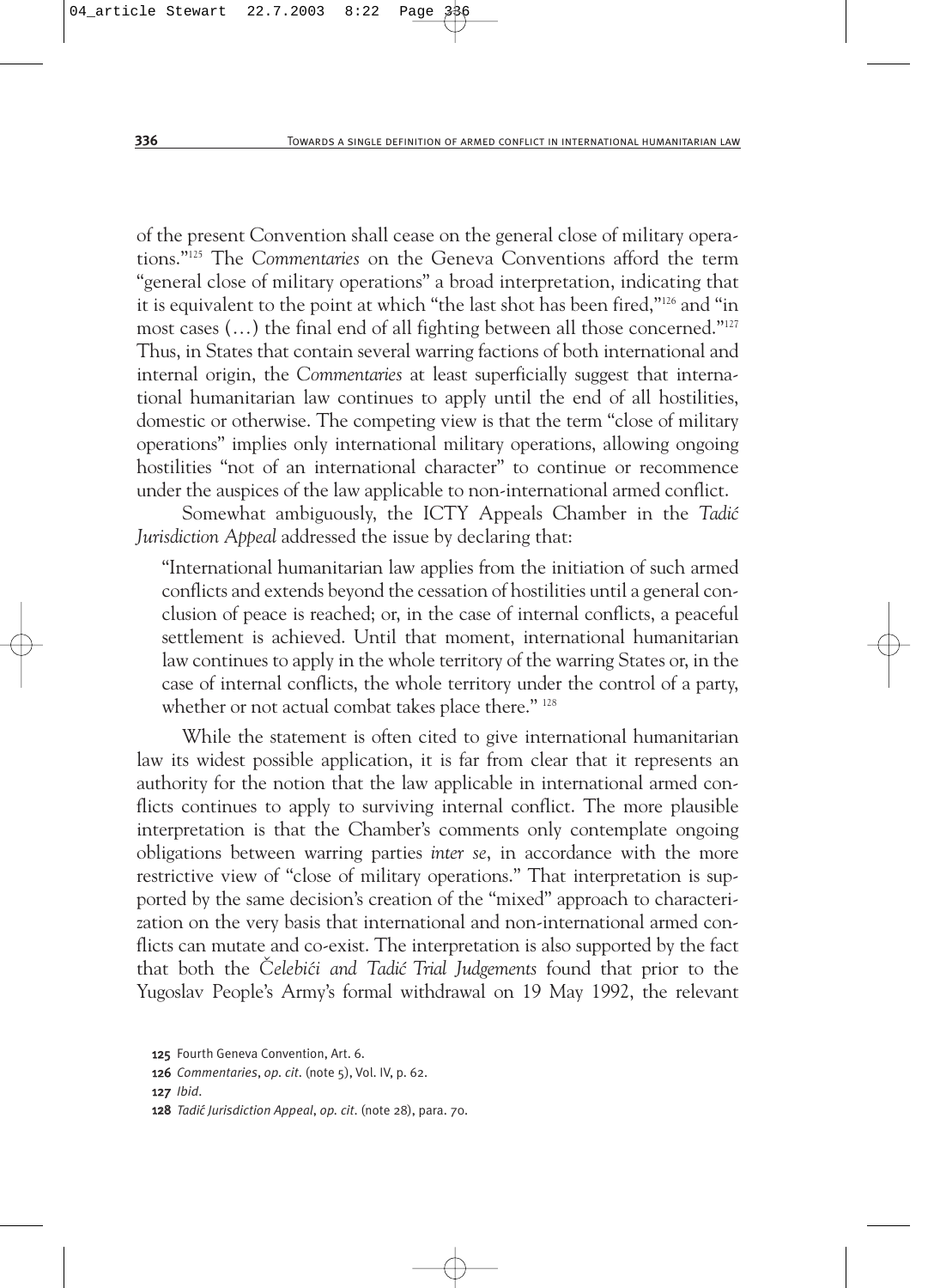conflict was international in character, but that subsequently the Bosnian Serbs were not agents of the Federal Republic of Yugoslavia, and that the conflict was therefore internal.<sup>129</sup> The former judgement emphatically declared that:

"It is evident that there was no general cessation of hostilities in Bosnia and Herzegovina until the signing of the Dayton Peace Agreement in November 1995. The Trial Chamber must, however, address the possibility that the nature of the armed conflict was changed by the withdrawal of the external forces involved, and hence the cessation of those hostilities, and the commencement of a distinct, self-contained, internal conflict between the Government of Bosnia and Herzegovina and organised armed groups within that State." 130

Although the conclusions that the status of the conflict were both overturned on appeal because of factual findings concerning agency, in both cases the Appeals Chamber tacitly endorsed the notion that an international armed conflict can become internal<sup>131</sup> Moreover, the possibility of transition from international to internal armed conflict is not a mere function of international criminal prosecution: formal foreign recognition of the People's Republic of Kampuchea in 1980 sufficed to render an internationalized conflict internal despite ongoing hostilities in the territory.<sup>132</sup>

129 *Prosecutor* v. Tadi´c, IT-94-1-T, Judgement, 7 May 1997, para. 607.

130 *Celebi´ ˇ ci Judgement*, *op. cit*. (note 46), para. 215.

131 The *Tadi´c Appeal Judgement* found that "[i]n the instant case, there is sufficient evidence to justify the Trial Chamber's finding of fact that the conflict prior to 19 May 1992 was international in character. The question whether after 19 May 1992 it continued to be international or became instead exclusively internal turns on the issue of whether Bosnian Serb forces — in whose hands the Bosnian victims in this case found themselves — could be considered as *de iure* or *de facto* organs of a foreign Power, namely the FRY." *Tadi´c Appeal Judgement*, *op. cit*. (note 59), para. 87 (footnote omitted). In *Celebi´ ˇ ci*, the Appeals Chamber accepted that "[t]he issue before the Trial Chamber was whether the armed forces of the Bosnian Serbs could be regarded as acting on behalf of the FRY, in order to determine whether after its withdrawal in May 1992 the conflict continued to be international or instead became internal." *Čelebići Appeal Judgement*, op. cit. (note 69), para. 29.

132 Gasser, *op. cit*. (note 19), p. 155. In early 1978, the international armed conflict between Vietnamese armed forces and the Democratic Republic of Kampuchea, or the Khmer Rouge, culminated in the Vietnamese and Front Uni de Salut National du Kampuchéa armies taking the city of Phnom Penh on 7 January 1978, sending the established Khmer Rouge government into exile and installing another regime. For several years thereafter, the United Nations viewed the government in exile as the legitimate representative of Kampuchea, rendering ongoing conflicts between the Khmer Rouge and Vietnamese forces international in nature. According to Gasser, it was only when the majority of countries in the international community abandoned the exiled Khmer Rouge government and recognized the legitimacy of the new People's Republic of Kampuchea that the Vietnamese forces still in the area were no longer subject to the laws governing international armed warfare, since they were present in the country by the authority of the legitimate government.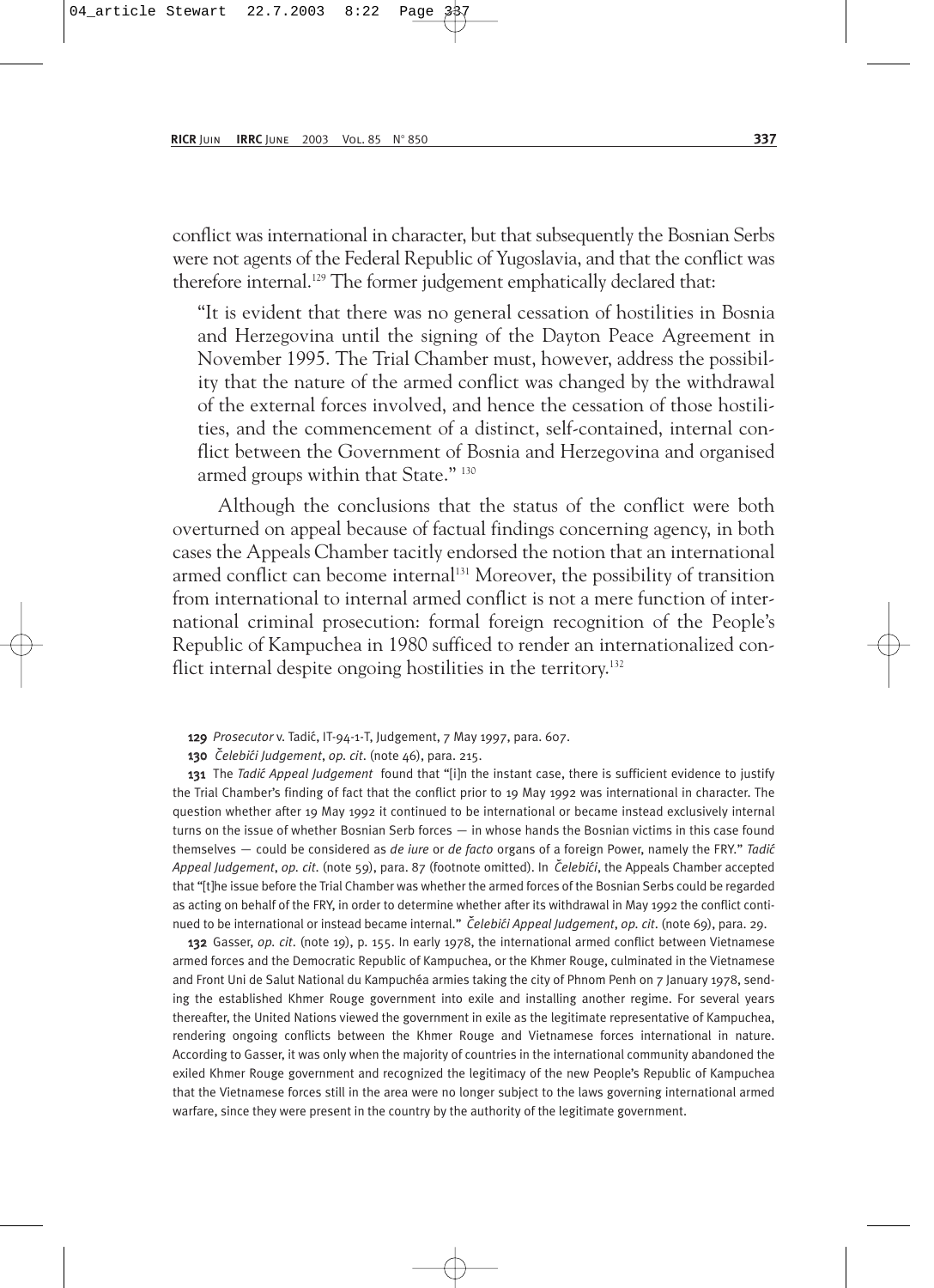The precedents' apparently more restrictive interpretation of "close of military operations" has clear appeal. Extending the application of international humanitarian law beyond the close of international hostilities to the end of even internal conflict could foreseeably involve applying the full body of international humanitarian law in circumstances falling below the threshold required for the application of even common Article 3, and could continue to do so several years after the end of international participation.133 In addition, the wider interpretation would make it near impossible to distinguish the initiation of distinct internal conflicts from those that represent a continuation of international hostilities, since there are no means of determining how closely linked in time, territory, membership or motivation a preceding international armed conflict and subsequent civil war must be to justify the continued application of the more comprehensive body of law. In fact, the application of the law applicable in international armed conflicts in instances where the tests for internationalization are no longer met would undermine the tests themselves. In such instances, the "overall control" test would not involve "assessing all the elements of control taken as a whole,"134 but rather determining whether forces *were ever* under the overall control of a foreign State. If Sassòli and Olson are correct in suggesting that "there is no reason to think that, during a conflict, one could convince a military commander to respect certain rules by arguing that he is an agent of a foreign country",135 the chances of doing so several years later, on the basis that his group used to be an agent of a foreign State, are almost none. The more intellectually satisfying solution, apparently adopted by the ICTY in *Tadić* and *Čelebići*, is thus that the full body of international humanitarian law ceases to apply at the close of international hostilities. The only difficulty is that identifying the point at which international hostilities cease is impractical in many internationalized armed conflicts.

133 This would occur, for example, where "terrorist" activities that did not constitute protracted armed violence were continued by dissatisfied members of a formerly foreign-sponsored insurgent group against a State after the end of an internationalized armed conflict.

134 "The "overall control" test calls for an assessment of all the elements of control taken as a whole, and a determination to be made on that basis as to whether there was the required degree of control." *Aleksovski Appeal Judgement*, *op. cit*. (note 67), para. 145. See also *Prosecutor v. Naletili´c* et al., *op. cit*. (note 69), para. 188: "With respect to the latter, it held that a group might be found to be acting on behalf of a State if it is, 'as a whole', under the overall control of that State."

135 Sassòli and Olson, *op. cit*. (note 84), p. 576.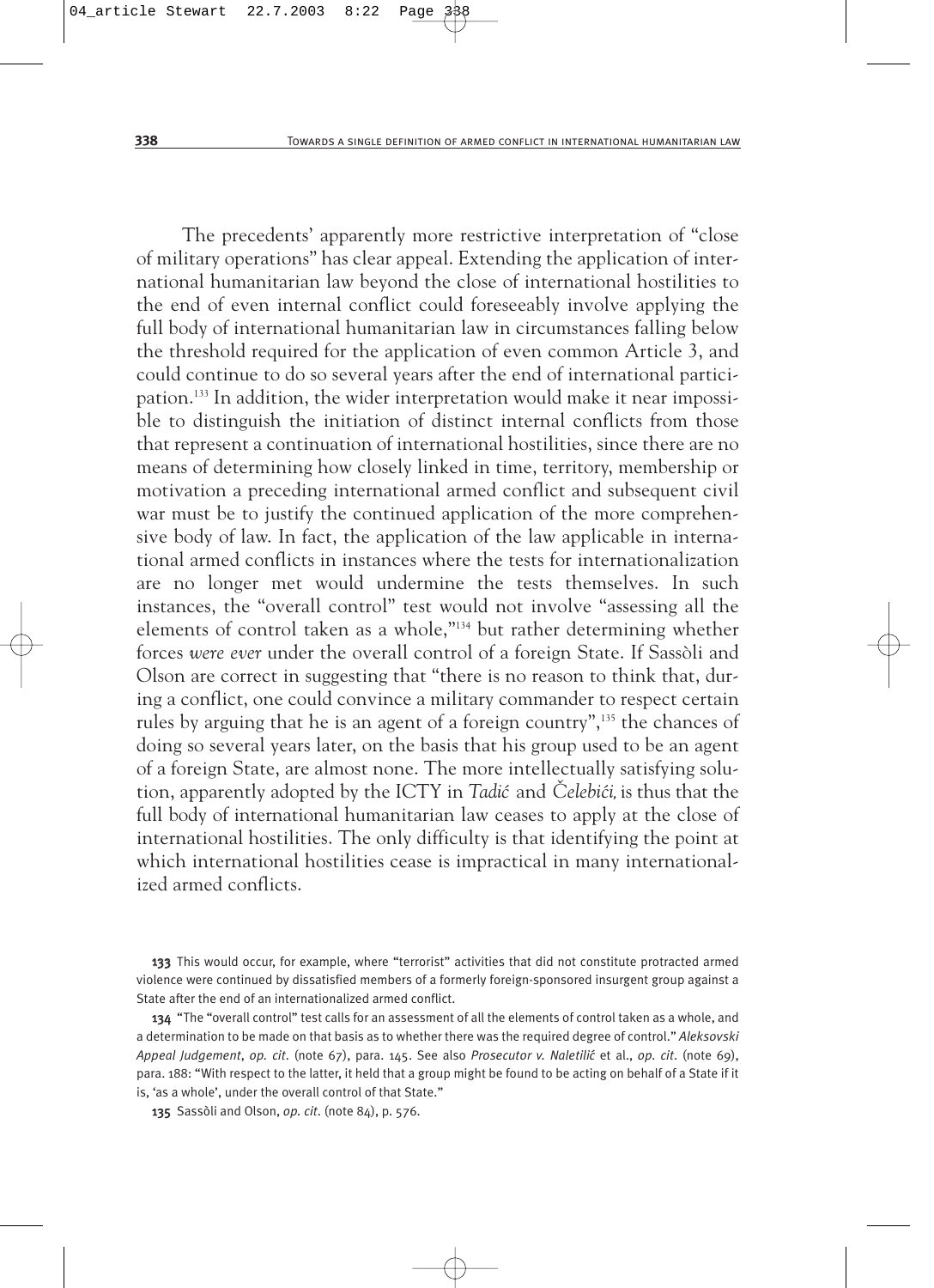Traditionally, the close of inter-State conflict requires the cessation of hostilities evidenced by armistice agreement and the subsequent establishment of peace, generally by the signing of a formal peace treaty.136 Because internationalized conflict is rarely initiated by declaration and frequently involves covert rather than direct hostilities, formal events such as armistice, conclusion of treaties and public withdrawal of forces are rare. As Detter observes, "there is no need to acknowledge the end of something which allegedly never existed."137 Therefore, the refrain that international humanitarian law "extends beyond the cessation of hostilities until a general conclusion of peace"138 is often unhelpful in the context of internationalized armed conflicts since the latter is seldom formally achieved. Consequently, in many instances the close of internationalized military operations can only be determined by simple reference to the point at which actual hostilities cease on the ground.139

In practice, a clear decision about that point "may be difficult to make and subject to much controversy, especially when an armed conflict involves several or a multitude of States and when military operations close at different times within different regions involved in the conflict."140 It is even more problematic when international conflict is carried out through domestic intermediaries on the basis of a relationship that "fluctuates greatly in its intensity, with periods of armed hostilities interspersed with perhaps lengthy periods in which no hostilities occur…".141 The near Herculean challenge in internationalized conflict is thus to distinguish the actual close of hostilities from their mere suspension.<sup>142</sup>

For example, in applying the tests for internationalization to presentday hostilities in Afghanistan, Cryer cites a range of factors which in his estimation render a finding that the Northern Alliance is under the overall control of the Coalition forces "not totally perverse,"<sup>143</sup> but goes on to

136 See C. Rousseau, *Le Droit des Conflits Armés*, Édition A. Pedone, Paris, 1983, p. 188.

137 Detter, *op. cit*. (note 2), p. 344.

138 *Tadić Jurisdiction Appeal, op. cit.* (note 28), para. 70.

139 Detter, *op. cit*. (note 2), p. 344.

140 Major T. J. Murphy, "Sanctions and enforcement of the humanitarian law of the four Geneva Conventions of 1949 and Geneva Protocol I of 1977", *Military Law Review*, Winter, 1984, p. 53.

141 *Ibid*.

142 International humanitarian law continues to apply during the suspension of active hostilities. See Major S. R. Morris, "America's most recent prisoner of war: The Warrant Officer Bobby Hall incident", *Army Law*, Vol. 3, 1996, p. 17.

143 Cryer, *op. cit*. (note 96), p. 44.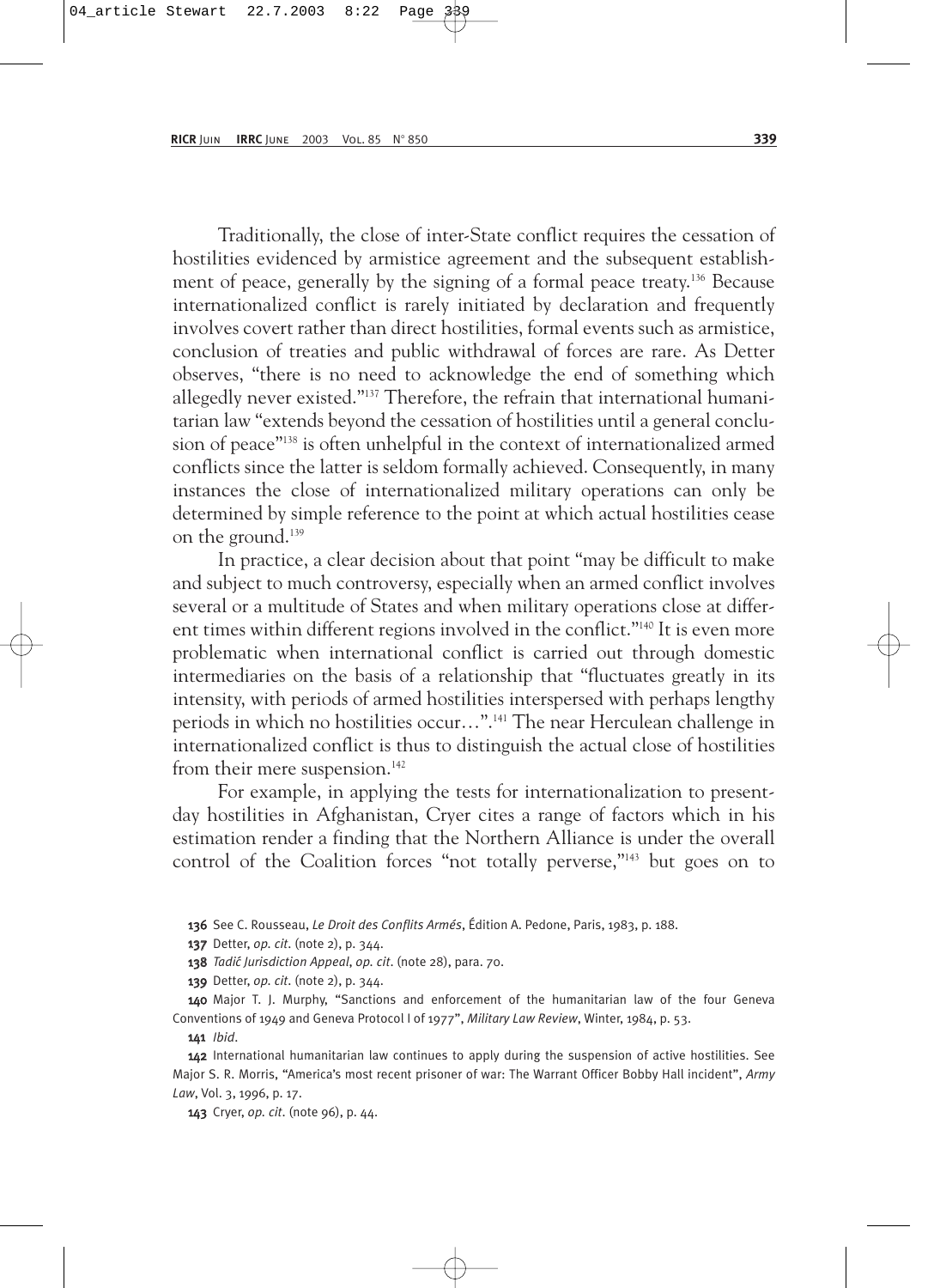conclude on balance that such control does not exist, predominantly because "the Northern Alliance was acting directly contrary to the clearly expressed wishes of the Coalition when it actually took the Afghan capital Kabul, and entered the city itself."144 The assumption is, therefore, that the group was under the overall control of the Coalition prior to its taking of Kabul but not afterwards.

Accepting that hypothesis and on the basis that "close of military operations" relates only to international operations, the Northern Alliance's entry into Kabul terminated the relationship of overall control with Coalition Forces, potentially ending actual international hostilities and thus, at least on the orthodox "mixed" conflict approach, giving birth to an independent non-international armed conflict between the Northern Alliance and the Taliban. Subsequently, the Northern Alliance was bound by the law applicable in international armed conflict prior to its entry into Kabul but only by common Article 3 thereafter.<sup>145</sup>

That an insurgent force could avoid obligations contained in the full body of international humanitarian law simply by disagreeing with a foreign State is highly undesirable, to say nothing of the unrealistic obligations required of that force if its entry into Kabul is deemed a close of international hostilities.<sup>146</sup> The anomaly is particularly apparent in the context of a continuing internal armed conflict with the Taliban and the possibility that Northern Alliance and Coalition forces might collude on subsequent military operations. The overriding concern, aside from the possibility that the Northern Alliance could quite reasonably consider itself alternating between

#### 144 *Ibid*.

145 Only by common Art. 3, since Afghanistan has not signed Additional Protocol II to the Geneva Conventions.

146 Under Art. 118 of the Third Geneva Convention, captured enemy combatants must be repatriated at the close of hostilities. Art. 17 of the First Geneva Convention requires States Parties to exchange lists showing the exact location and markings of graves "as soon as circumstances permit, and at latest at the end of hostilities"; Articles 67 and 68 of the Third Geneva Convention relate to compensation payable to detainees at the close of hostilities; Art. 46 of the Fourth Geneva Convention states that "in so far as they have not been previously withdrawn, restrictive measures taken regarding protected persons shall be cancelled as soon as possible after the close of hostilities"; Art. 130 of the Fourth Geneva Convention states that "[a]s soon as circumstances permit, and not later than the close of hostilities, the Detaining Power shall forward lists of graves of deceased internees…"; Arts. 133 and 134 of the Fourth Geneva Convention require States "upon the close of hostilities (…) to ensure the return of all internees to their last place of residence, or to facilitate their repatriation"; and Art 33(1) of Additional Protocol I requires each party to the conflict to search "as soon as circumstances permit, and at the latest from the end of active hostilities" for persons reported missing by an adverse party.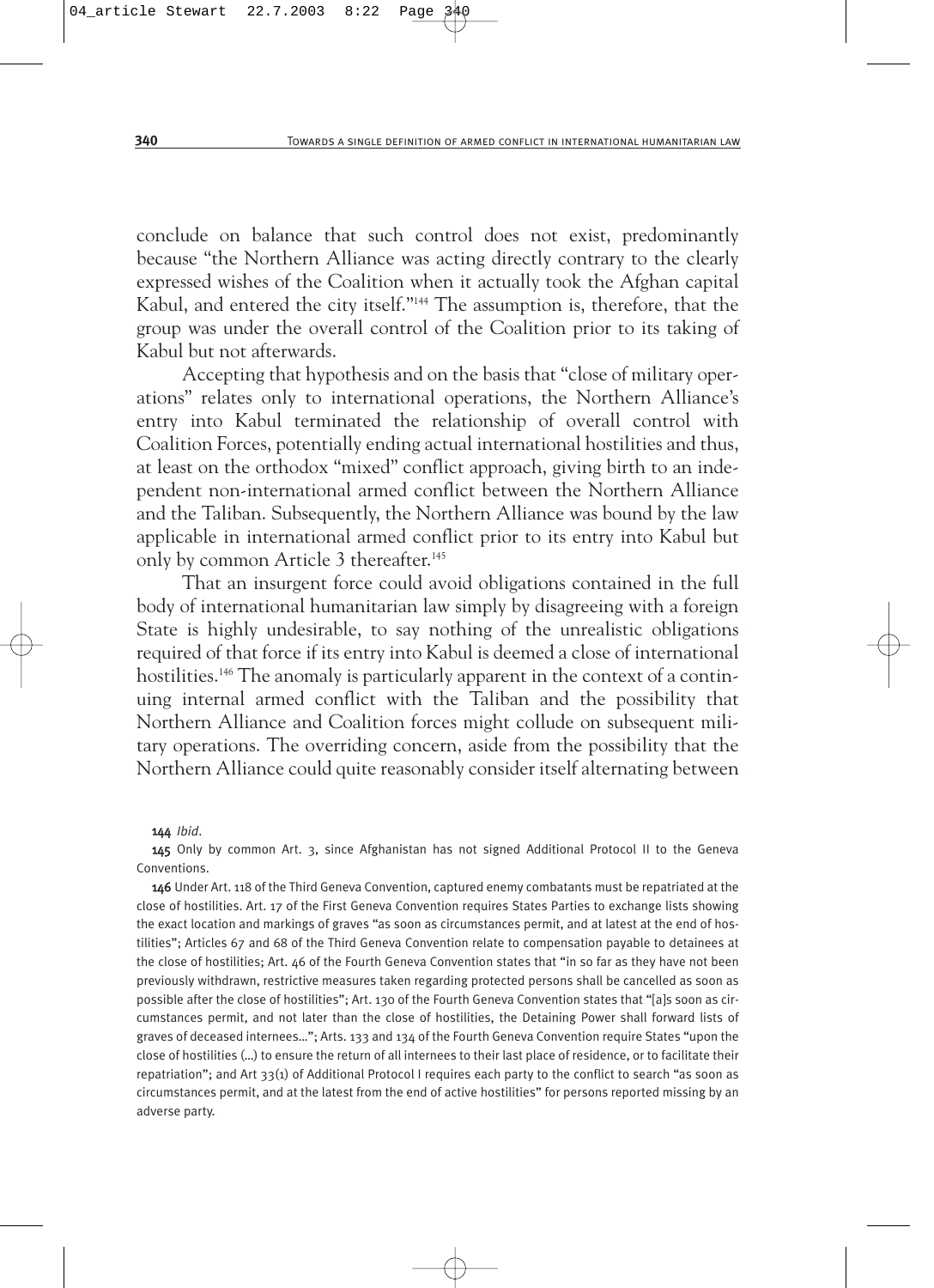internal and internationalized armed conflicts depending on its "overall" relationship with Coalition forces, is that it could justify any characterization it preferred.

On the other hand, the wider interpretation of "close of military operations" would allow the Coalition's relationship with the Northern Alliance to internationalize the armed conflict between the Taliban and the Northern Alliance until the close of all hostilities in Afghanistan, rendering the Northern Alliance's entry into Kabul irrelevant to the characterization of the conflict, contradicting Cryer's conclusion and promoting insurgent appeals for foreign intervention, a situation drafters of the Geneva Conventions clearly sought to avoid. Moreover, if previous experience in Afghanistan is any indicator, the more liberal view might continue the application of law applicable in international armed conflict to hostilities in some way linked to the present internationalized conflict decades after the end of Coalition participation.

In an apparent attempt to resolve this type of impasse, the Trial Chamber in the *Celebići Judgement* creatively reasoned that:

"the relevant norms of international humanitarian law apply throughout its territory until the general cessation of hostilities, unless it can be shown that the conflicts in some areas were separate internal conflicts unrelated to the larger international armed conflict."<sup>147</sup>

The difficulty is that purporting to exclude "separate internal conflicts" that are "unrelated" begs the question of how to distinguish international and internal hostilities, which is the very essence of the complication. Furthermore, the presumption that all armed conflict in a specific territory is international was described by the Appeals Chamber as "unfortunate,"148 presumably because the notion was unprecedented and cuts across the tests for internationalization.

The unavoidable conclusion is that the ambiguities in determining the close of internationalized hostilities, coupled with the opposing views about the possibility of mixed armed conflicts, suggest the absence of any coherent basis for determining the temporal or territorial scope of humanitarian law in territories containing conflicts of both international and internal origin. Much of that failing again stems from the uncomfortable relationship between the standards applicable in international and non-international armed conflict.

147 Čelebići Judgement, op. cit. (note 46). para. 209.

148 *Čelebići Appeal Judgement*, *op. cit.* (note 69), p. 46.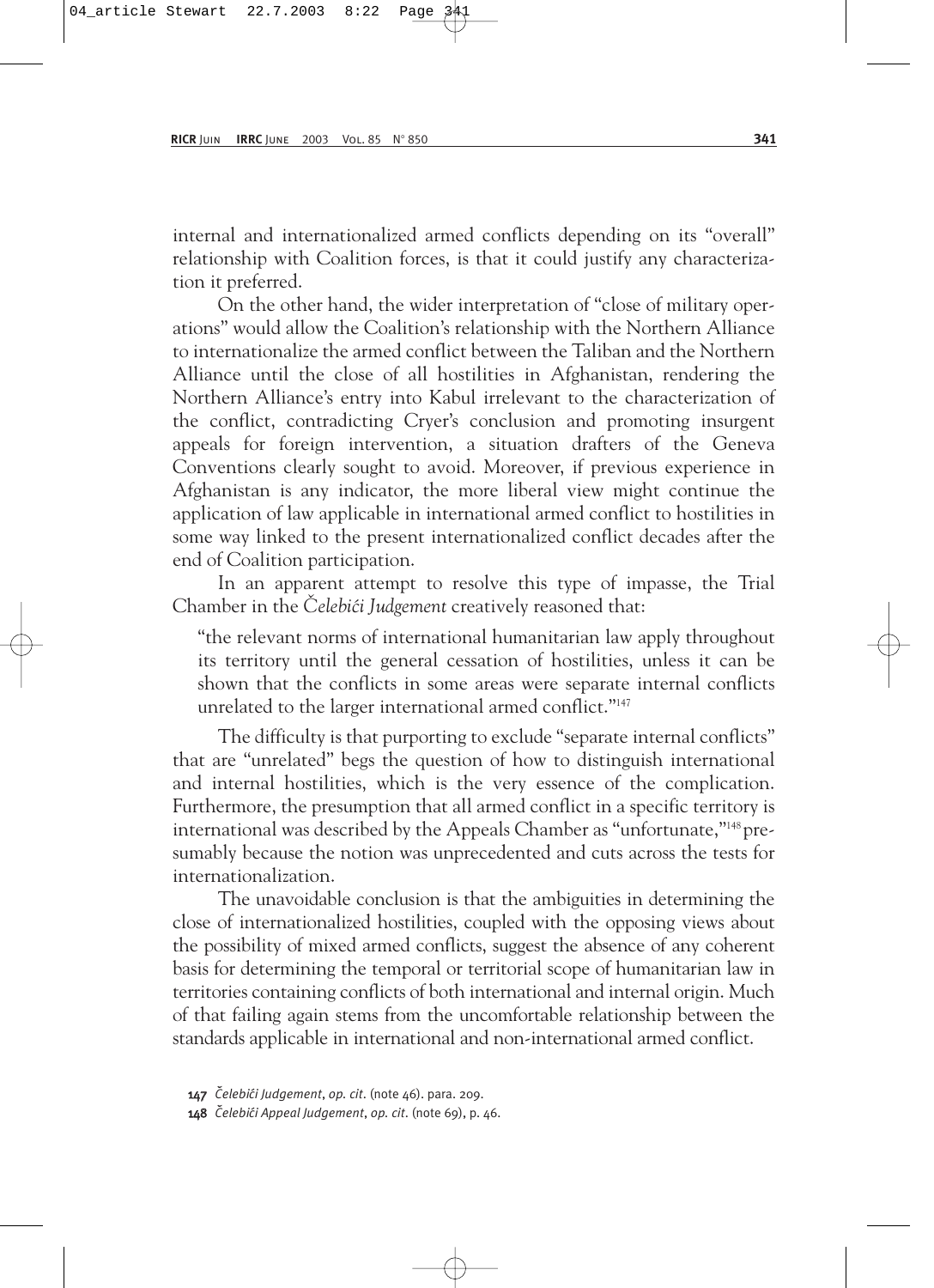#### **Political influence on characterization**

The legal and political ramifications of one State's use of force against another create real incentives for States intervening in foreign civil unrest to deny that involvement. Similarly, States and non-state actors have proved equally willing to favour or fabricate accounts of foreign participation in internal conflicts for their own wider political gain. As a result, the characterization of armed conflicts involving international and internal elements, and the applicable law that flows from that characterization, are frequently "the subject of fierce controversy of a political nature."149

A prime example of that controversy occurs where an aggressive foreign State deposes an established government and installs a puppet leader to "invite" military intervention to suppress a pre-existing civil war. The challenge in determining the applicable law involves distinguishing between legitimate inter-governmental military assistance and covert means of obscuring the existence of a hostile invasion of a State by foreign forces.150 That tension was demonstrated *par excellence* by the Soviet military intervention in Afghanistan in 1979, which, for the Soviets, was initiated on the basis of an invitation issued by the then newly appointed Prime Minister Babrak Karmal pursuant to a Soviet/Afghan treaty of co-operation.<sup>151</sup> The Soviets thus maintained that their presence in Afghanistan constituted bilateral relations between two countries linked by a treaty of friendship to fight an internal uprising<sup>152</sup> and that there was consequently no armed conflict between State Parties to the Conventions, nor a forced military occupation. Conversely, foreign sources considered that the Soviet forces had been implicated in assassinating Karmal's immediate predecessor, installing Karmal, an Afghani who had no official position in the government only days prior to their full military intervention, and issuing his alleged invitation by radio broadcast from within Soviet Central Asia.153 If those assertions are true, characterizing a foreign State's military invasion of another as either a non-international armed conflict or no conflict at all certainly circumvents the function of the laws of war.154 The well-founded concern is that in order to avoid internationalizing civil wars, any State could:

<sup>149</sup> Gasser, *op. cit*. (note 19), p. 157.

<sup>150</sup> Baxter, *op. cit*. (note 29), p. 96.

<sup>151</sup> The Treaty of Friendship, Good Neighbourliness and Co-operation was signed on 5 December 1978.

<sup>152</sup> Gasser, *op. cit*. (note 19), p. 149.

<sup>153</sup> Reisman and Silk, *op. cit*. (note 4), pp. 472-474.

<sup>154</sup> *Ibid*.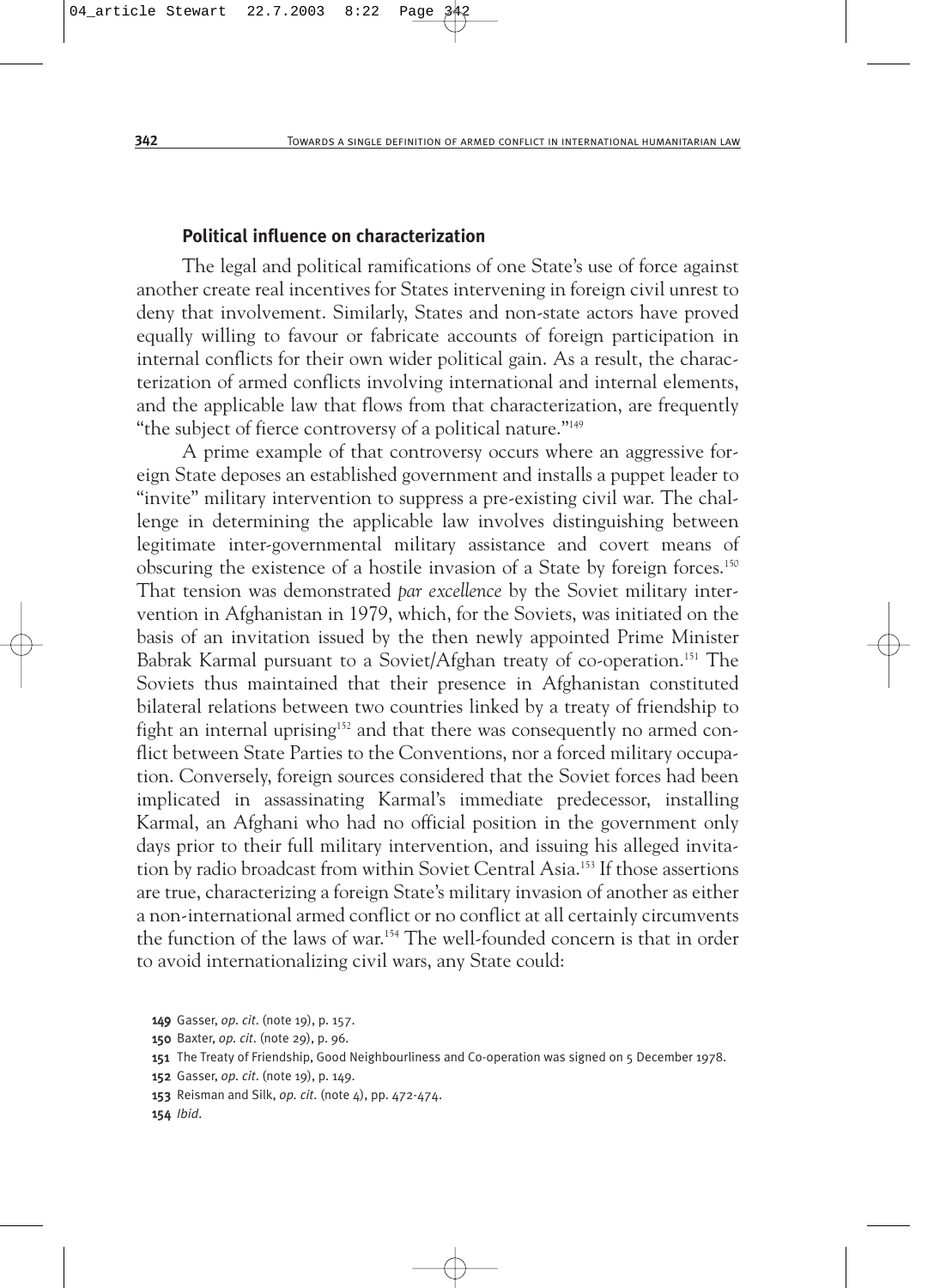"maintain a stable of political would-bes and has-beens of varying national pedigrees then at the appropriate time, one with the right nationality would be saddled and bridled and brought to the ring to issue the necessary 'invitation'." 155

Not only does the Afghan experience highlight the difficulty with determining whether invitations are legitimately issued; it demonstrates the frequent disagreement in the characterization of conflicts, particularly between parties to the conflict. As Gasser observes in relation to the same events:

"Given these different positions, it would be unrealistic to expect the three parties to the conflict to reach the same view of the legal aspects of the dispute. Furthermore, it is unlikely that they would agree to observe the complete set of rules of international humanitarian law and, thus, implicitly to recognize the international nature of the conflict."156

The problem is equally pronounced in relation to internal aspects of internationalized armed conflicts, which involve fundamental inequalities between the "legitimate" State acting in self-defence and the "criminal" insurgents.157 Consequently, States involved will seek to deny the very existence of insurgent forces or the possibility that such forces have entitlements or liabilities,<sup>158</sup> thereby affecting the humanitarian law applicable between State and internationalized insurgent and, perhaps more importantly, the law protecting civilians in such circumstances. On that very basis, the Soviet and Afghan governments involved in hostilities in 1979 argued that the situation was not subject to the laws of armed conflict at all because the internal disturbance that the Soviet forces were invited to address did not constitute protracted armed conflict.<sup>159</sup> Similarly, during the Yemen conflict of 1962-70, political motivations led royalists to characterize the violence in two contradictory ways, claiming that the conflict was international in relation to Egyptian forces but internal in relation to the rebels.<sup>160</sup>

The views of outside observers as to the characterization of internationalized armed conflicts may also differ, giving rise to difficulties in foreign

158 H. McCoubrey and N. D. White, *International Organisations and Civil Wars*, Dartmouth, Brookfield, 1995, p. 61.

159 Gasser, *op. cit*. (note 19), p. 149.

160 K. Boals, "The relation of international law to the internal war in Yemen", in R. A. Falk *et al*. (ed.) *The International Law of Civil War*, John Hopkins, Baltimore, 1971, p. 306.

<sup>155</sup> *Ibid*.

<sup>156</sup> Gasser, *op. cit*. (note 19), p. 149.

<sup>157</sup> Kalshoven, *op. cit*. (note 101), p. 13.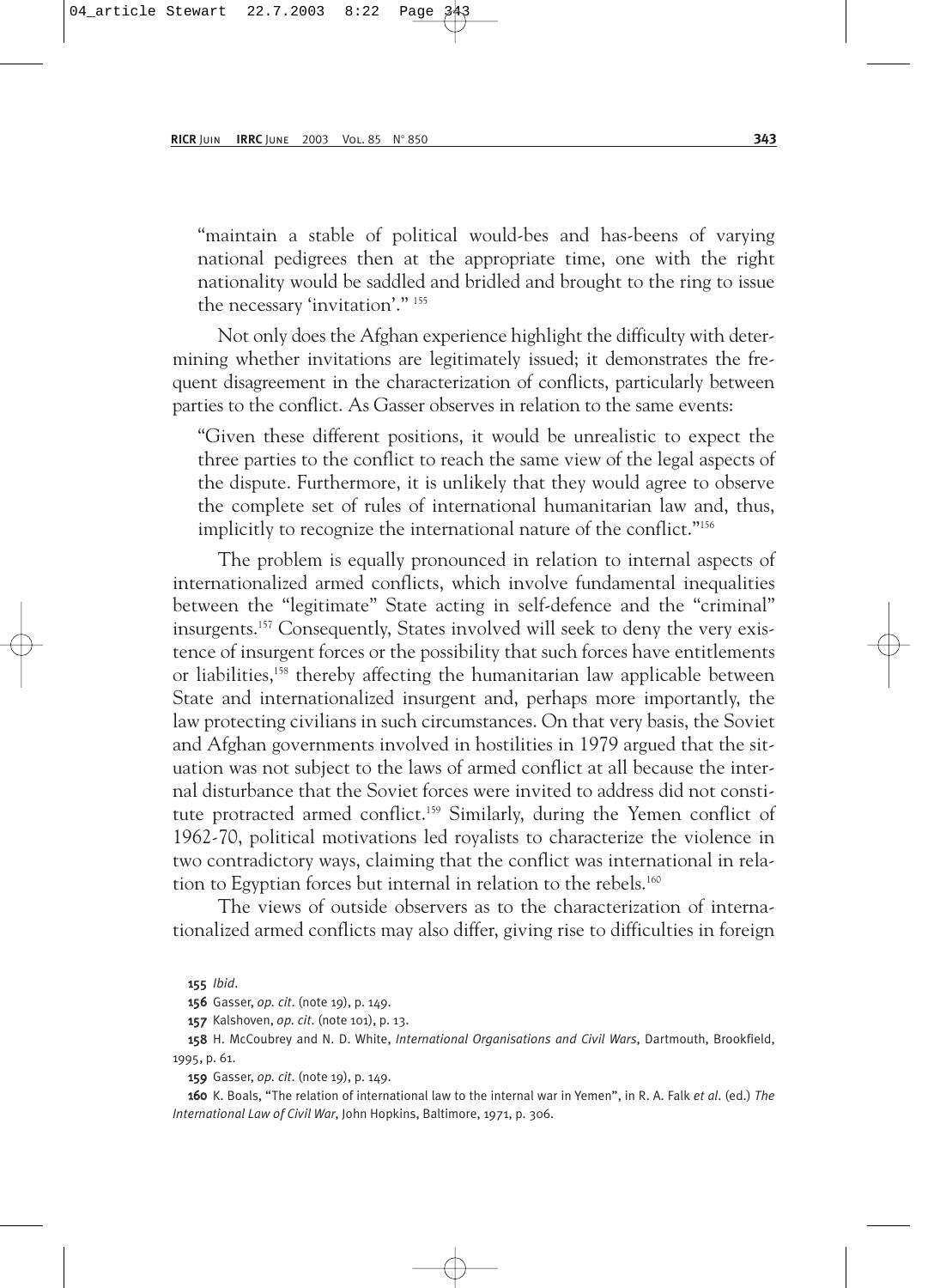States observing their obligation "to respect and ensure respect for the Conventions in all circumstances."161 During the Korean War, for example, the Soviet Union claimed there was an internal war since only one legitimate government was involved in hostilities, whereas Western powers advocated the application of the full law of international armed conflict.<sup>162</sup>

Under these circumstances, and in the absence of an impartial body charged with authoritatively determining the status of armed conflicts, it is fair to assume that parties will characterize conflicts in terms that best suit their own interests. The sheer complexity of attempting to artificially characterize internationalized armed conflict as either wholly international or non-international promotes that latitude. Therefore, while a single definition of armed conflict within the confines of a uniform body of humanitarian law would not prevent disagreements of fact, hostile covert takeovers or internationalized armed conflicts, it would prevent political agendas from so negatively affecting humanitarian principles applicable in those contexts.

#### **Recommendation**

"…we would appear to be moving tentatively towards the position whereby the legal distinction between international and non-international armed conflict is becoming outmoded. What will matter as regards legal regulation will not be whether an armed conflict is international or internal, but simply whether an armed conflict exists *per se*."163

Commentators are unanimous in their disrespect for the strict dichotomy between international and non-international armed conflict, but few have attempted to tackle the concerns underpinning the political unwillingness to adopt a single law of armed conflict applicable in all situations. Traditionally, those concerns have been based on a fear of premature recognition of belligerence, the potential for promoting internal uprisings, a real reluctance to be prevented from dealing with individuals participating in such groups under domestic law and, in some instances, an uneasiness about applying the full body of international humanitarian law to internal conflicts.

The development of customary international law assimilating many of the rules applicable in internal and international armed conflict has come some way in dispelling uneasiness about applying international principles in

<sup>161</sup> Geneva Conventions, common Art. 1.

<sup>162</sup> Detter, *op. cit*. (note 2), p. 48.

<sup>163</sup> Moir, *op. cit*. (note 18), p. 51.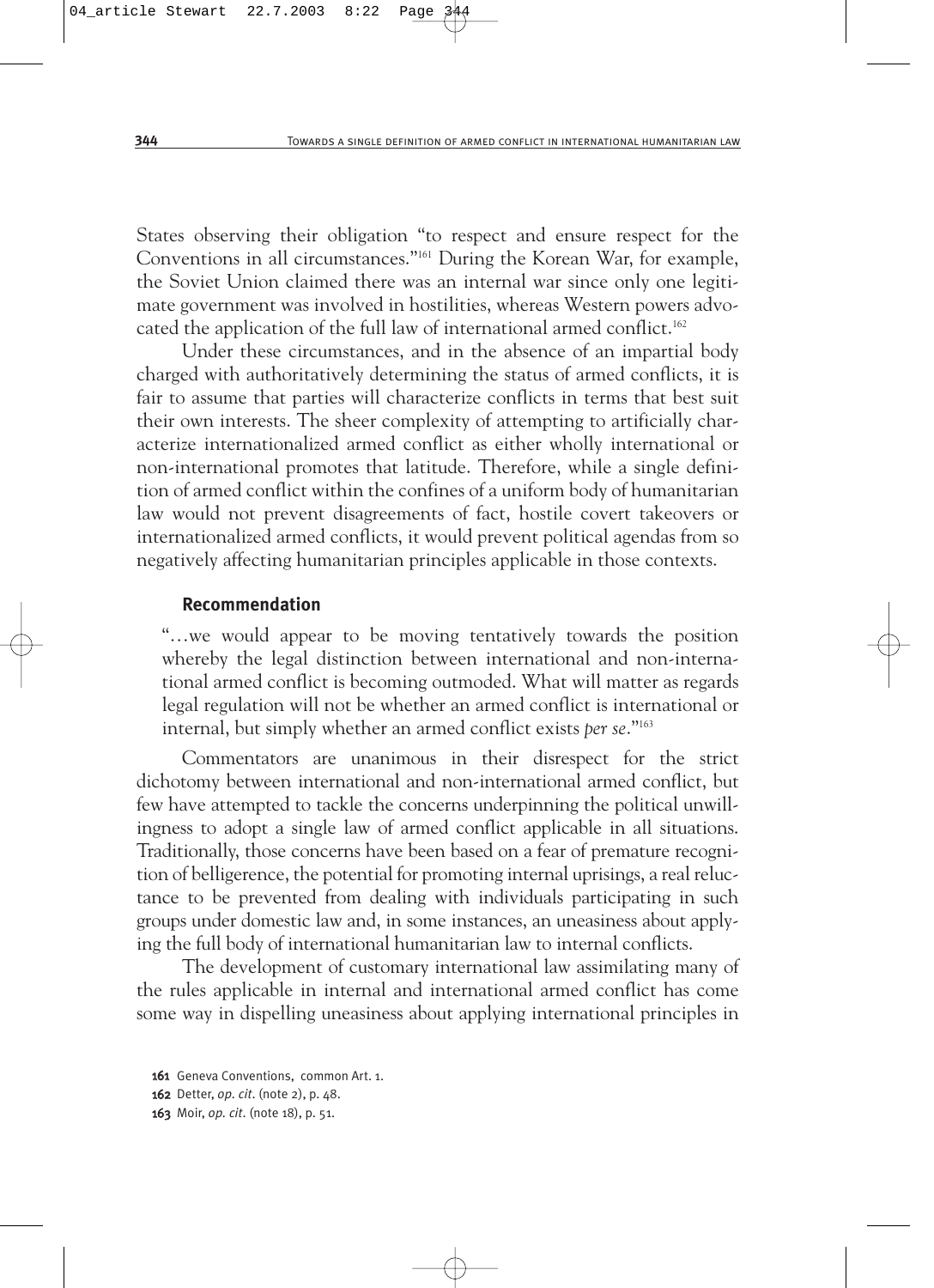civil warfare. Yet as has been shown, that process has "not taken place in the form of a full and mechanical transplant," resulting in "a crazy quilt of norms" applicable in instances of armed conflict. If anything, the promulgation of a single law of war applicable in all armed conflicts would thus present an opportunity to coherently codify and reconcile the rapid development of customary law applicable in internal conflicts. There is no doubt that that process requires a great deal more careful thought since "much of the Geneva Conventions simply cannot be applied in civil conflicts because their operation turns on notions of belligerent occupation of territory and enemy nationality, concepts that are alien to civil conflicts."164 Nevertheless, those difficulties already arise in internationalized non-international armed conflicts.

A particular sticking point in developing a single law of armed conflict is defining a generic definition of the term in light of the different levels of intensity that trigger international and non-international armed conflicts at present. Specifically, a single definition of armed conflict will need to ensure that States continue to enjoy an ability to deal with internal disturbances under domestic law but that international conflicts of low intensity remain subject to international humanitarian protection. One possible solution is to adapt the approach proposed by the Brazilian government's experts in relation to the application of Additional Protocol II, which defined armed conflict as conflict between "organized armed forces or other organized armed groups under a responsible and identifiable authority, and clearly distinguished from the civilian population…".165 The requirement that armed

164 R. Baxter, "Comments" in P. Trooboff (ed.), *Law and Responsibility in Warfare: The Vietnam Experience*, 1975, cited in Bierzanek, *op. cit*. (note 17), p. 288.

165 Official Records of the Diplomatic Conference on the Reaffirmation and Development of International Humanitarian Law Applicable in Armed Conflicts. Geneva (1974-1977) Vol IV, CDDH/I/79, p. 8. Other possibilities are numerous and complex, including adapting a draft of Additional Protocol II submitted by the ICRC that stipulated that the Protocol apply when "in the territory of one of the High Contracting Parties, hostilities of a collective nature are in action between organized armed forces under the command of a responsible authority," Draft Additional Protocol to Article 3 Common to the four Geneva Conventions of August 12, 1949, in Conference of Government Experts on the Reaffirmation and Development of International Humanitarian Law Applicable in Armed Conflicts, Geneva 3 May – 3 June 1972, Basic Texts, Documentary material submitted by the International Committee of the Red Cross, p.35; another definition included "opposition of armed forces capable of concerted military actions under responsible command." *Official Records of the Diplomatic Conference on the Reaffirmation and Development of International Humanitarian Law Applicable in Armed Conflicts*, Geneva (1974-1977) Vol VIII, CDDH/I/SR.22, p. 204. Yet another suggested the tests were too restrictive, preferring to define the threshold as simply "situations where both sides resort to collective armed force" Conference of Government Experts on the Reaffirmation and Development of International Humanitarian Law Applicable in Armed Conflicts, Vienna, 20 March – 24 March 1972, Report on the Work of the Conference, p. 52.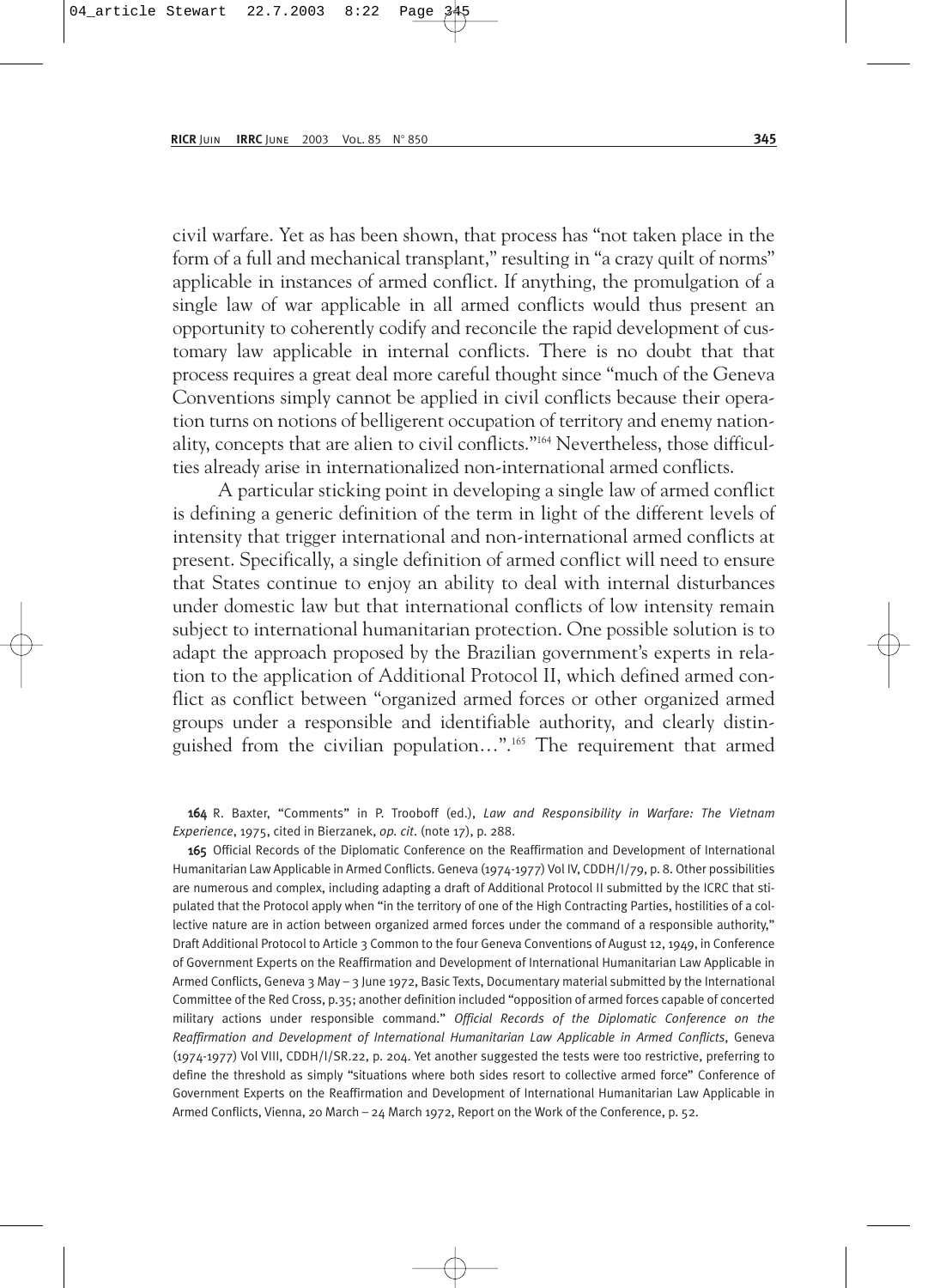forces must be distinguished from the civilian population would provide a basic protection of a State's ability to deal with internal tensions under domestic law since those conflicts normally involve asymmetrical guerrilla warfare from within civilian populations as a result of the insurgents' military inferiority, limited weaponry, and lack of significant control over territory.<sup>166</sup> The Conference of Government Experts also felt that the requirement that armed forces be under responsible authority "implies that such armed forces are subject to a system of internal discipline which enables them to respect all or some of the law of armed conflicts."167 All these factors are likely to exclude internal disturbances, riots and terrorist activities from the scope of a single body of international humanitarian law while still including low level conflict between international forces. The definition could be made more restrictive by adopting further criteria that might include an element of territorial control akin to Art. 1 of Additional Protocol II,<sup>168</sup> an intensity threshold similar to that adopted by the ICC Statute,<sup>169</sup> or a combination of thresholds triggering the same body of law. In addition, by dispensing with references to statehood, a definition could also apply international humanitarian law in conflicts that are trans-national in character<sup>170</sup> and in instances involving the disintegration of states and the establishment of new ones.<sup>171</sup>

This approach could also allow all combatants in armed conflicts to be entitled to prisoner-of-war status, while preserving the State's ability to maintain law and order during internal disturbances and tensions such as riots or isolated and sporadic acts of violence. While it is essential not to be

166 A. Eide "The New humanitarian law in non-international armed conflict" in A. Cassese (ed.), *The New Humanitarian Law of Armed Conflict*, Editoriale Scientifica, Napoli, 1979, p. 306

167 Commentary II, part 2, Conference of Government Experts on the Reaffirmation and Development of International Humanitarian Law Applicable in Armed Conflicts, Geneva 3 May – 3 June 1972, Documentary material submitted by the International Committee of the Red Cross, p. 6.

168 The final version adopted the geo-military threshold in Art. 1(1) of Additional Protocol II which requires parties to "exercise such control over a part of its territory as to enable them to carry out sustained and concerted military operations…".

169 Art. 2(f) of the ICC Statute states that "... armed conflicts that take place in the territory of a State when there is protracted armed conflict between governmental authorities and organized armed groups or between such groups."

170 According to Münkler, "[t]he term civil war is the symmetrical opposite of the term international war; the asymmetrical antonym is transnational war, i.e. one in which the boundaries drawn by the States no longer play a role. This type of war crosses national borders without being waged as a war between States, such as the wars in and around Angola, Zaire/Congo, Somalia and Afghanistan." H. Münkler "The wars of the 21st century", International Review of the Red Cross, Vol. 85, No. 849, March 2003 p. 16.

171 Meron, "Humanization of Humanitarian Law", *op. cit*. (note 124), p. 257.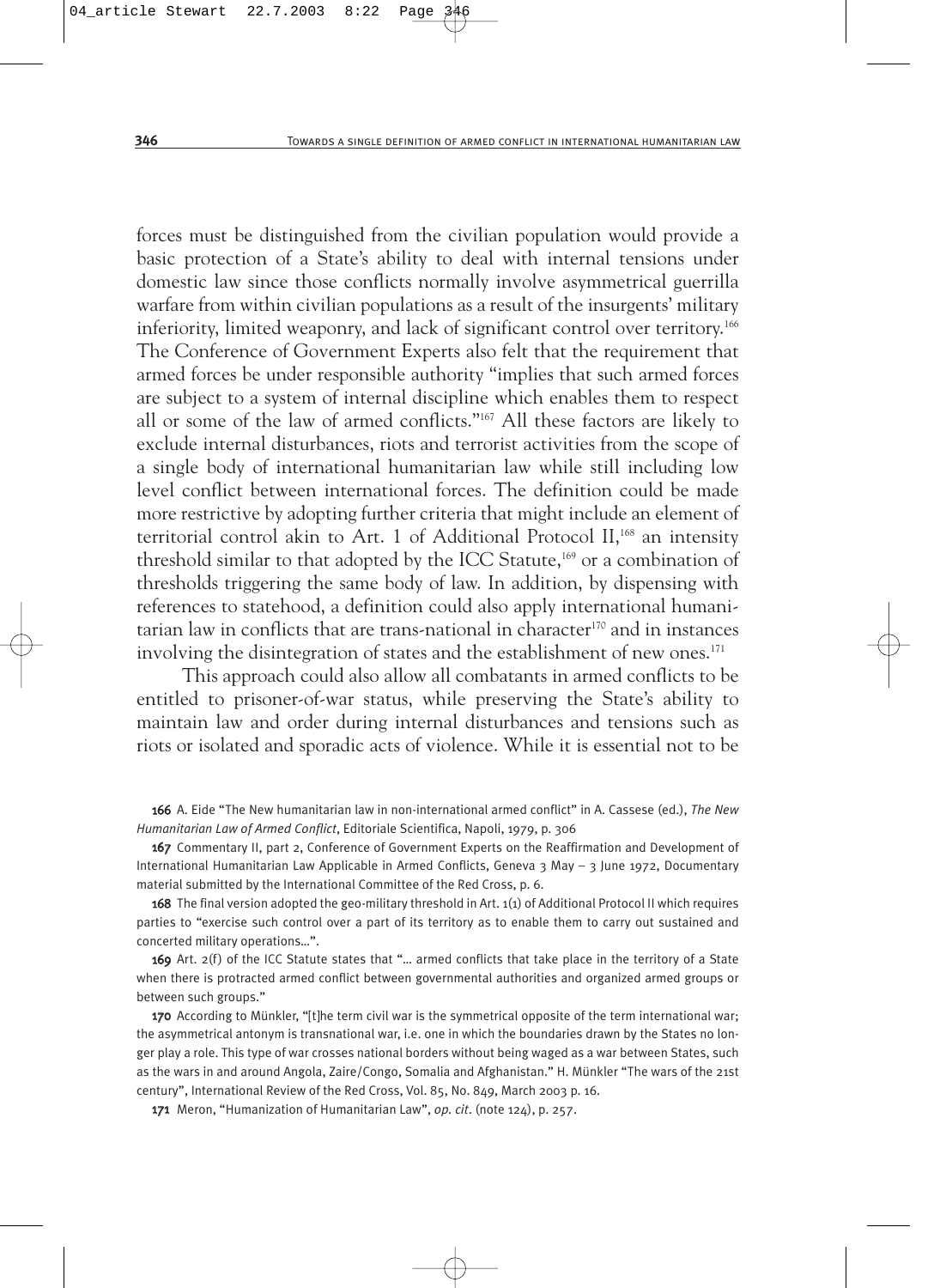politically naïve with regard to the very real concerns that governments cite against extending prisoner-of-war status to internal conflict or according combatants in such conflicts immunity for taking up arms, $172$  there is very little other incentive for insurgent groups to comply with the laws of war if they are not able to claim those privileges.173 Moreover, granting the privileges to insurgents might promote greater reciprocity on their part, particularly when they hold a significant number of State prisoners.<sup>174</sup> The adoption of Art. 4A(2) of the Third Geneva Convention would also require a certain number of criteria to be met for entitlement to prisoner-of-war status,<sup>175</sup> meaning that granting that status to parties engaged in internal armed conflicts will not necessarily impede the prosecution of all individuals for taking up arms, even within the context of hostilities that constitute armed conflict.<sup>176</sup> Furthermore, even prisoners of war can be prosecuted for aggression, crimes against humanity, war crimes and genocide, further countering the concern that affording such individuals prisoner-of-war status in internal armed conflicts will promote unmitigated internal revolt. Therefore, although the question warrants considerably more debate, amplification of prisoner-ofwar status within the context of a single law of armed conflict would ensure a

172 "In international armed conflicts, prisoner-of-war status flows from the so-called combatants' privilege, which simply means that the members of the armed forces of a party to the conflict enjoy immunity for their warlike acts. In other words, the combatants' privilege is a license to kill, maim, or kidnap enemy combatants, destroy military objectives, and even cause unavoidable collateral civilian casualties. My government, as you know, presides over a new and unstable state. It is plagued with ideological and ethnic rivalries, aided and abetted by external states bent on destabilizing our infant democracy. Do you really think that we would concur in any treaty that would grant immunity from our treason laws to our domestic enemies, and by doing so grant them a license to attack the government's security personnel and property, subject only to honourable internment as prisoners of war for the duration of the conflict?" W. Solf, "Problems with the application of norms governing interstate armed conflict to non-international armed conflict", *Georgia Journal of International and Comparative Law*, Vol. 13, 1983, pp. 291-292.

- 173 *Ibid*., p. 292.
- 174 *Ibid*., p. 293.

175 See Art.  $4(A)$  of the Third Geneva Convention, in particular Art.  $4(A)(2)$ , which requires that individuals must be members of a militia that answers to a responsible command, has a fixed and distinctive sign, carries arms openly and conducts its operations in accordance with the laws and customs of war.

176 Article 25 of the ICRC's draft Additional Protocol II extended prisoner-of-war provisions to combatants in non-international armed conflicts on this very basis. That article reads: "Members of regular armed forces and members of those armed forces which have fulfilled the conditions stipulated in Article  $4$  A (2) of the Geneva Convention relative to the Treatment of Prisoners of War of August 12, 1949, shall receive, after having fallen into the power of the adversary, a treatment similar to that provided for prisoners of war in the said Convention." Conference of Government Experts on the Reaffirmation and Development of International Humanitarian Law Applicable in Armed Conflicts, Geneva 3 May – 3 June 1972, Commentary, Vol II, p. 49.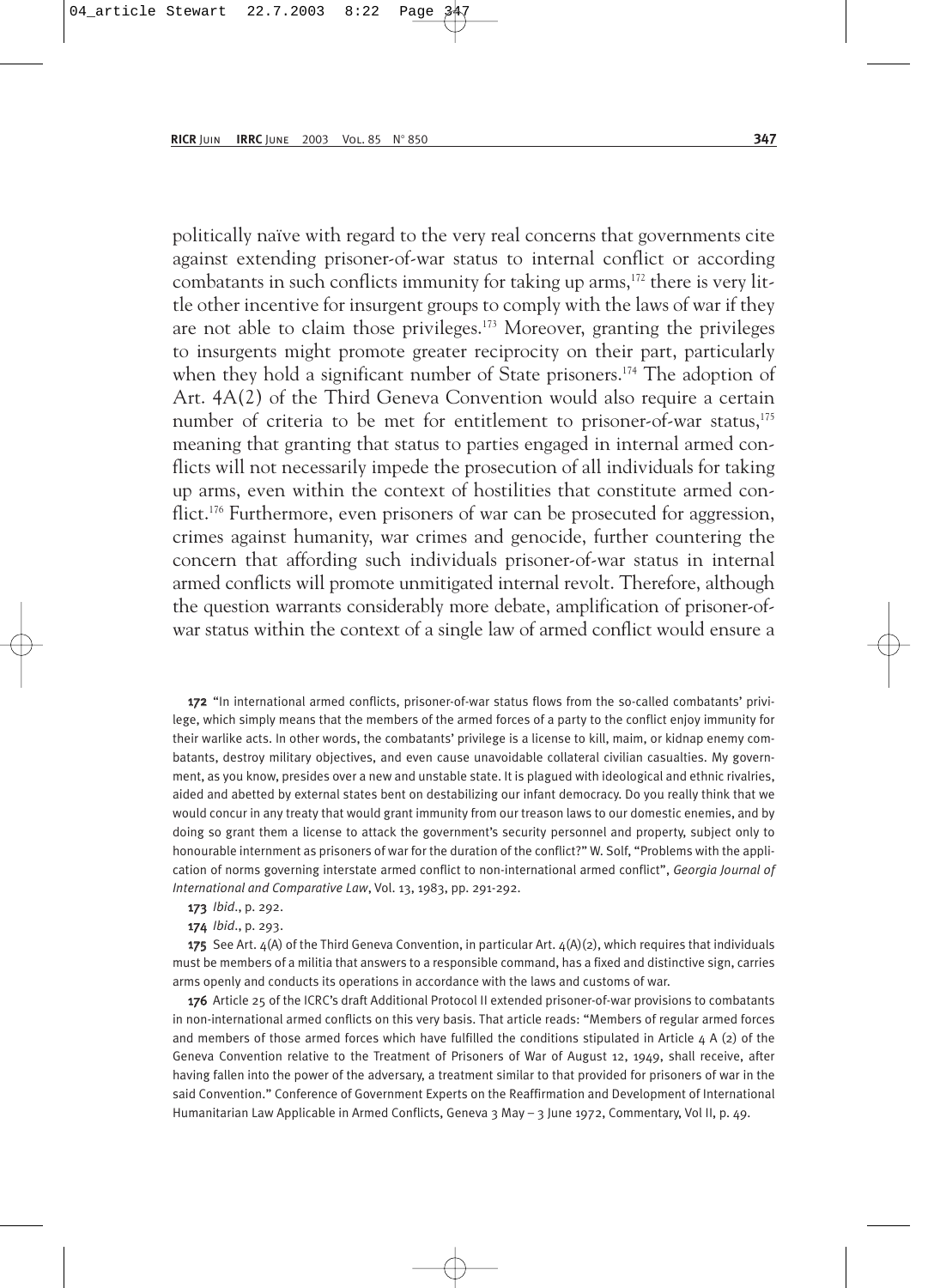consistent respect for that status in internationalized conflicts, even when the circumstances of those conflicts are complex and dynamic.

Likewise, a single body of international humanitarian law applicable in all contexts would allay the concern that allowing foreign intervention to internationalize internal conflicts creates an incentive for insurgent groups to invite that intervention, thereby rapidly escalating hostilities. Any such incentive is based solely on the perceived incongruity between the law applicable in international and internal armed conflict, an incongruity that would be eliminated by a single definition of armed conflict incorporating both international and non-international elements. Similarly, the political reluctance to be candid about military interventions in foreign civil wars would not have such a heavy impact on the humanitarian laws applicable in such contexts if a single body of law applied regardless of whether a State acknowledged involvement.

Finally, it is clear that a major reservation in the development of international humanitarian law relating to internal armed conflicts has been the question of the recognition of belligerency. That recognition elevates a rebel movement to the status of a State and demands that other States remain neutral between the warring parties. Even though the doctrine has not been exercised since the American Civil War, giving rise to very reasonable claims that it no longer exists in international law,<sup>177</sup> the fear that application of the Geneva Conventions might lead to belligerent recognition is a matter of extreme political sensitivity.178 Consequently, a single body of international humanitarian law would, like the ICC Statute and the Geneva Conventions, incorporate articles to reaffirm that the application of laws of war to internal armed conflicts "shall not affect the legal status of the Parties to the conflict."179 In addition, because a single law of armed conflict could dispense with references to statehood altogether and potentially involve very

177 According to Doswald-Beck "[r]ecognition of belligerency has not, however, been given since the American Civil War and there must thus be serious doubts whether the notion has not fallen into desuetude. Textbooks regularly repeat this doctrine as part of the law, but the real test is whether States seriously view it as a legal reality in modern times, and its total non-use, although not conclusive evidence, must nevertheless be carefully assessed." L. Doswald-Beck, "The legal validity of military intervention by invitation of the government", *British Yearbook of International Law*, 1985, p. 197.

178 McCoubrey and White, *op. cit*. (note 158), p. 61.

179 Common Art. 3(3). Art. 8(3) of the ICC Statute provides that "Nothing in paragraph 2 (c) and (e) shall affect the responsibility of a Government to maintain or re-establish law and order in the State or to defend the unity and territorial integrity of the State, by all legitimate means."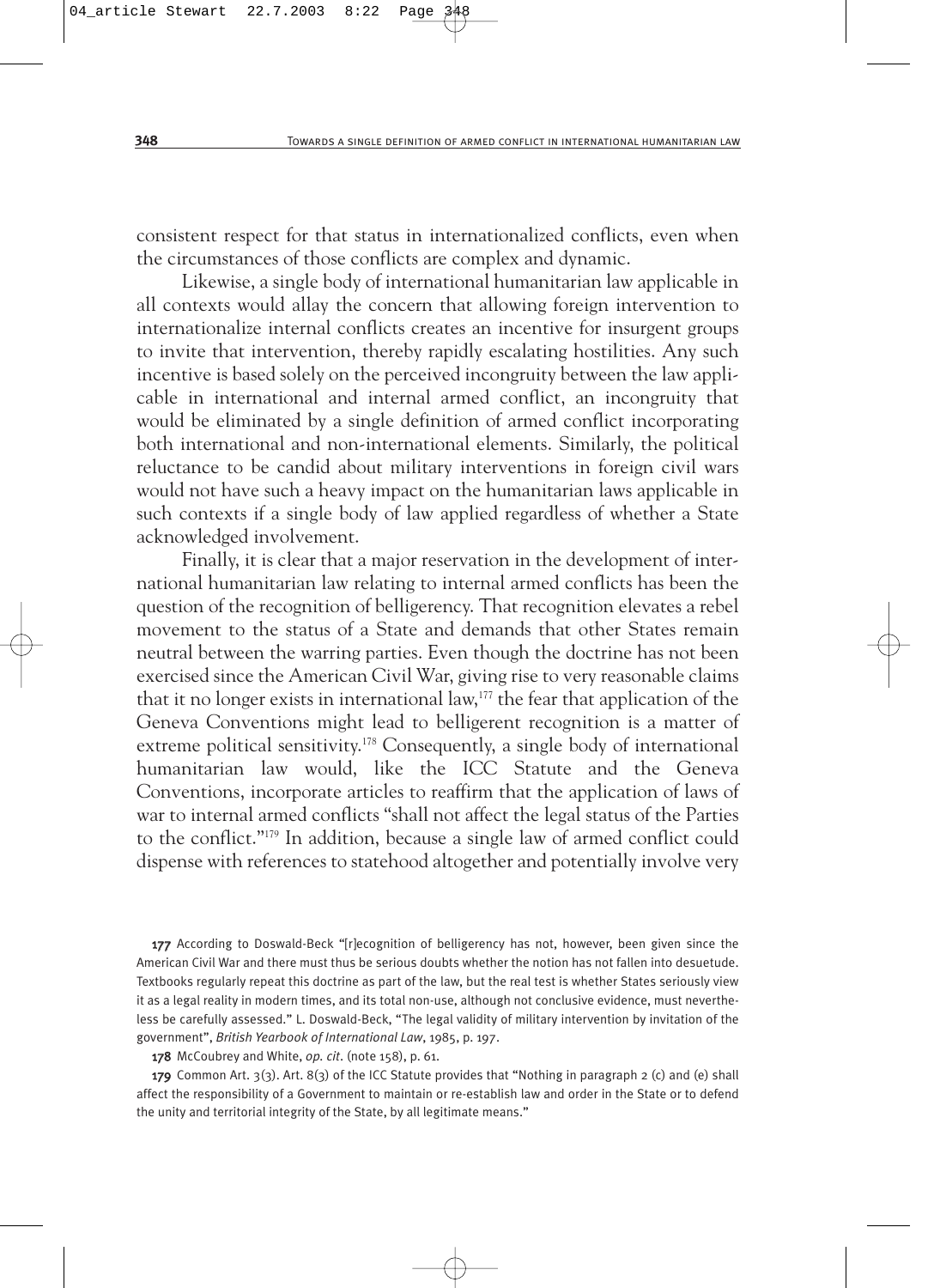different thresholds than those relevant to determinations of belligerency, the change would hopefully improve the distinction between the doctrine and humanitarian protection, thereby prompting greater observance of international humanitarian law.

#### **Conclusion**

"If international law, while of course duly safeguarding the legitimate interests of States, must gradually turn to the protection of human beings, it is only natural that the aforementioned dichotomy should gradually lose its weight."180

The divergent standards applicable within the Geneva Conventions and their Additional Protocols have failed to adequately address the now prolific incidence of internationalized armed conflict. The law developed to bridge the distance between the instruments has created convoluted tests for agency of a State that in practice are near impossible to apply. Jurisprudence betrays an equally ambiguous and impractical test for direct military intervention sufficient to internationalize an otherwise internal conflict. Even once internationalized, it is difficult to determine the law applicable to internal armed conflicts as relationships and military presences change. Moreover, the international/non-international dichotomy in international humanitarian law has proved susceptible to incredible political manipulation, particularly when conflicts involve international and internal elements.

Further consideration of substantive aspects of a single law of armed conflict will therefore be essential in the development of greater humanitarian protection during internationalized armed conflict. This will inevitably require greater attempts at addressing the political concerns that were operative in the creation of the international/non-international dichotomy. Although overcoming those concerns may seem politically ambitious, it is important to maintain an historical perspective on the growth and development of international humanitarian law.181 That history is ample proof that with critique, consideration and concern, the inconceivable can rapidly become reality.